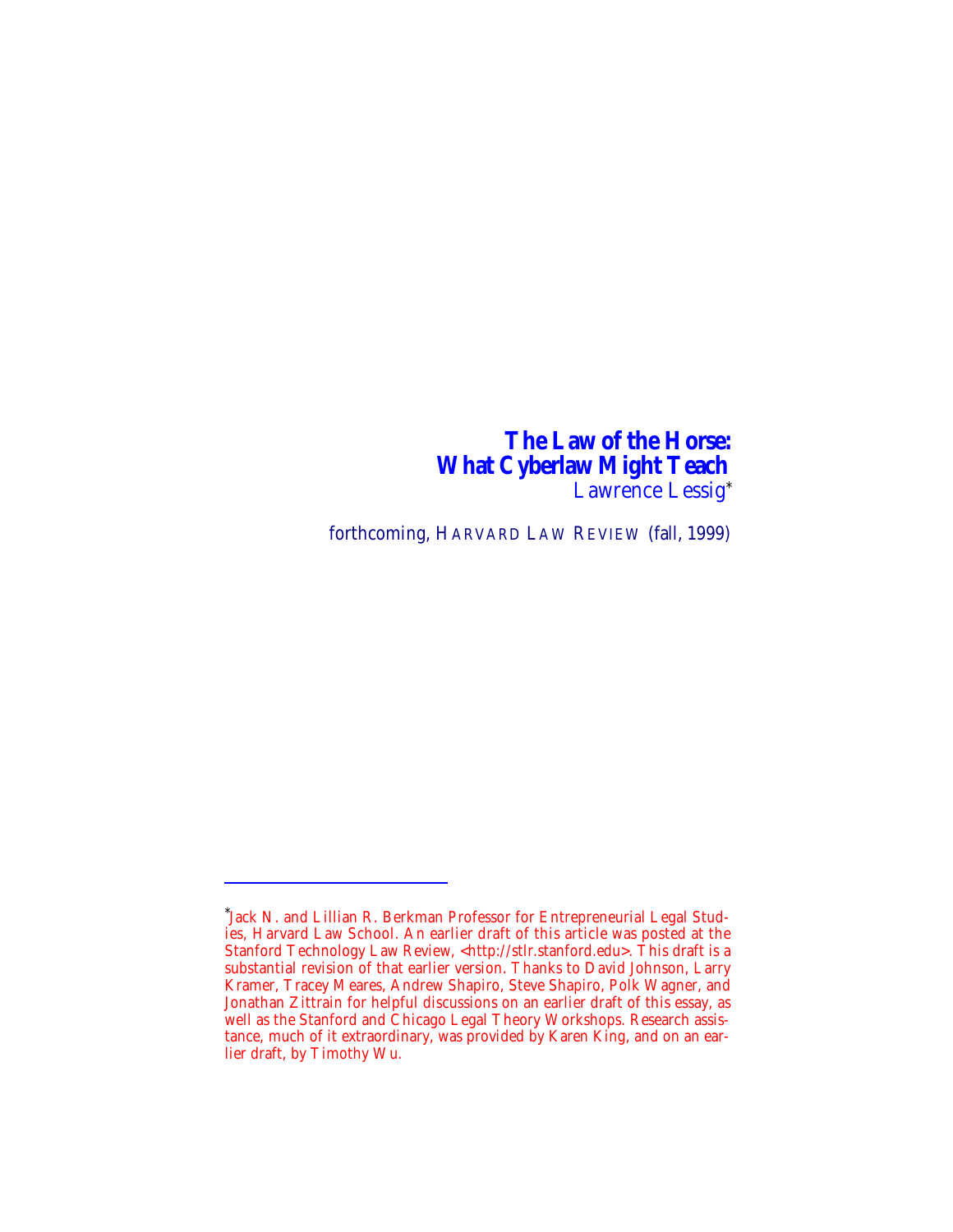A few years ago, at a conference on the "Law of Cyberspace" held at the University of Chicago, in a room packed with "cyberlaw" devotees (and worse), Judge Frank Easterbrook told the assembled listeners that there was no more a "law of cyberspace" than there was a "law of the horse."1 That the effort to speak as if there were would just muddle rather than clarify. And that legal academics ("dilettantes") should stand aside as judges and lawyers and technologists worked through the quotidian problems that this souped-up telephone would present. "Go home," in effect, was Easterbrook's welcome.

As is often the case when my then-colleague speaks, the intervention produced an awkward silence, some polite applause, and then quick passage to the next speaker. It was an interesting thought — the thought that this conference was as significant as a conference on the law of the horse (an anxious student sitting behind me whispered that he had never heard of the "law of the horse"). But it didn't seem a helpful thought, two hours into this day-long conference. So unhelpful, it was put away. Talk quickly shifted in the balance of the day, and in the balance of the contributions, to the idea that, either the law of the horse was significant after all, or that the law of cyberspace was something more.

Some of us, however, could not so easily leave the question behind. I am one. I confess that I've spent too much time thinking just what it is that a law of cyberspace could teach. This essay is an introduction.2 My aim is to show that there is something general about how we might think of regulation — regulation, that is, both there, and here — that cyberspace will teach, and that we see this general feature only by working through some specifics. Or

<sup>1</sup> *See* Frank H. Easterbrook, *Cyberspace and the Law of the Horse*, 1996 U. CHI. L. FORUM 207 (1996). The reference is to an argument by Gerhard Casper, who when he was dean at the University of Chicago, boasted that the law school did not offer a course in "the law of the horse." The phrase originally comes from Karl Llewellyn, who contrasted the U.C.C. to the "rules for idiosyncratic transactions between amateurs." *Id.* at 214.

<sup>&</sup>lt;sup>2</sup> For the complete account, or as complete as it gets, see LAWRENCE LESSIG, CODE AND OTHER LAWS OF CYBERSPACE (forthcoming, Basic Books 1999).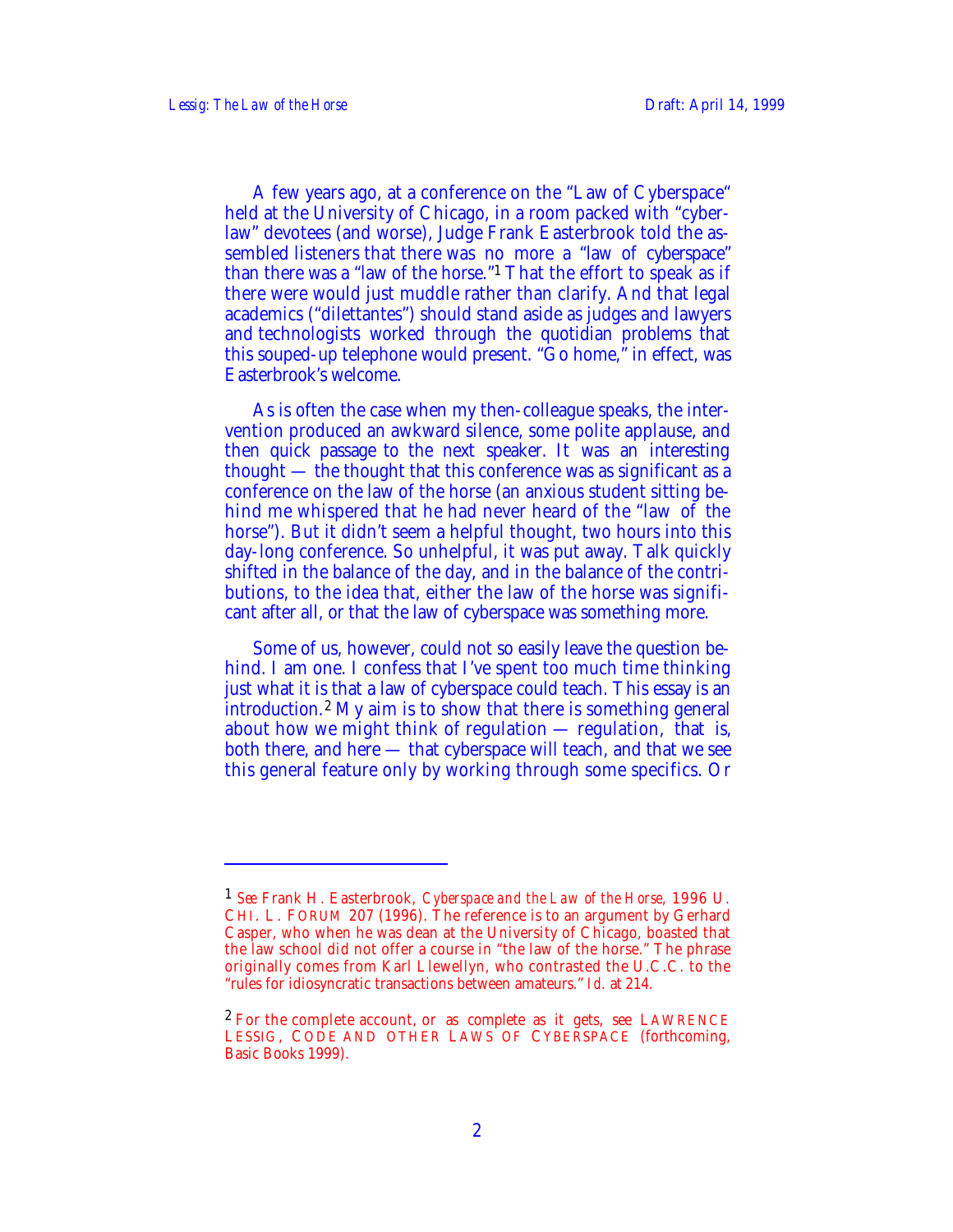put differently, when we come to understand regulation there, we will have come to see something special about regulation here.<sup>3</sup>

My essay moves in five parts. I begin with two problems of regulation that cyberspace might present, as a way to illustrate the issues at stake. I then use these examples to articulate a model of regulation that will apply both to regulation in cyberspace as well as in real space. That's part I and part II. In part III, I consider two examples of how law might regulate cyberspace. My aim is to show the possibility; it is not to argue for any particular regulation. Part IV makes the same point in reverse: I offer two examples of how cyberspace might (in effect) regulate law. These two perspectives suggest a more systematic competition, which I describe in section V. Section VI then draws two lessons from this competition — lessons, I argue, that reach beyond the domain of cyberspace.

I conclude with an answer to Easterbrook's challenge. If my argument sticks, then these two lessons are questions about regulation that should trouble us as much about real space regulation as they trouble us about law in cyberspace. They should, that is, in the words of Judge Easterbrook, "illuminate the entire law"4 even if drawn from just one domain.

# I. PARADIGM CASES

Consider two cases that will set a paradigm for the problems of regulation that cyberspace presents. They both involve differences in "information" — the first too little, the second too much — but it is not information that makes these problems distinct. Instead, their salience turns on the source of the feature that will make them (for us) distinctive. That source is *code —* the software and hardware that makes this part of cyberspace as it is. As I argue more fully below, the paradigm regulatory question in cyberspace is how to accommodate this difference in code.

*Zoned Speech*

 $\overline{a}$ 

<sup>&</sup>lt;sup>3</sup> On the idea that one is always in real space while in cyberspace, or alternatively, that cyberspace is not a separate place, *see* Lawrence Lessig, *The Zones of Cyberspace*, 48 STAN. L. REV. 1403 (1996).

<sup>4</sup> Easterbrook, *supra* note 1, at 207.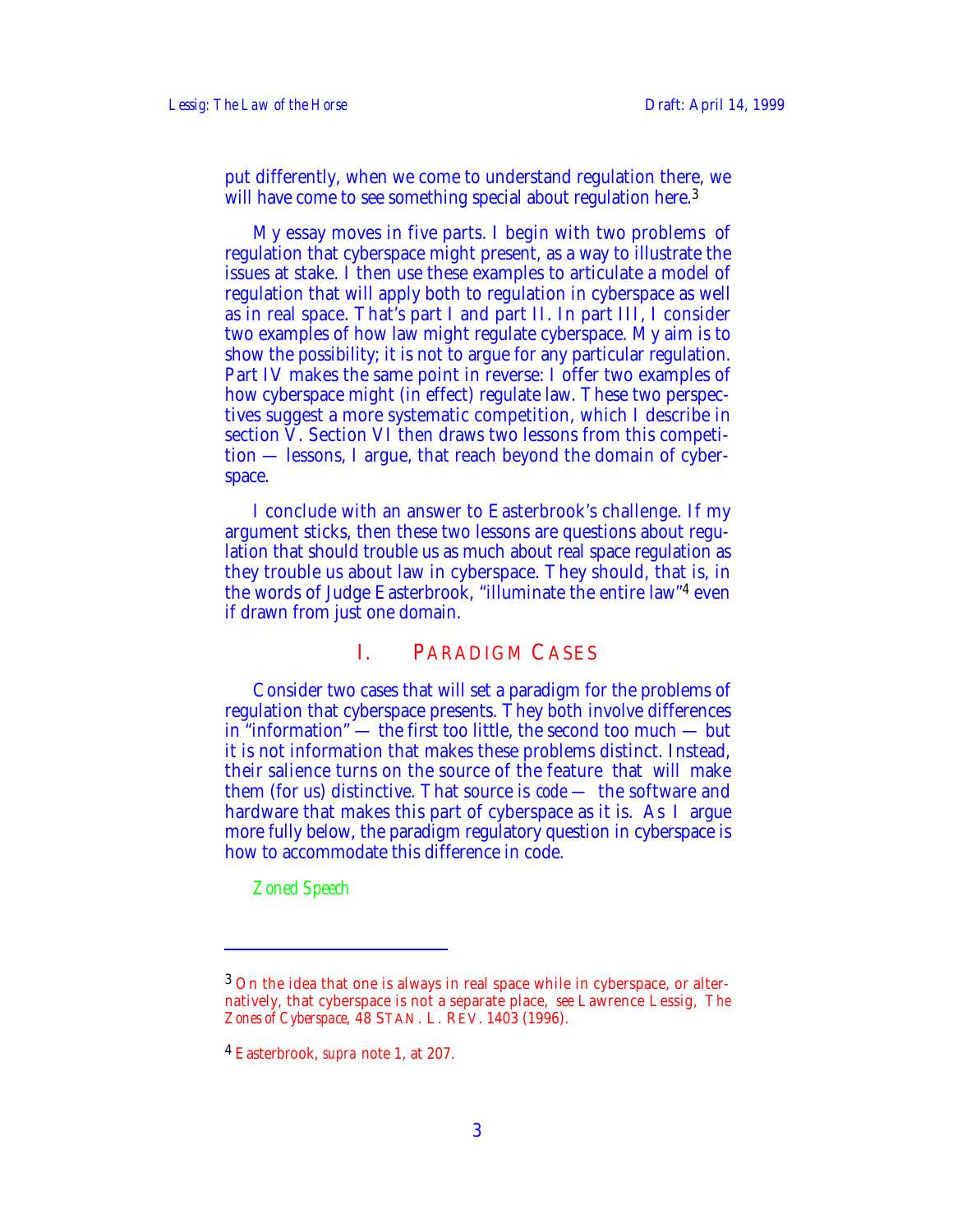Porn in real space is zoned from kids. Whether by laws (banning the sale of porn to minors), or by norms (shunning those who do), or by the market (porn costs money), it is hard in real space for kids to buy porn because in real space, porn has been *placed* for adults. In the main, not everywhere; hard, not impossible. But on balance, the regulations of real space have an effect which is to keep kids from porn.

These real space regulations hang upon a feature of real space. They depend upon a feature of its design. It is hard in real space to hide that you are a kid. Being a kid in real space is a selfauthenticating fact. Sure  $-$  a kid may disguise that he is a kid; he might don a mustache or walk on stilts. But costumes are expensive, and not terribly effective. And it is hard to walk on stilts. Thus the kid transmits that he is kid, and so the seller of porn knows he is a kid,<sup>5</sup> and so the seller of porn, either because of laws or norms, knows not to sell. Self-authentication makes zoning in real space easy.

Age is not similarly self-authenticating in cyberspace. Even if the same laws and norms applied in cyberspace, and even if (as they are not) the constraints of the market were the same, any effort to zone porn in cyberspace faces a very difficult problem. In cyberspace, being a kid is not self-authenticating. The fact that one is not a kid is extremely hard to certify. To a web site accepting traffic, all requests are equal. There is no automatic way to distinguish adults from kids, and likewise, no easy way for an adult to establish that he is an adult. This *feature* of the space makes zoning regulation in the space costly — so costly, the Supreme Court held in *Reno v. ACLU*, that the constitution prohibits it.<sup>6</sup>

#### *Protected Privacy*

 $\overline{a}$ 

If you walked into a store, and the guard at the store recorded your name, and if cameras tracked your every step, noting what items you looked at, and what items you ignored; if an employee

<sup>&</sup>lt;sup>5</sup> See Crawford v. Lungren, 96 F.3d 380 (9<sup>th</sup> Cir. 1996) (holding constitutional a California statute banning the sale of "harmful matter" in unsupervised sidewalk vending machines because of compelling state interest in shielding minors from influence of adult-oriented literature).

<sup>6</sup> *See* Reno v. American Civil Liberties Union, 521 U.S. 844, 117 S.Ct. 2329 (1997); Lawrence Lessig, *What Things Regulate Speech: CDA 2.0 vs. Filtering*, 38 JURIMETRICS J. 629 (1998).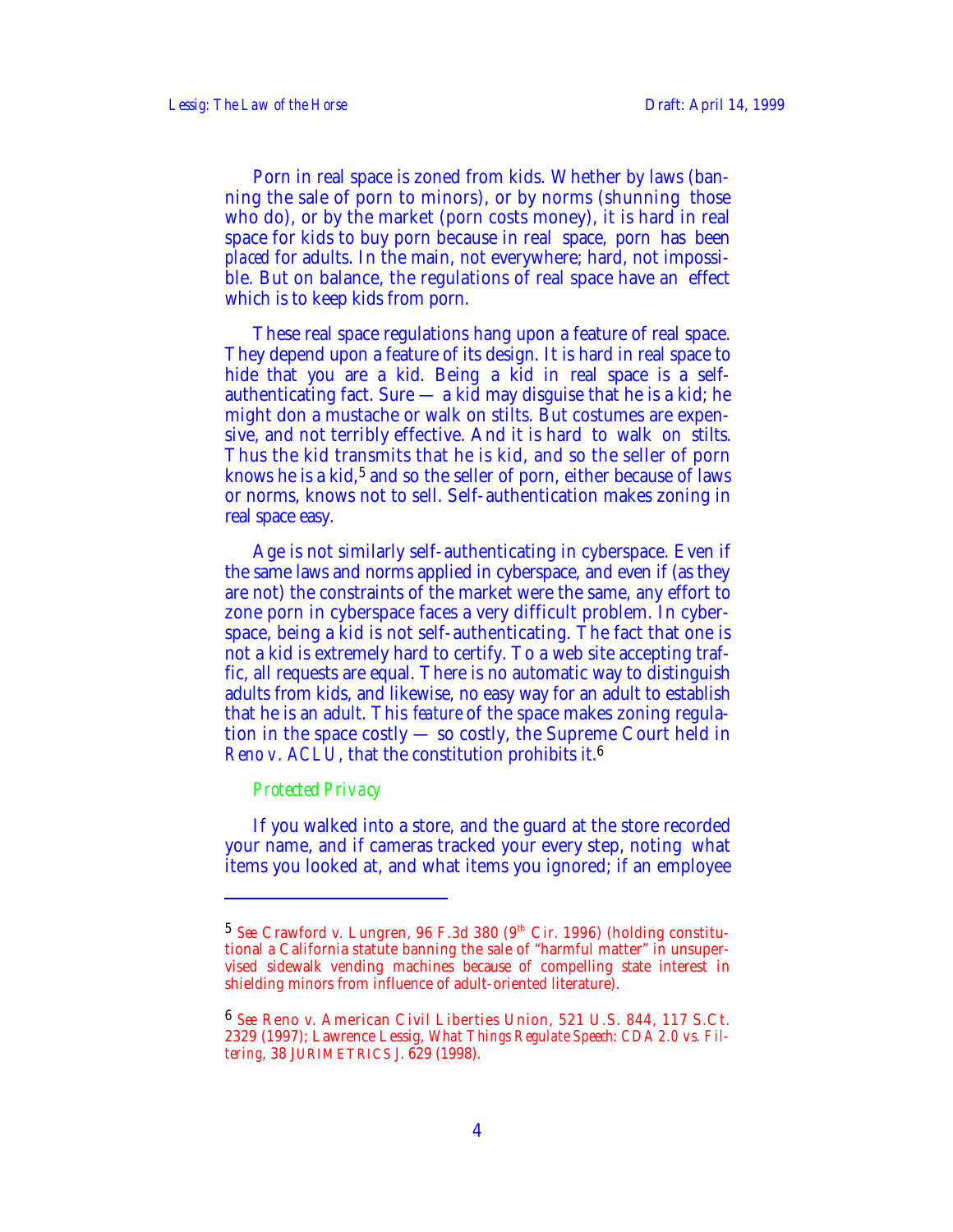$\overline{a}$ 

followed you around, timing your attention span in any given isle; if before you could purchase an item you selected, the cashier demanded that you reveal who you were — if any or all of these things happened in real space, you would notice. You would notice, and would make a choice about whether you wanted to shop in such a store. Perhaps the vain would enjoy the attention; perhaps the prices would be significantly lower. Whatever the reason, whatever the consequent choice, you would know enough in real space to know to make a choice.

In cyberspace, you wouldn't. You wouldn't notice this monitoring because this tracking is not similarly visible. As Jerry Kang aptly describes,7 when you enter a store in cyberspace, it can record who you are; click monitors will track where you browse, how long you watch a particular page; in effect, an employee (if only a bot on a computer) can follow you around, and when you purchase, it can record who you are and from where you came. All this is done in cyberspace, invisibly. Data is collected but without the individual knowing. Thus the individual cannot (at least as easily) make a choice about whether to participate or consent to this surveillance. In cyberspace, surveillance is not selfauthenticating. Nothing reveals whether you are being watched,<sup>8</sup> so that there is no real basis upon which to consent to this monitoring.

These examples fit a pattern: A feature of the environment of cyberspace that differs from an analogous feature in real space; the question for law is how to respond. Should the law change in response to that different feature? Or should the law try to change that feature, to make it conform to the law? And if the latter, then what constraints should there be on the law's effort to change cyberspace's "nature." What principles should constrain the law's mucking about with this space?

\*\*\*

Or again, how should law *regulate*? To many, this question will seem very odd. For many believe that cyberspace simply cannot be regulated. Behavior in cyberspace, this meme suggests, is simply

<sup>7</sup> *See* Jerry Kang, *Information Privacy in Cyberspace Transactions*, 50 STAN. L. REV. 1193, 1198-99 (1998).

<sup>8</sup> *See* Privacy Online: A Report to Congress. Federal Trade Commission, June 1998 at <http://www.ftc.gov/reports/privacy3/index.htm>.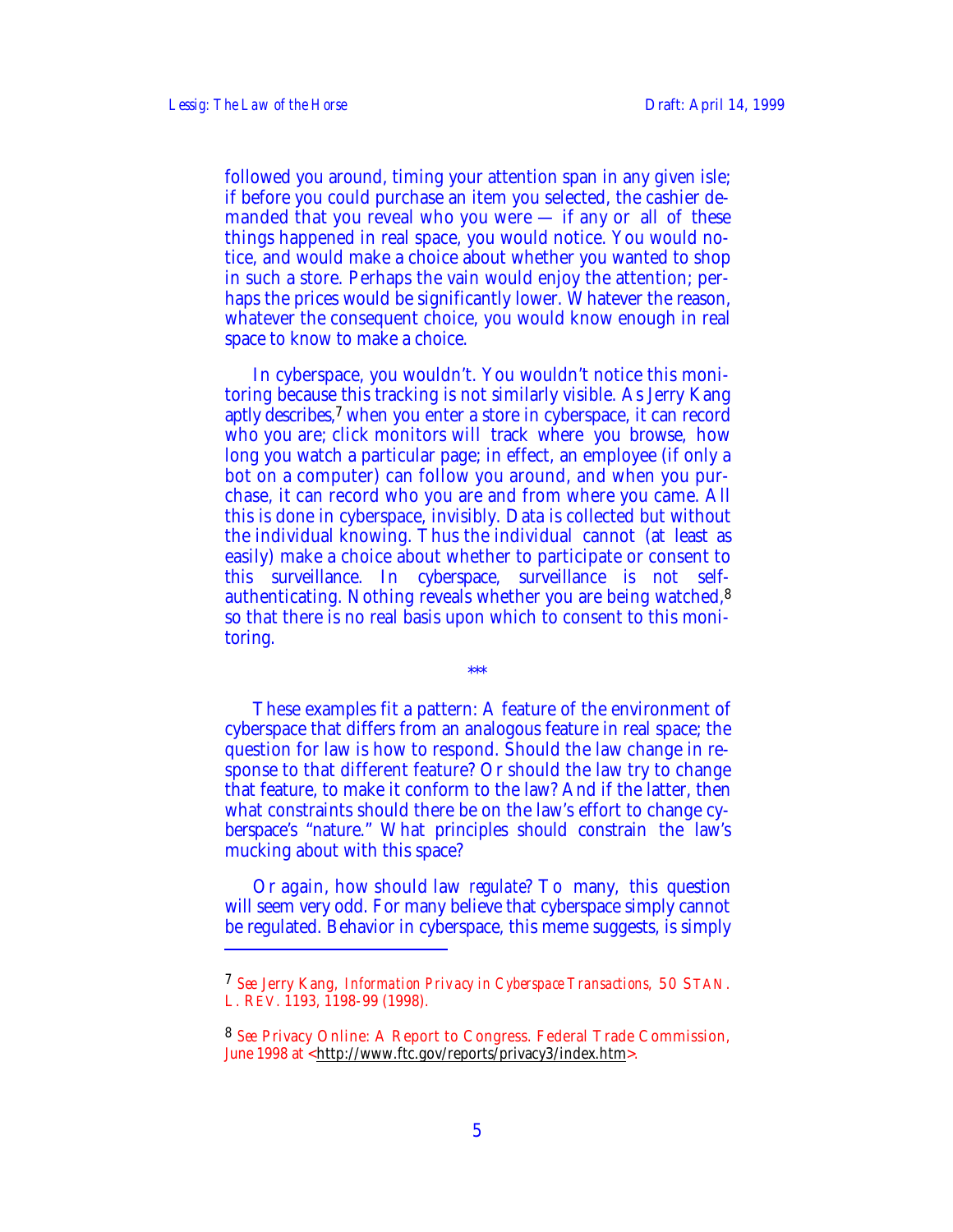$\overline{a}$ 

beyond government's reach. The anonymity, and multijurisdictionality of the space makes control by governments impossible. The nature of the space makes behavior in the space *unregulable.*<sup>9</sup>

This view about cyberspace is wrong — though wrong in an interesting way. It either assumes that the nature of cyberspace is fixed — that its architectures, and the control they enable, can't be changed — or it assumes that government can't take steps to change this architecture.

Neither assumption is correct. Cyberspace has no nature; it has no particular architecture that could not be changed. Its architecture is a function of its design — or as I will describe it in the section that follows, its code.<sup>10</sup> This code could well change, either

<sup>9</sup> See, e.g., Of Governance and Technology, INTER@CTIVE WEEK ONLINE (Tom Steinert-Threlkeld ed. 1998); David R. Johnson & David Post, *Law and Borders –The Rise of Law in Cyberspace*, 48 STAN. L. REV. 1367, 1375 (1996); David Kushner, *The Communications Decency Act and the Indecency Spectacle*, 19 HASTINGS COMM/ENT L.J. 87, 131 (1996); David G. Post, *Anarchy, State, and the Internet: An Essay on Law-Making in Cyberspace*, 1995 J. ONLINE L. art. 3. (1995).

<sup>10</sup> As I define the term, *code* refers to the software and hardware that constitutes cyberspace as it is — or more directly, the rules and instructions that are imbedded in the software and hardware that together constitute cyberspace as it is. Obviously, there is a lot of "code" that meets this description, and obviously, the nature of this "code" differs dramatically. Some of this code is within the Internet Protocol layer, where protocols for exchanging data on the internet (including TCP/IP) are implemented. Some of this code is above this IP layer, or in Saltzer's terms, at its "end." "For the case of the data communication system, this range includes encryption, duplicate message detection, message sequencing, guaranteed message delivery, detecting host crashes, and delivery receipts. In a broader context the argument seems to apply to many other functions of a computer operating system, including its file system." Jerome H. Saltzer, David P. Reed, and David D. Clark, *End-to-End Arguments in System Design*, in INNOVATIONS IN INTERNETWORKING 195 (Craig Partridge, ed. 1988). More generally, this layer would include any applications that might interact with the network (browsers, email programs, file transfer clients) as well as operating system platforms upon which these applications might run.

In the analysis that follows, the most important "layer" for my purposes will be the layer above the IP layer. This is because the most sophisticated regulations will occur at this level, given the net's adoption of Saltzer's end-to-end design.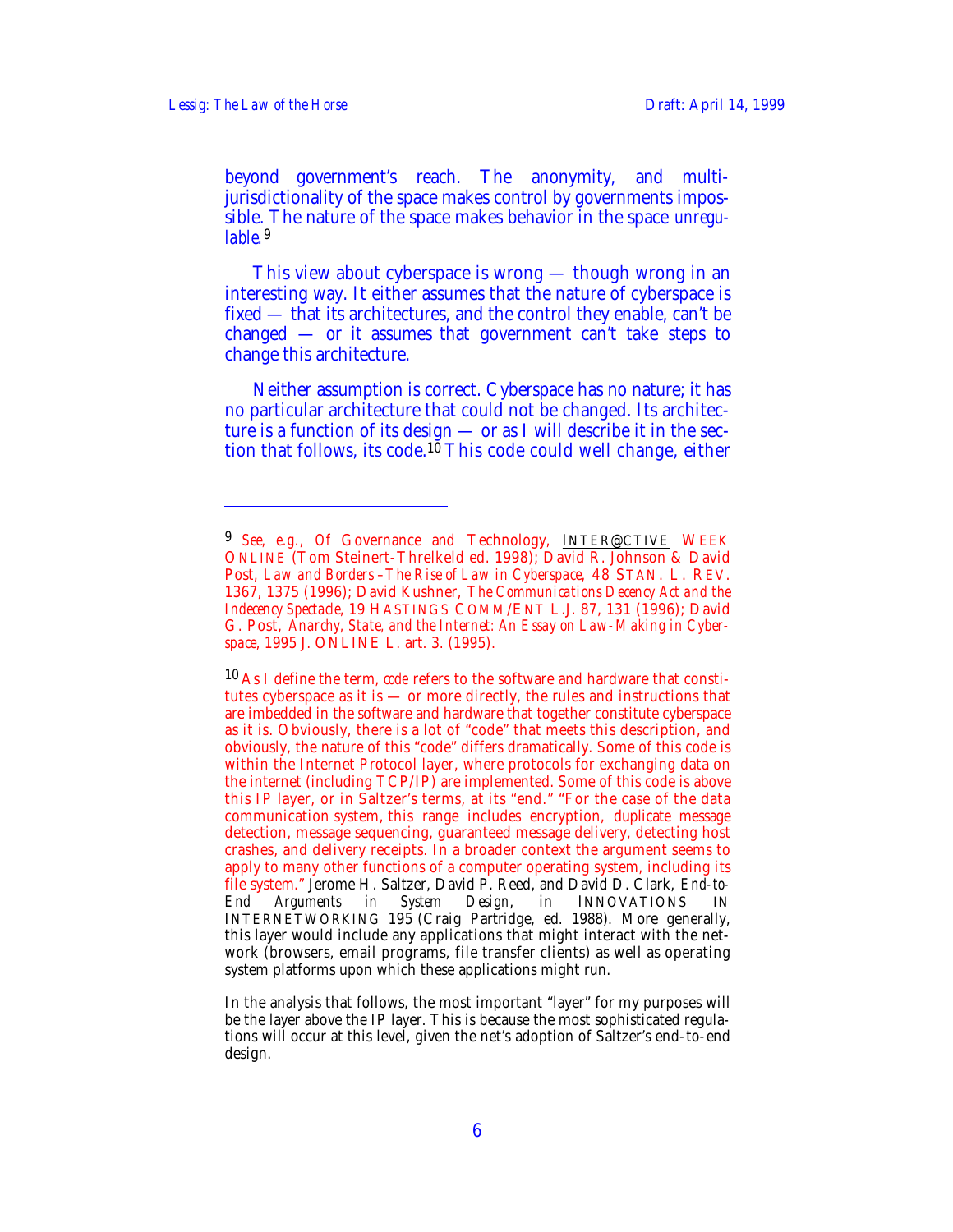because it evolves in a different way, or because governments push it to evolve in a particular way. It may well be that particular versions of cyberspace can't be regulated. But it does not follow that every version of cyberspace can't be regulated.

My claim is that government can take steps that would increase the regulability of the space. But to see just how, we should think more broadly about this question of regulation. That is the aim of the section that follows.

### II. REGULATING BEHAVIOR

# *Modalities of Regulation*

Behavior, we might say, is regulated by four kinds of constraints.11 Law is just one of those constraints. Law (in the naive positivist's view) orders people to behave in certain ways.<sup>12</sup> Law tells me not to deduct more than 50% of business meals from my income taxes; it tells me not to drive faster than 55 mph on a highway. It tells me not to buy drugs; not to sell unlicensed cigarettes; not to trade across international borders without first filing a customs form. Law directs in these different ways, by threatening a punishment. In this way, we say, law regulates.

But not only law regulates. Social norms, in this sense, regulate as well. They are a second sort of constraint. Norms say that I can buy a newspaper, but cannot buy a friend. They frown on the racist's jokes; they are unsure about whether a man should hold a door for a woman. Norms too, like law, regulate by threatening punishment ex post. But unlike law, the punishment of norms is not centralized. It is enforced (if at all) by a community, not a government. In this way, norms constrain. In this way, they too regulate.

Finally, when I say that cyberspace "has no nature," I mean that there are any number of possible designs or architectures that might effect the functionality we now see associated with cyberspace. I do not mean that, given its present architecture, there are not features that constitute its nature.

<sup>11</sup> This analysis is drawn from Lawrence Lessig, *The New Chicago School*, 27 J. LEGAL STUD. 661 (1998).

<sup>&</sup>lt;sup>12</sup> Obviously it does more than this, but put aside this argument with positivism; my point here is not to describe the essence of law; it is only to describe one part of law.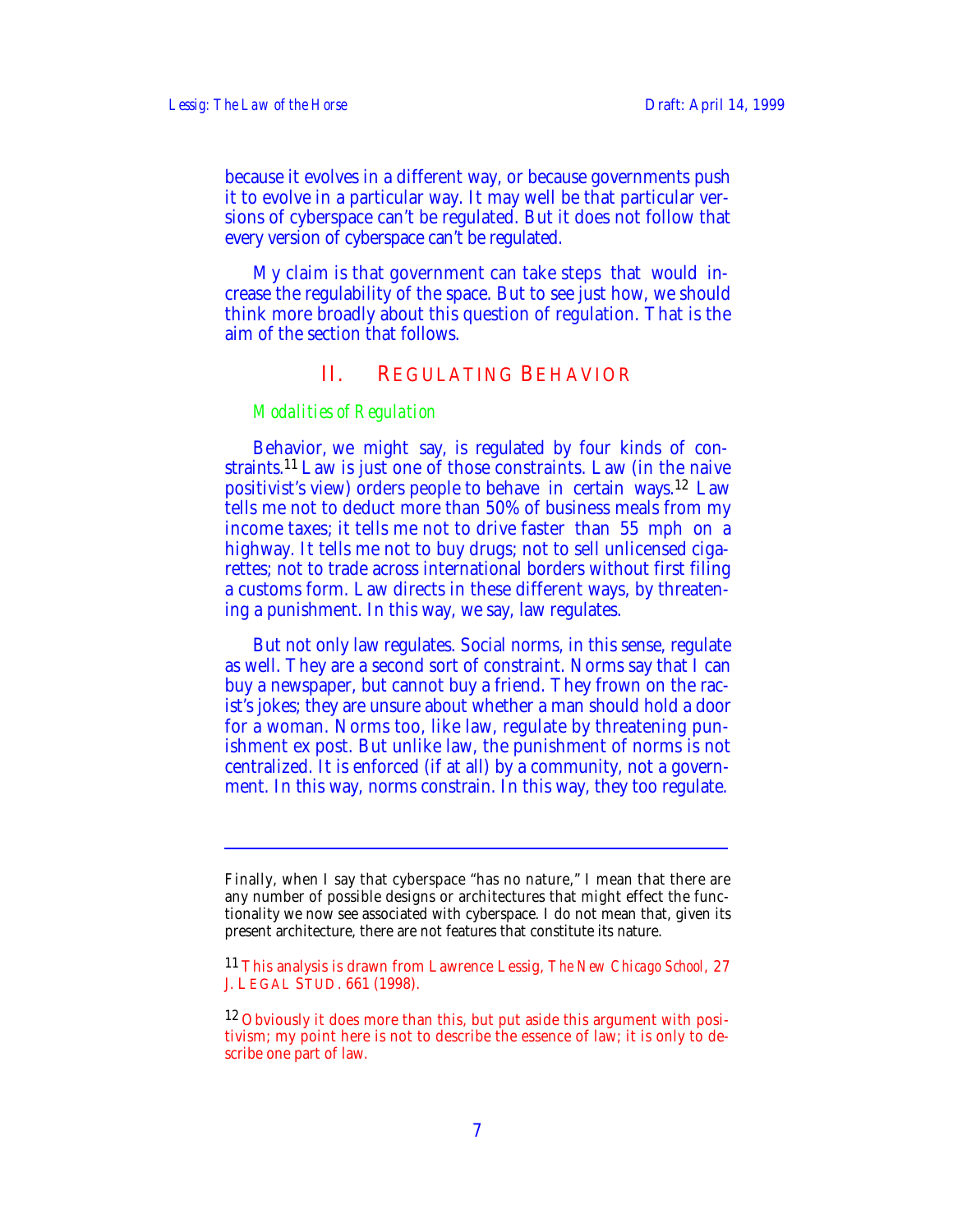The same is for markets: Markets, too, regulate. They regulate by price. The market constrains my ability to trade hours of teaching for potatoes; or my kid's glasses of lemonade for tickets to the movies. Of course, the market only constrains so because of other constraints of law, and social norms — markets are constituted by property and contract law; they operate within the domain allowed by social norms. But given these norms, and given this law, the market presents another set of constraints on individual and collective behavior. Or alternatively, it establishes another band of regulation on individual and collective behavior.

And finally, there is a fourth feature that regulates behavior in real space — something we might call "architecture." By "architecture" I mean the physical world as we find it, even if *as we find it* is a way that *has been made*. That I can't see through walls is a constraint on my ability to snoop. That I can't read your mind is a constraint on my ability to know whether you are telling me the truth. That I can't lift large objects is a constraint on my ability to steal. That there is a highway and train tracks separating this neighborhood from that is a constraint on citizens to integrate. These constraints bind in a way that regulates behavior. In this way, they too regulate.

We can represent these four constraints together in a simple diagram. (*fig.* 1) Each ellipse represents one modality of constraint; the circle in the middle represents the entity being regulated; the arrows represent the direct regulatory effect of each modality of regulation. The "net regulation" for any given policy is the sum of the four effects.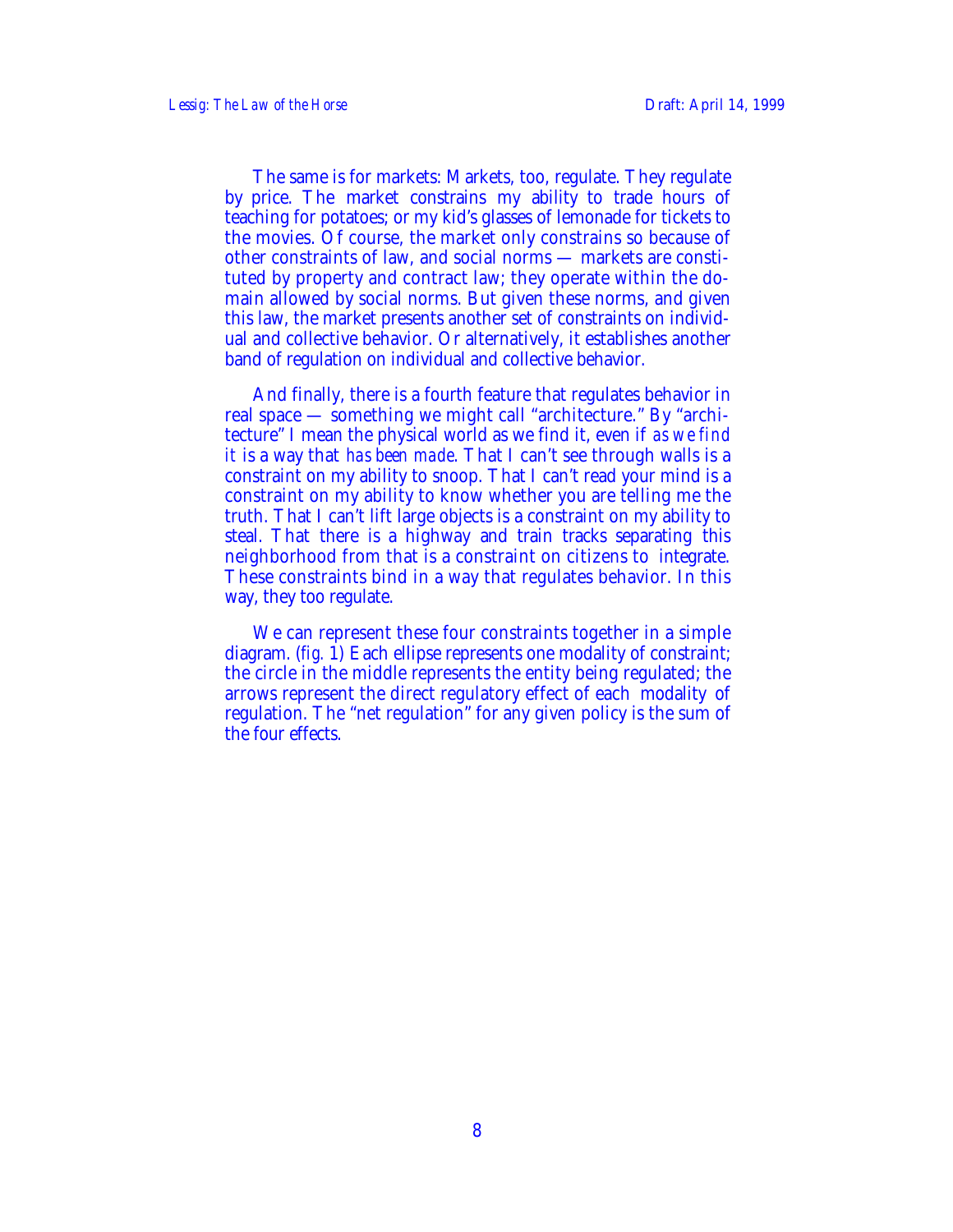



Figure 1 describes regulation in real space. The same model, we might say, can also describe the regulation of behavior in cyberspace.

• Law regulates behavior in cyberspace — copyright law, defamation law, and obscenity laws all continue to threaten ex post sanction for the violation of some legal right. How well, or how efficiently, is a separate question — in some cases more efficiently, in some cases not. But whether better or not, law continues to threaten an expected return. Legislatures enact;<sup>13</sup> prosecutors threaten;14 courts convict.<sup>15</sup>

<sup>&</sup>lt;sup>13</sup>The ACLU lists 12 states that passed internet regulations in 1995 through 1997. *See* <http://www.aclu.org/issues/cyber/censor/stbills.html#bills>.

<sup>14</sup> *See, e.g.*, the policy of Minn. A.G., http://www.state.mn.us/ebranch/ ag/memo.txt.

<sup>15</sup> *See, e.g.*, Playboy Enterprises v. Chuckleberry, 939 F.Supp 1032 (S.D.N.Y. 1996); United States v. Thomas, 74 F3d 701 (6th Cir. 1996); United States v. Miller, 1999 WL 49398 (11<sup>th</sup> Cir. 1999); United States v. Lorge, 1999 WL 41076 (2nd Cir. 1999); United States v. Whiting, 1999 WL 16388 (8<sup>th</sup> Cir. 1999); United States v. Hibbler, 159 F.3d. 233 ( $6$ <sup>th</sup> Cir.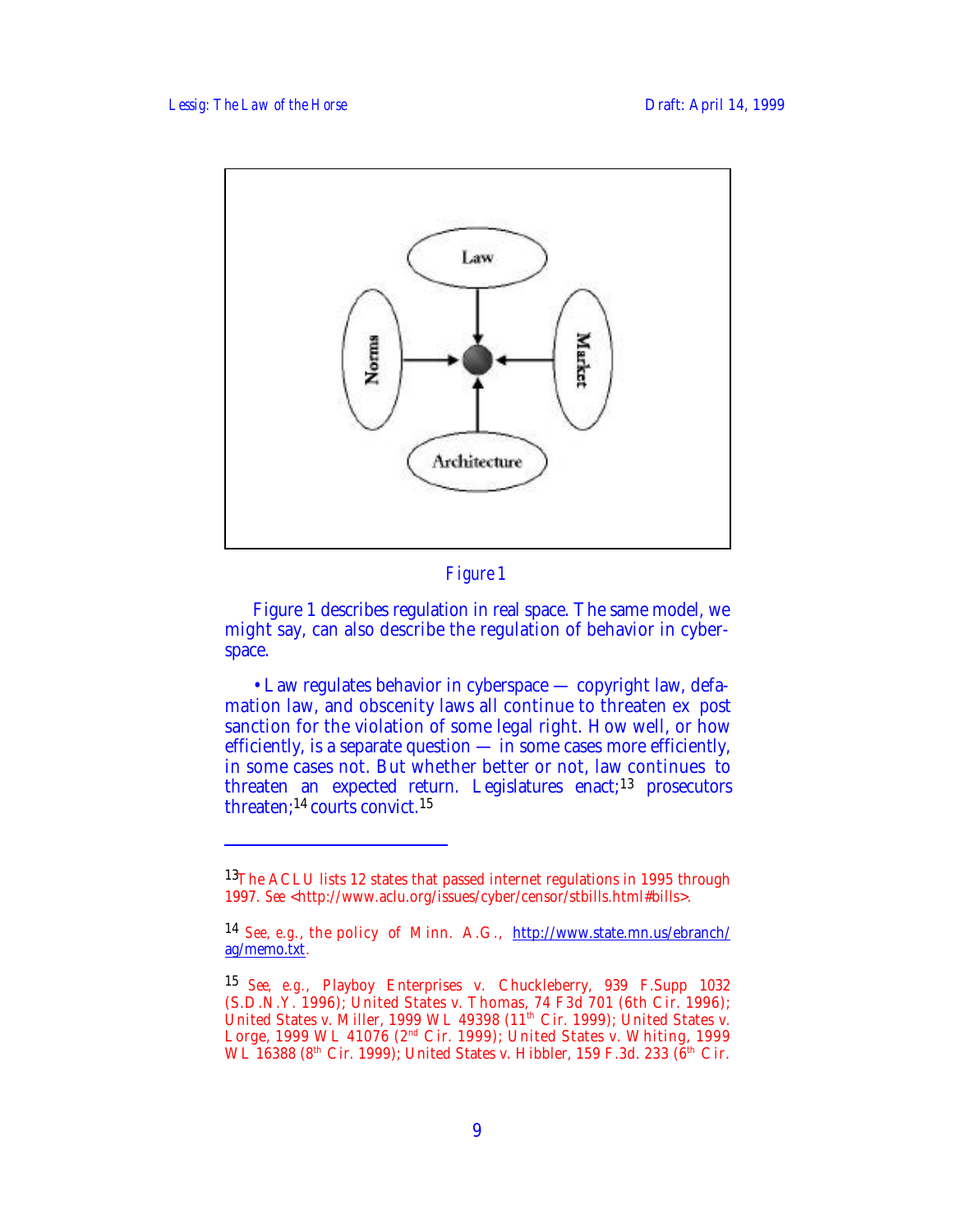• Norms also regulate behavior in cyberspace: Talk about democratic politics in the alt.knitting newsgroup, and you open yourself to flaming; "spoof" someone's identity in a MUD, and you might find yourself "toaded";<sup>16</sup> talk too much in a discussion list, and you're likely to be placed on a common bozo filter. In each case, there is a set of understandings that constrain behavior in this space, again through the threat of ex post (though decentralized) sanctions.

• Markets regulate behavior in cyberspace. Pricing structures constrain access, and if they don't, busy signals do. (AOL learned this quite dramatically when it shifted from an hourly to flat rate pricing plan.17) Areas of the web are beginning to charge for access, as online services have for some time. Advertisers reward popular sites; on-line services drop low population forums. These behaviors are all a function of market constraints, and market opportunity. They are all, that is, regulations of the market.

• And finally *code* regulates behavior in cyberspace. The code, or the software and hardware that makes cyberspace as it is, constitutes a set of constraints on how one can behave. The substance of these constraints may vary, but they are all experienced as conditions on one's access to cyberspace. In some places, one must enter a password before one gains access;<sup>18</sup> in other places, one can enter whether identified or not.<sup>19</sup> In some places, the transactions that

16 *See*, Julian Dibbell, *A Rape in Cyberspace or How an Evil Clown, a Haitian Trickster Spirit, Two Wizards, and a Cast of Dozens Turned a Database Into a Society*, 1994 ANN. SURV. AM. L. 471 (1994).

17 *See, e.g.*, *AOL Still Suffering But Stock Price Rises*, NETWORK WK., Jan. 31, 1997; David S. Hilzenrath, *'Free' Enterprise, Online Style; AOL, Compu-Serve and Prodigy Settle FTC*, WASH. POST, May 2, 1997 at G01; *America Online Plans Better Information About Price Changes*, WALL ST. J., May 29, 1998 at B2.

18 For example, online services such as America Online.

19 USENET postings can be anonymous. *See* < http://www.cis.ohiostate.edu/hypertext/faq/usenet/faq/part1/haq.html>.

<sup>1</sup> 1998); United States v. Fellows, 157 F.3d 1197 (9<sup>th</sup> Cir. 1998); United States v. Simpson, 152 F.3d 1241 (10<sup>th</sup> Cir. 1998); United States v. Hall, 142 F.3d 988 ( $7<sup>th</sup>$  Cir. 1998); United States v. Hockings, 129 F.3d 1069 (9<sup>th</sup> Cir. 1997); United States v. Lacy, 119 F.3d 742  $(9<sup>th</sup>$  Cir. 1997); United States v. Smith, 47 M.J. 588 (Crim. App, 1997); United States v. Ownby, 926 F.Supp. 558 (W.D.Va 1996).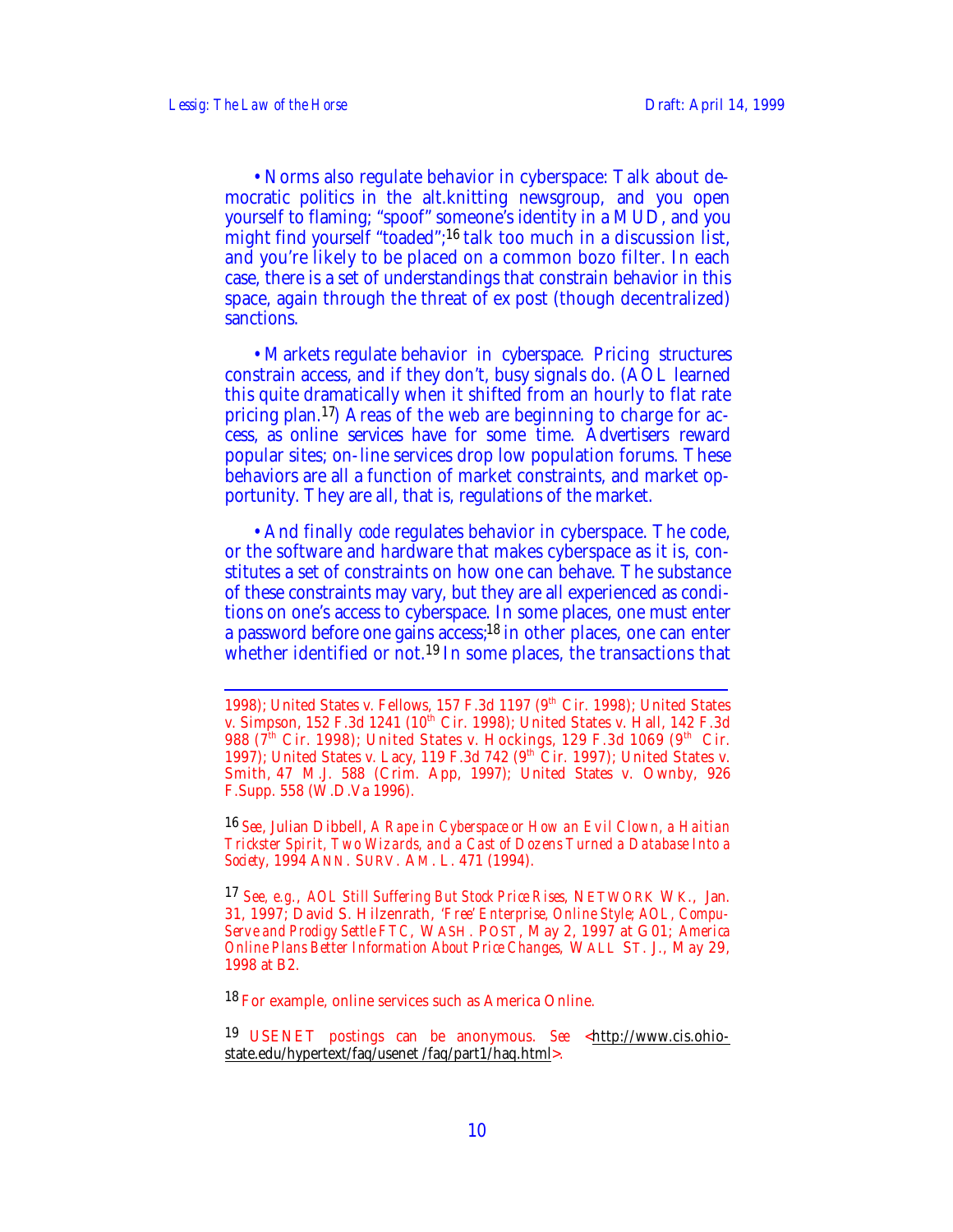$\overline{a}$ 

one engages in produce traces that link the transactions (the mouse droppings) back to the individual;<sup>20</sup> in other places, this link is achieved only if the individual wants.<sup>21</sup> In some places, one can select to speak a language that only the recipient can hear (through encryption);<sup>22</sup> in other places, encryption is not an option.23 The code or software or architecture or protocols set these features; they are features selected by code writers; they constrain some behavior by making other behavior possible, or impossible. They imbed certain values, or they make certain values impossible. In this sense, they too are regulations, just as the architectures of real space code are regulations.<sup>24</sup>

These four constraints — both in real space and in cyberspace — operate together. For any particular issue, they may complement each other, or they may compete.<sup>25</sup> Thus, to understand how a regulation might succeed, we gain something by viewing these four modalities on the same field. We see something about the possibilities for regulation by understanding how the four interact.

<sup>20</sup> Web browser's make this information available, both in real time, and archived in a cookie file. *See* http://www.cookiecentral.com/faq.htm .

<sup>&</sup>lt;sup>21</sup> Web browsers also permit users to turn this tracking feature off.

<sup>&</sup>lt;sup>22</sup> PGP is a program offered both commercially and free to encrypt messages. *See* http://www.cam.ac.uk.pgp.net/pgnet/pgp-faq/ .

<sup>23</sup> Encryption, for example, is illegal in some international contexts. *See* the comments of Ambassador David Aaron at http://www.bxa.doc.gov **/aaron.htm; STEWART A. BAKER & PAUL R. HURST, THE LIMITS OF** TRUST 130 (1998).

<sup>&</sup>lt;sup>24</sup> This idea of the law in code is beginning to be the focus of a number of scholars' work. *See, e.g.*, Joel R. Reidenberg, *Governing Networks and Rule-Making in Cyberspace,* 45 EMORY L.J. 911 (1996); David Johnson & David Post, *Law and Borders-The Rise of Law in Cyberspace,* 48 STAN. L. REV. 1367 (1996); M. Ethan Katsh, *Software Worlds and the First Amendment: Virtual Doorkeepers in Cyberspace*, 1996 U. CHI. L. FORUM 335 (1996); Andrew L. Shapiro, *The Disappearance of Cyberspace and the Rise of Code*, 8 SETON HALL CONST. L.J. 703 (1998).

<sup>&</sup>lt;sup>25</sup> Though of course the way they regulate differs. Law regulates (in this narrow sense) through the threat of punishments ex post; norms regulate (if they regulate effectively) through ex post punishment, as well as ex ante internalization; markets and architecture regulate by a simultaneous constraint — one doesn't walk through a brick wall only to be punished later on.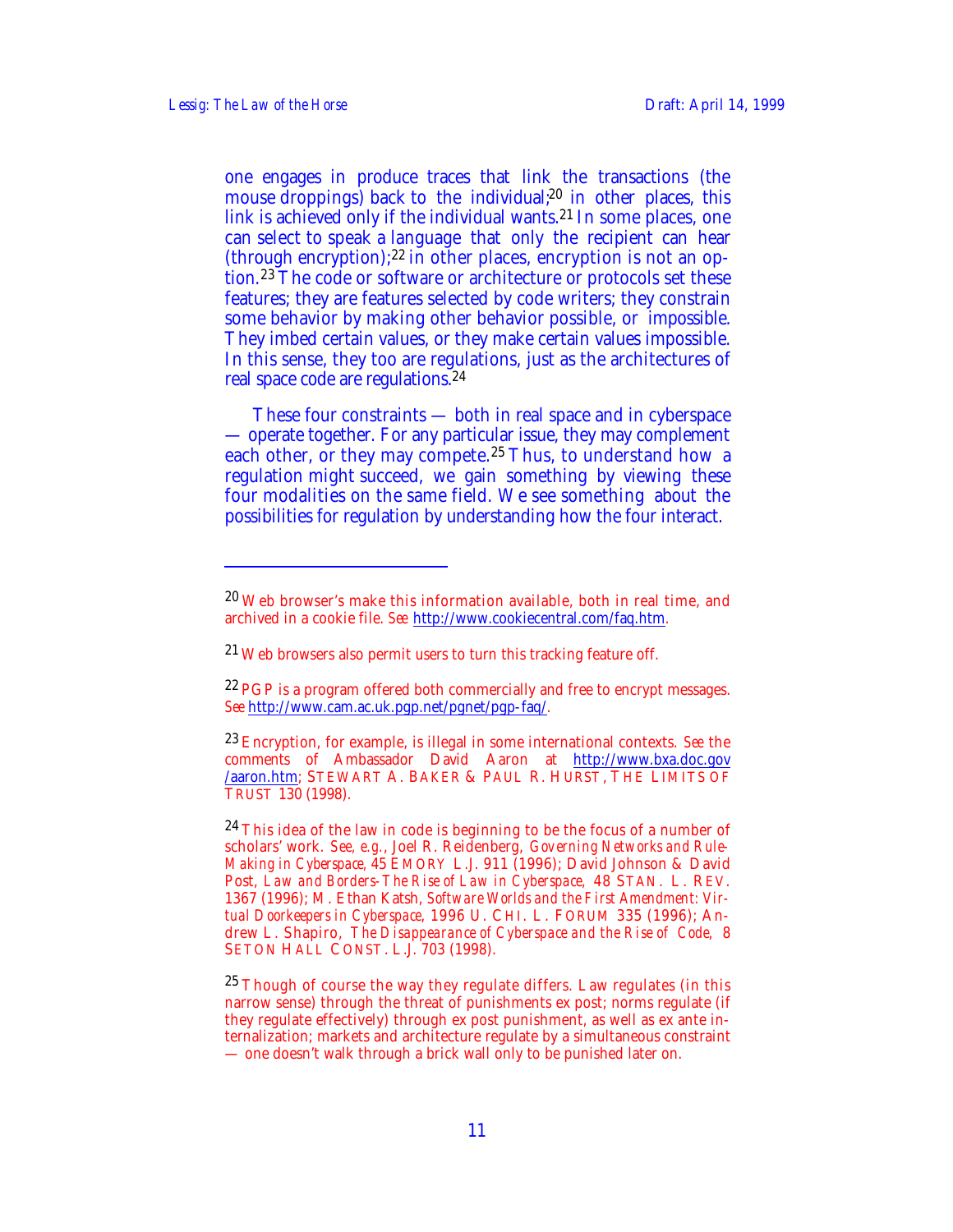The two puzzles from part I are a simple example of this point:

*Zoning Speech:* If there is a problem zoning speech in cyberspace, it is a problem traceable (at least in part) to a difference in the architecture of that place. The architecture of real space makes age (relatively) self-authenticating. Where age is not selfauthenticating, other architectures (in the odd sense I mean here) as well as real space norms makes it possible at a relatively low cost to verify one's age.

But in cyberspace, this ability is not so easily available. In cyberspace, the basic internet architecture doesn't enable the selfauthentication of age. The basic architecture permits the attributes of users to remain invisible. So norms, or laws, that turn upon a consumer's age in cyberspace are relatively more difficult to enforce.

*Privacy:* A similar story accounts for the "problem" of privacy. Real space architecture makes plain much of the surveillance of others.26 Ordinarily, one can notice if another is following you, or one is aware if data from an identity card is being collected. Knowing this enables one to decline giving information if one doesn't want that information known. Thus, real space architecture enables only consensual collection of data about one's commercial behavior.

But the architecture of cyberspace doesn't similarly enable this choice. One wanders through the spaces of cyberspace, unaware of the technologies that gather and track one's behavior. One can't assume that everywhere one goes such information is collected. Collection practices differ, depending on the site and its objectives. To choose, one must know, but the architecture disables (relative to real space) one's ability to know when one is being monitored, and to take steps to limit that monitoring.

In both cases, the difference in the possibility of regulation – the difference in the *regulability* of the space — turns on differences in these modalities of constraint. Thus, a first step to understanding why a given behavior in cyberspace might be different,

<sup>26</sup> For a far more sophisticated and subtle view than my own, *see* DAVID BRIN, THE TRANSPARENT SOCIETY : WILL TECHNOLOGY FORCE US TO CHOOSE BETWEEN PRIVACY AND FREEDOM? (1998). Brin details the growing technologies for monitoring behavior, including many that would be as invisible as the technologies that I argue define the web.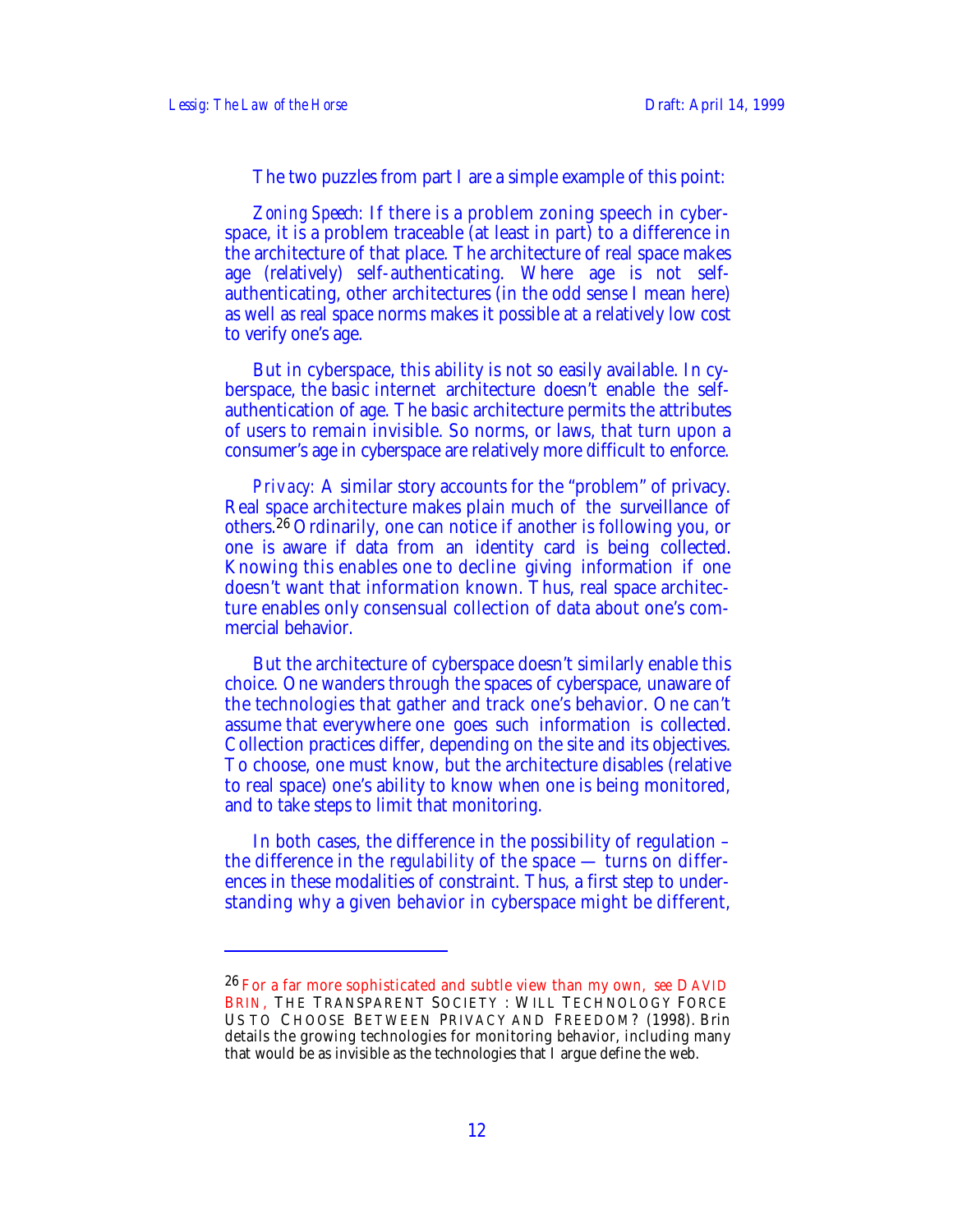we should understand these differences in the modalities of constraint.

#### *How Modalities Interact*

Though I have described them separately, modalities don't operate independently. Instead, in obvious ways, these modalities interact. Norms will affect what objects get traded in the market (we used to have a norm against selling blood; in many places that norm has changed<sup>27</sup>); the market will affect the plasticity of architecture (cheaper building materials, more plasticity in design); architectures will affect what norms are likely (common rooms will affect norms of privacy28); and all three will influence what laws are possible.

Thus, complete description of the interaction of these four modalities would trace the influences of the four upon each other. Some of these influences would be direct — norms making a particular market possible, for example. Some would be indirect — an architecture that facilitated a norm that made a given market possible. But whether direct or indirect, the four depend upon each other. Each influences the other, but in a complex that belies any simple description.

There are two dependencies in particular, however, that I will isolate in the account that follows. One is the effect that law might have on the other three modalities of regulation; the other is the effect that architecture might have on the other three modalities of regulation.

I isolate these two for two very different reasons. I focus on law, because law is the most obvious *self-conscious* agent of change. I focus on architecture, because in cyberspace at least, architecture is the most significantly different modality of regulation. It will be law that we first think about when we think about changing behavior in cyberspace. (We can't help it; we are lawyers.) It will be architecture, or code, that we will first notice as being most significantly different.

<sup>27</sup> *See, e.g.*, Karen Wright, *The Body Bazaar; the Market in Human Organs is Growing*, DISCOVER, No. 10, Vol. 19, October 1998, at 114 (describing recent history).

<sup>28</sup> *See, e.g.*, BARRINGTON MOORE, JR., PRIVACY: STUDIES IN SOCIAL AND CULTURAL HISTORY (1984).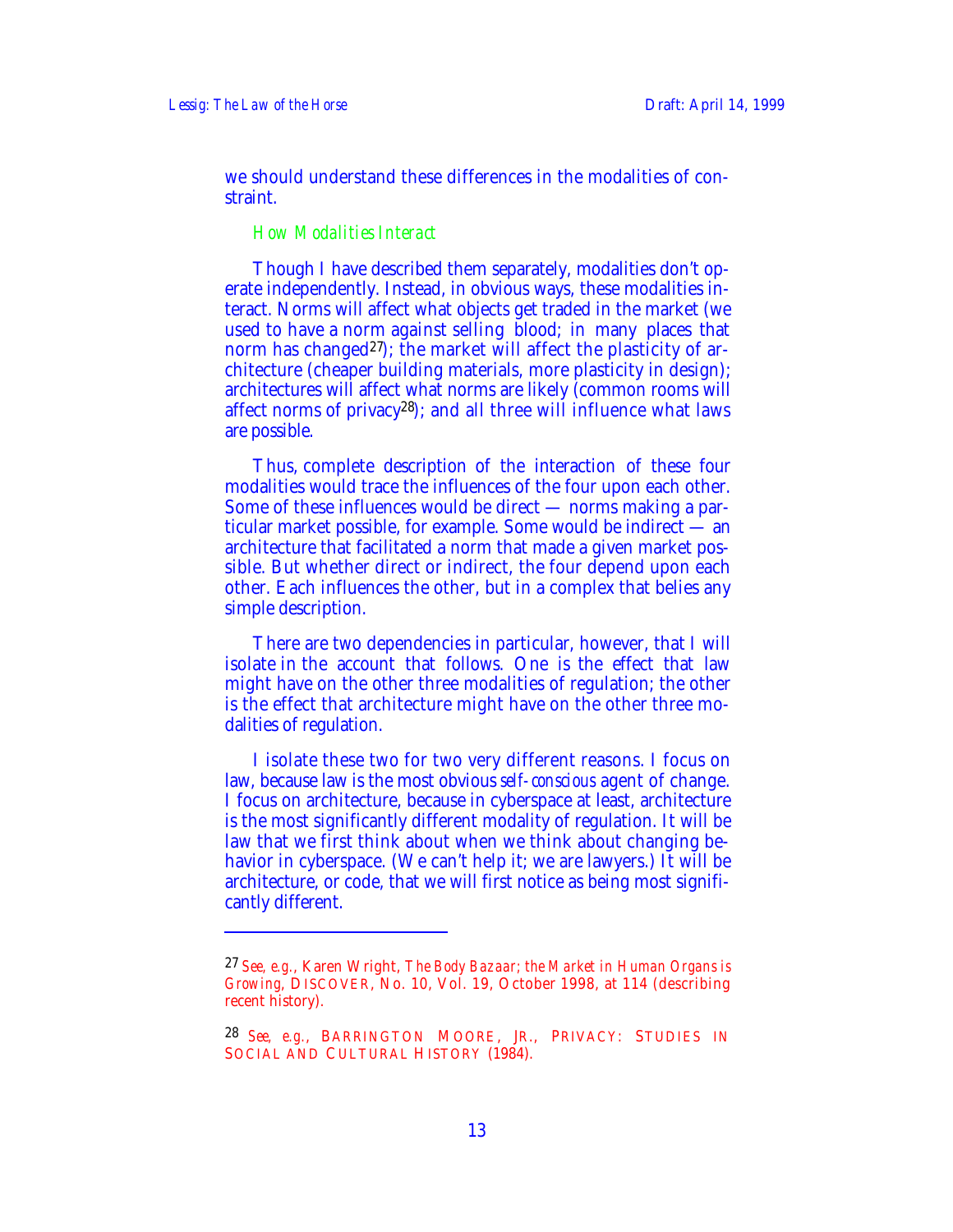$\overline{a}$ 

With both modalities, there are two distinct effects that we could track. One is the direct effect of each modality on the individual being regulated. (Law acts directly by threatening a consequence if a certain behavior is not engaged. Code acts directly by giving the individual an experience which but for the code she could not have.) The second is the indirect effect of each modality *upon other modalities of regulation.* By acting upon another modality, either law or code can change that modality; and by changing that modality, law or code can indirectly change behavior.<sup>29</sup> In these cases, law or code *uses* these other structures of constraint; they co-opt these other structures of constraint, to bring them in line with the objectives of the law.

Any number of examples would make the point. But one about law will suffice.

*Smoking*: Say the government's objective is to reduce the consumption of cigarettes. There are a number of ways that the government could select to this single end. A law could, for example, ban smoking.<sup>30</sup> (That would be law regulating the behavior it wants to change directly.) Or the law could tax cigarettes.31 (That would be the law regulating the market for the supply of cigarettes, to decrease the consumption of cigarettes.) Or the law could fund a public ad campaign against smoking.32 (That would be the law

31 *See, e.g.*, 26 U.S.C.A. § 5701 (1998); 26 U.S.C.A. § 5731 (1998).

 $^{29}$  My point in this drawing is not to represent all the forces that might influence each constraint. No doubt changes in code influence law as well as law influencing code; and the same with the other constraints as well. A complete account of how these constraints evolve would have to include an account of these interwoven influences. But for the moment, I am focusing just on the intentional intervention by government.

<sup>30</sup> *See, e.g.*, ALA.CODE § 18.35.305; ARIZ.REV.STAT. ANN. § 36- 601.01; COLO.REV.STAT. § 25-14-103 (public health laws banning smoking in certain public places).

<sup>32</sup> *See, e.g.*, Pamela Ferdinand, *Mass. Gets Tough with Adult Smokers in Graphic TV Ads*, WASH. POST, Oct. 14, 1998 at A3 (describing the series of six 30 second documentary-style anti-smoking ads on Pam Laffin's struggle to survive while slowly suffocating from emphysema, sponsored by the state Department of Public Health); *Feds Pick Up Arnold Spots*, ADWEEK, Nov. 23, 1998 at 8(1) (Seven youth-oriented anti-smoking commercials created for MA Department of Public Health were chosen by the U.S. Office of National Drug. Control Policy to air nationwide as public service announcement starting Dec. 15.).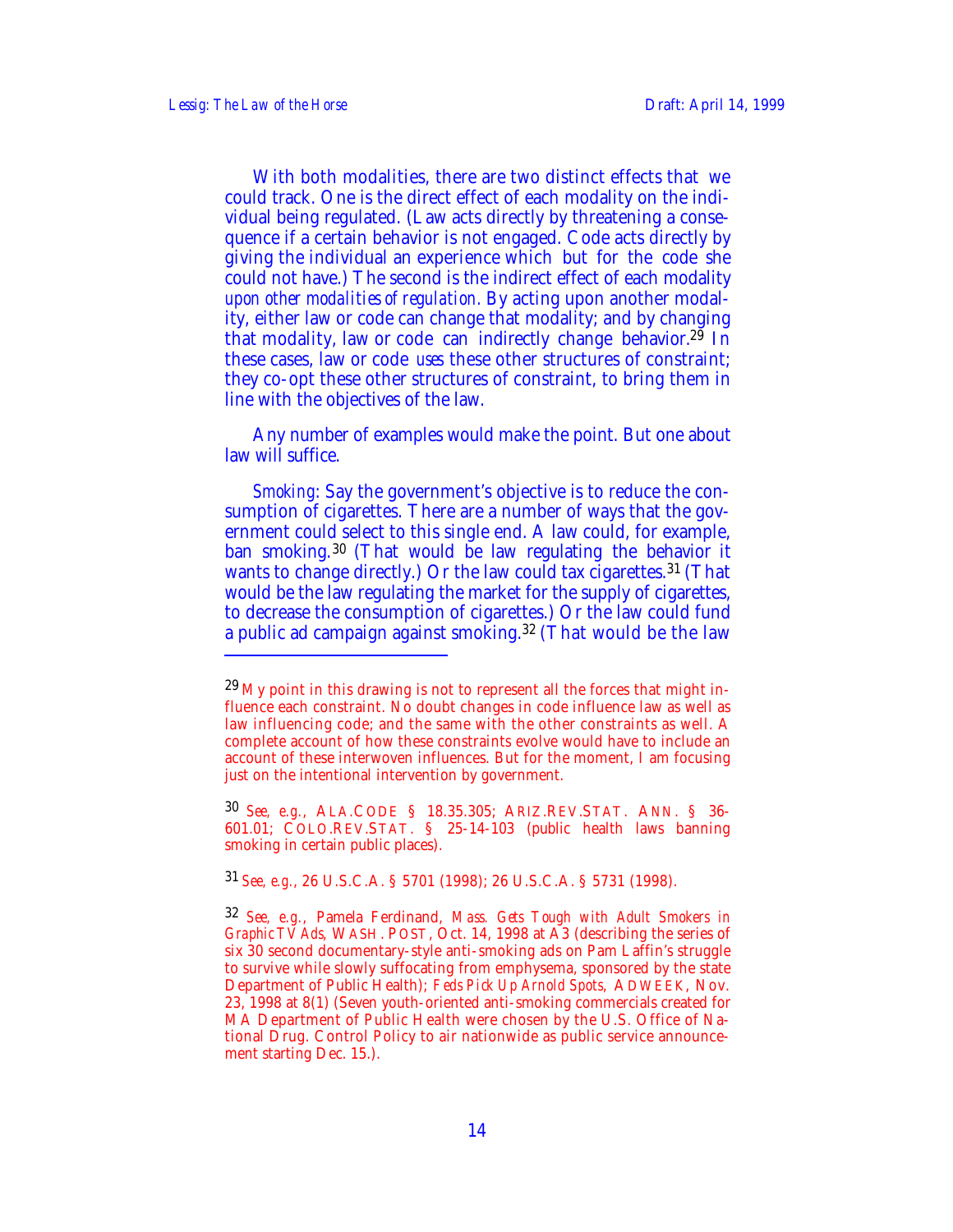$\overline{a}$ 

regulating social norms, as a means to regulating smoking behavior.) Or the law could regulate the nicotine in cigarettes, requiring manufacturers to reduce or eliminate the nicotine.<sup>33</sup> (That would be the law regulating the "code" of cigarettes, as a way to reduce their addictiveness, as a way to reduce the consumption of cigarettes.) Each of these actions by the government can be expected to have some effect (call that its benefit) on the consumption of cigarettes; each action has a cost; the question with each means is whether the costs outweigh the benefits.

In this example, the law is functioning in two very different ways. In one way, its operation is direct; in the other, indirect.<sup>34</sup> When it is direct, it tells individuals how they ought to behave. It threatens a punishment if they deviate from that directed behavior. When it is indirect, the law aims at changing the burden of one of these other modalities of constraint. The law can regulate each individually, or it can regulate all three simultaneously. It selects among these various techniques in pursuing the end it wants to achieve. Which it selects depends upon the return from each, and the values implicit in the selection of one over another.

We can represent the point through a modification of Figure 1:

<sup>33</sup> In August 1996, the Food and Drug Administration ("FDA") published in the Federal Register "Regulations Restricting the Sale and Distribution of Cigarettes and Smokeless Tobacco to Protect Children and Adolescents." 61 Fed. Reg. 44,396 (1996). In Brown & Williamson Tobacco Corp. v. FDA, 153 F.3d 155 ( $4<sup>th</sup>$  Cir., 1998), the court found that the FDA lacked jurisdiction to regulate tobacco products as customarily marketed, because such regulation was inconsistent with both terms of Federal Food, Drug, and Cosmetic Act and intent of Congress. Federal Food, Drug, and Cosmetic Act, §§ 201 (g)(1)(C), (h)(3), 520(e), as amended, 21 U.S.C.A. §§ 321 (g)(1)(C),  $(h)(3)$ ,  $360j(e)$ .

<sup>&</sup>lt;sup>34</sup> The distinction between "direct" and "indirect" has a troubled history in philosophy, *see* Judith J. Thomson, *The Trolley Problem*, 94 YALE L.J. 1395, 1395-96 (1985), as well as law, *see* National Labor Relations Board v. Jones & Laughlin Steel Corporation, 301 U.S. 1, 57 S. Ct. 615 (1937). Its troubles are similar to troubles with the Double Effect Doctrine, discussed in PHILLIPA FOOT, THE PROBLEM OF ABORTION AND THE DOCTRINE OF DOUBLE EFFECT, IN VIRTUES AND VICES 19-32 (1978). *See also* W. Quinn, *Actions, Intentions and Consequences: The Doctrine of Double Effect*, 18 PHIL. & PUB. AFF. 334-351 (1989); Thomas J. Bole III, *The Doctrine of Double Effect: Its Philosophical Viability*, 7 SW. PHIL. REV. 1, 91-103 (1991). But the difficulty in these cases comes when a line between direct and indirect must be drawn; there is no need here to draw such a line.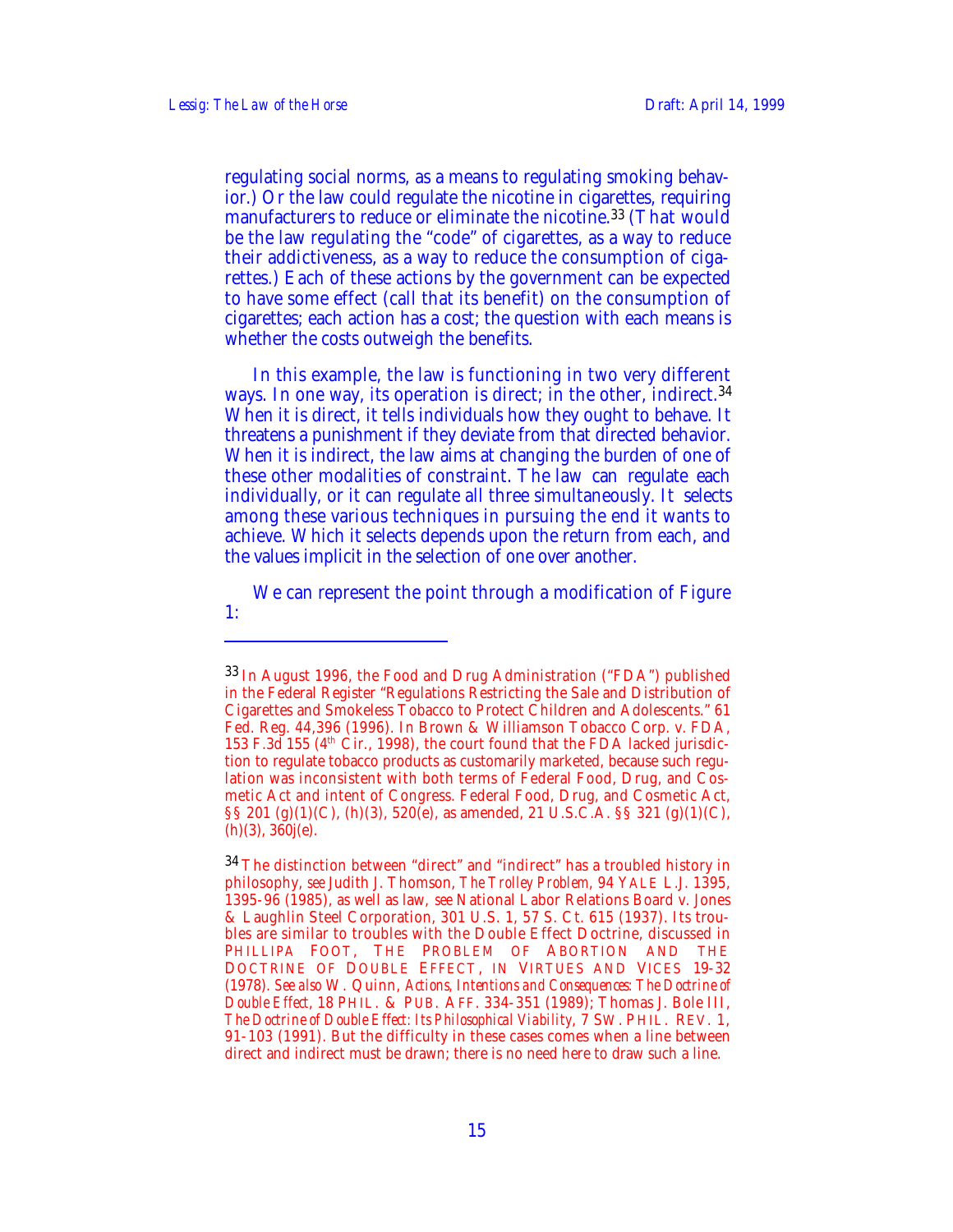

# *Figure 2*

This is the picture of modern regulation. Regulation here is always a choice — a choice between the direct regulations that these four modalities might effect, and the indirect regulations that they also might effect. The point is not binary; it is not that law picks one strategy over another. Instead, there is always a mix between direct and indirect. The question the regulator must ask is, *Which mix is optimal*?

The answer depends upon the context of regulation. In a small and closely knit community, norms might be the optimal mode of regulation; as that community becomes less closely knit, law or the market might become second best substitutes. In 10<sup>th</sup> century Europe, mucking about with architectural constraints might have been a bit hard, but in the modern modular office building, architecture becomes quite an effective technique (think about transparent cubicles as a way to police behavior). The optimal mix in any context depends upon the plasticity of the different modalities. This plasticity obviously differs. What works in one context won't necessarily work everywhere.

But while context matters, we may well be able to generalize. While in principle, any modality might work, in fact, depending upon the context, some modalities might dominate.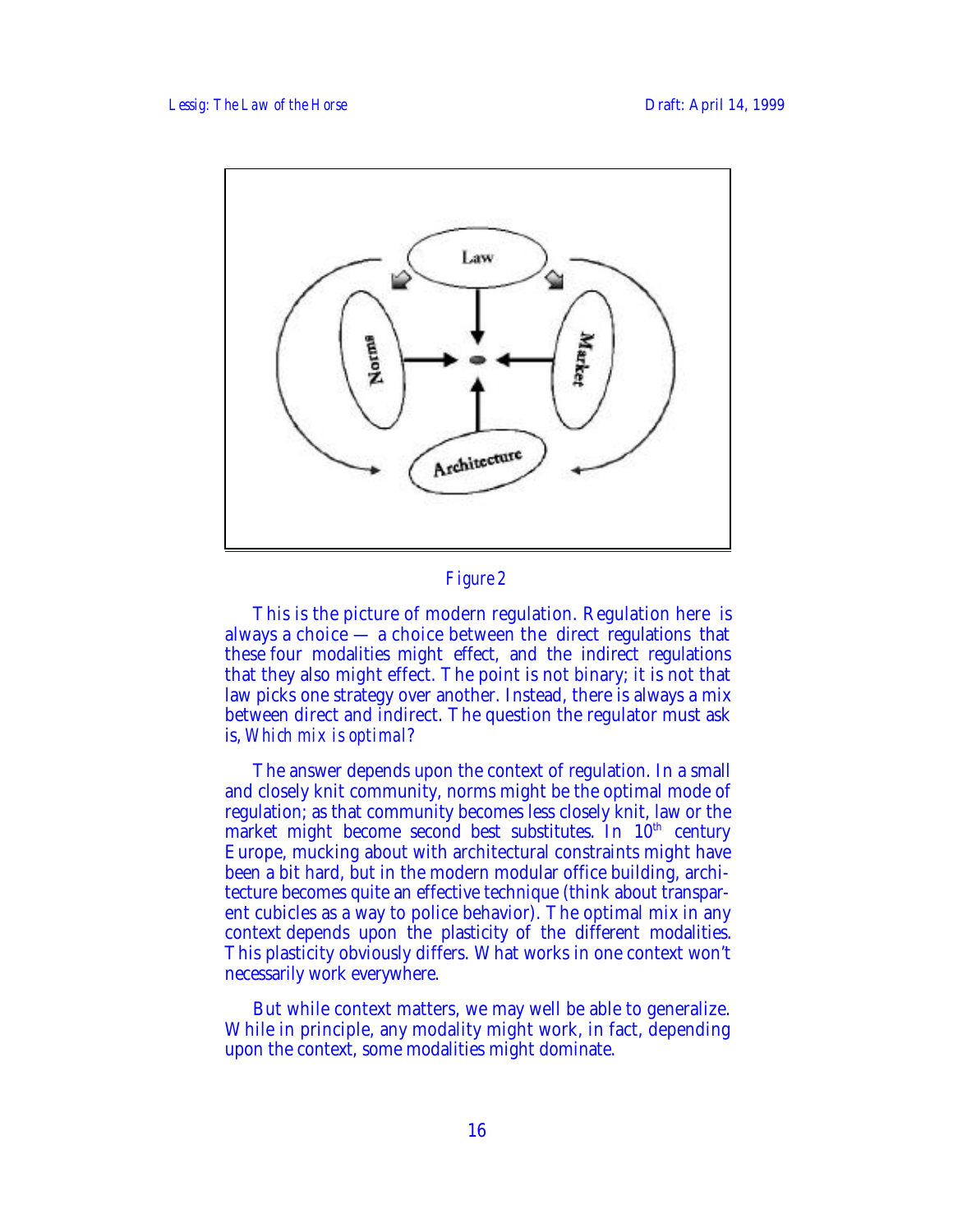This is the case, I suggest, in cyberspace. As I describe more fully in the section that follows, the most effective way to regulate behavior in cyberspace will be through the regulation of code either direct regulation of the code of cyberspace itself, or of the institutions (code writers) that produce that code, so that code regulates individuals differently.

My aim in the next two sections is to explore this dynamic more fully. My hope is to show: (1) that government can regulate behavior in cyberspace (slogans about the unregulability of cyberspace notwithstanding); (2) that the optimal mode of government's regulation will be different when it regulates behavior in cyberspace; and (3) that this difference will make more urgent a question that constitutional law has yet to answer well: What limits should there be on indirect regulation? How far should the law be permitted to co-opt these other structures of constraint?

# III. LAW REGULATING CYBERSPACE

Whether cyberspace can be regulated depends upon its architecture.35 Its *regulability*, that is, is a function of its design. There are designs where behavior within the net is beyond government's reach; and there are designs where behavior within the net is fully within government's reach. The difference is a difference in design, and its design is not given to us by nature.

My claim in this section is that government can take steps to alter the internet's design. It can take steps, that is, to affect its regulability. I offer two examples which together should suggest the more general point.

### *Increasing Regulability: Zoning*

1

Return to the problem of zoning in Section I. My claim was that in real space, the self-authenticating feature of being a kid made it possible for rules about access to be enforced, while in cyberspace, because being a kid is not self-authenticating, the same regulations were not easy.

 $35$  By "design" or architecture, I mean both the technical design of the net, and its social, or economic design. As I will describe more fully in note 65 below, a crucial feature of the design of the net that will affect its regulability is its ownership. More precisely, the ability of government to regulate the net depends in part on who owns the code of the net.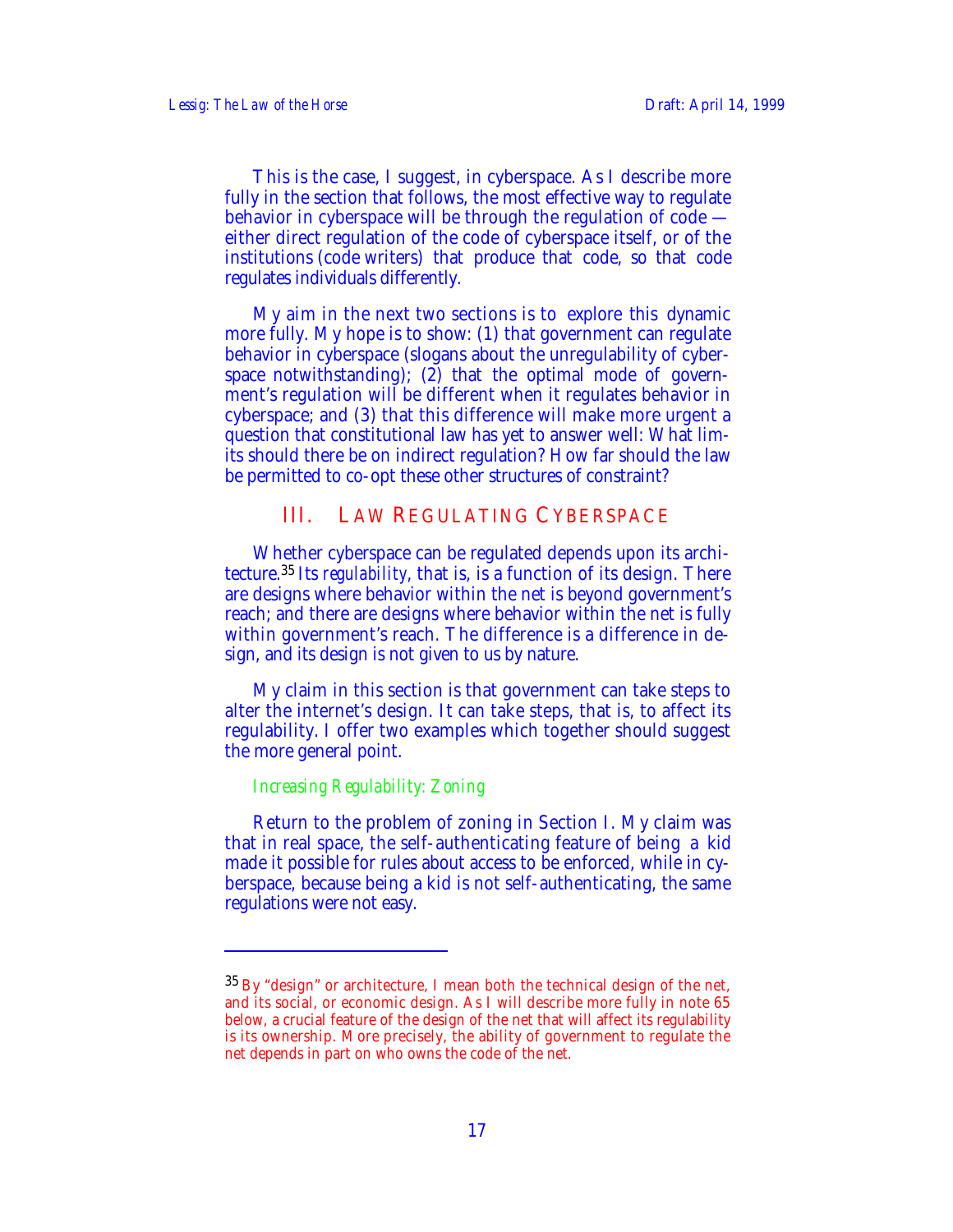One response would be to make identity self-authenticating by making it such that, when one connects to a site on the net, features about oneself get transmitted to the site, so that the site can make a determination about whether, given the status of the individual, admitting the individual is permitted.

In a sense, this already occurs. The net already facilitates some identification. A server for example can tell whether my browser is a Microsoft or Netscape browser; some can tell whether my machine is a Macintosh or Windows machine. These are examples of self-authentication that are built within the code of the net.

Another example is a user's "address." Every user of the net has, for the time they are using the net, an address.<sup>36</sup> This IP address is unique; only one machine at any one time may have the same address. Devices on the net use this address to know where to send requested packets of data. But while these addresses are unique, there is no necessary link between an address and a person. While some machines have "static" IP addresses which are permanently assigned to that machine, many have "dynamic" IP addresses, that get assigned only for one session, and may change when the machine reconnects to the internet. Thus, while something is revealed when a machine is on the net, the *inter*net as it is just now does not require any authentication beyond the supply of an IP address.

*Intra*nets are different.37 Intranets are networks that connect to the internet; they are networks that are compliant with the ba-

<sup>36 &</sup>quot;An IP address is a 32-bit number that identifies each sender or receiver of information that is sent in packets across the Internet. When you request an HTML page or send e-mail, the Internet Protocol part of TCP/IP includes your IP address in the message (actually, in each of the packets if more than one is required) and sends it to the IP address that is obtained by looking up the domain name in the URL you requested or in the e-mail address you're sending a note to. At the other end, the recipient can see the IP address of the Web page requestor or the e-mail sender and can respond by<br>sending another message using the IP address it received." sending another message using the IP http://www.whatis.com/ipaddress.htm.

<sup>&</sup>lt;sup>37</sup> Intranets are the fastest growing portion of the internet today. They are a strange hybrid of two traditions in network computing — one the open system of the internet, and the other, the control-based capability of traditional proprietary networks. Intranets mix values from each to produce a network that is interoperable, but that gives its controller a great deal of control. An "internet" with control is what our internet is becoming. *See, e.g.*, Steve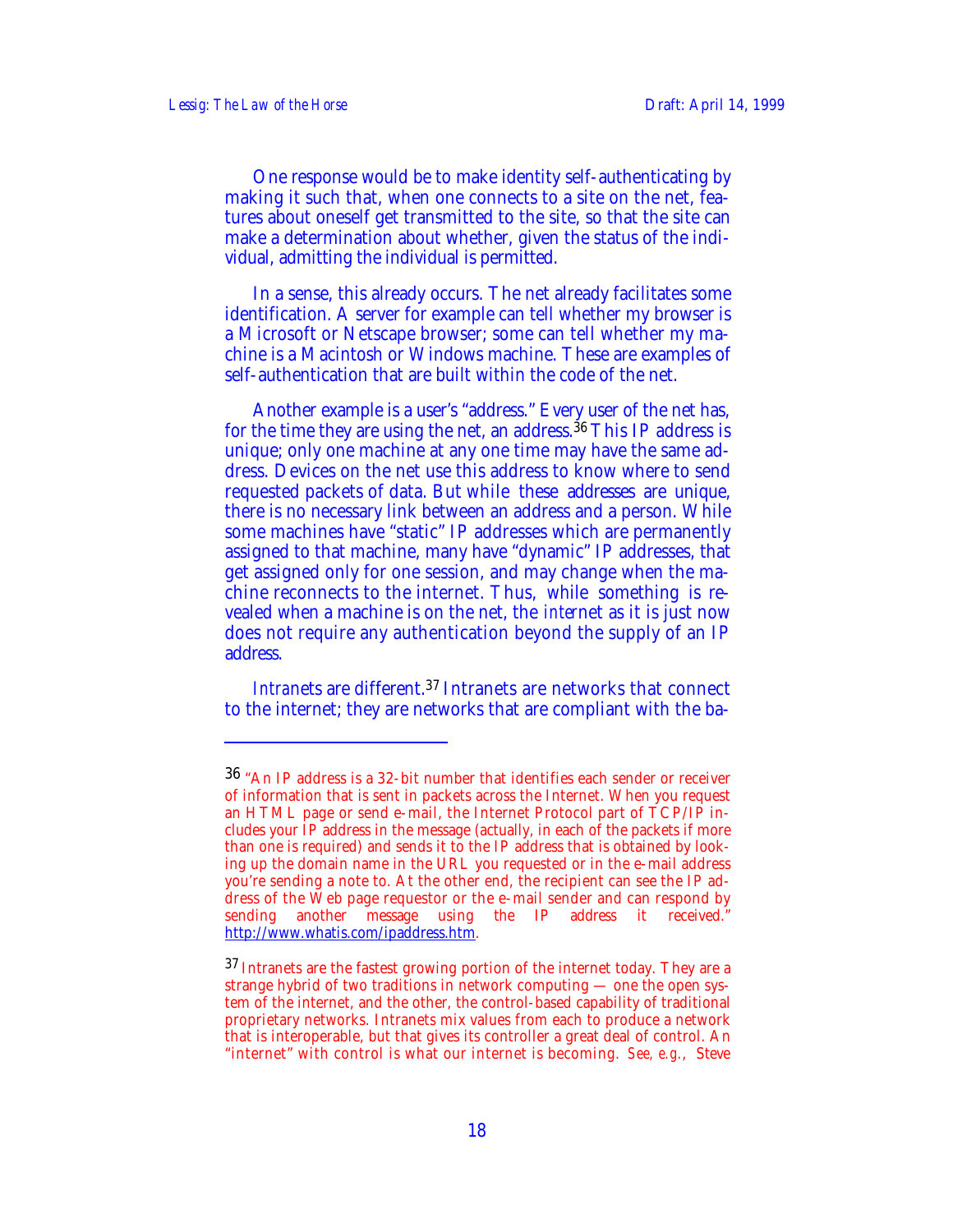sic internet protocols. But they layer onto these protocols other protocols as well. And among these are protocols that enable the identification of who someone is by the controller of the intranet. They enable, that is, a form of self-authentication that facilitates identification. The depth of this identification varies. At one extreme are biometric techniques to identify a particular user; at the other extreme, certificates to identify features of the person. The one extreme guarantees that the system knows who someone is; the other extreme guarantees that the system knows that a person holds certain attributes.

It is beyond the scope of this essay to sketch the full range of these technologies. My aim is much more limited. It is enough here for me to show how identification is possible, and to show that the government can act to enable the use of some of these technologies of identification. For if these technologies of identification existed generally, then my claim is the regulability of cyberbehavior would increase.

So focus on the single issue of zoning kids from adult speech on the net. Congress has now twice tried to enact legislation that would regulate the supply of such speech to "minors."<sup>38</sup> At the time of this writing, it has twice failed.39 Its failure in both cases comes from a certain clumsiness in execution. In the first case, it tried to regulate too broad a category of speech; in the second, while correcting that problem, it has burdened the wrong class of users — adults.

38 *See* Telecommunications Act of 1996, Pub. L. No. 104-104, Title V, 110 Stat. 56, 133-43 (1996) (Communications Decency Act); Child Online Protection Act, Pub. L. No. 105-277, 112 Stat. 2681 (1998) (to be codified at 47 U.S.C. §231).

39 *See* Reno v. ACLU, 117 S.Ct. 2329 (1997) (striking part of CDA); ACLU v. Reno, 31 F. Supp.2d 473 (E.D. Pa. 1999) (granting plaintiffs' motion for preliminary injunction because of substantial likelihood of success on claim that COPA is presumptively invalid and is subject to strict scrutiny).

Lour, *Netscape Taking on Lotus With New Corporate System*, N.Y. TIMES, Oct. 16, 1996 at D5. ("Netscape executives pointed to studies projecting that the intranet market will grow to \$10 billion by 2000."); Steve Lour*, Internet Future at IBM Looks Oddly Familiar*, N.Y. TIMES, Sept. 2, 1996, at I5 ("[I]nvestment in the United States in intranet software for servers, the powerful computers that store network data, would increase to \$6.1 billion by 2000 from \$400 million this year. By contrast, Internet server software investment is projected to rise to \$2.2 billion by 2000 from \$550 million.").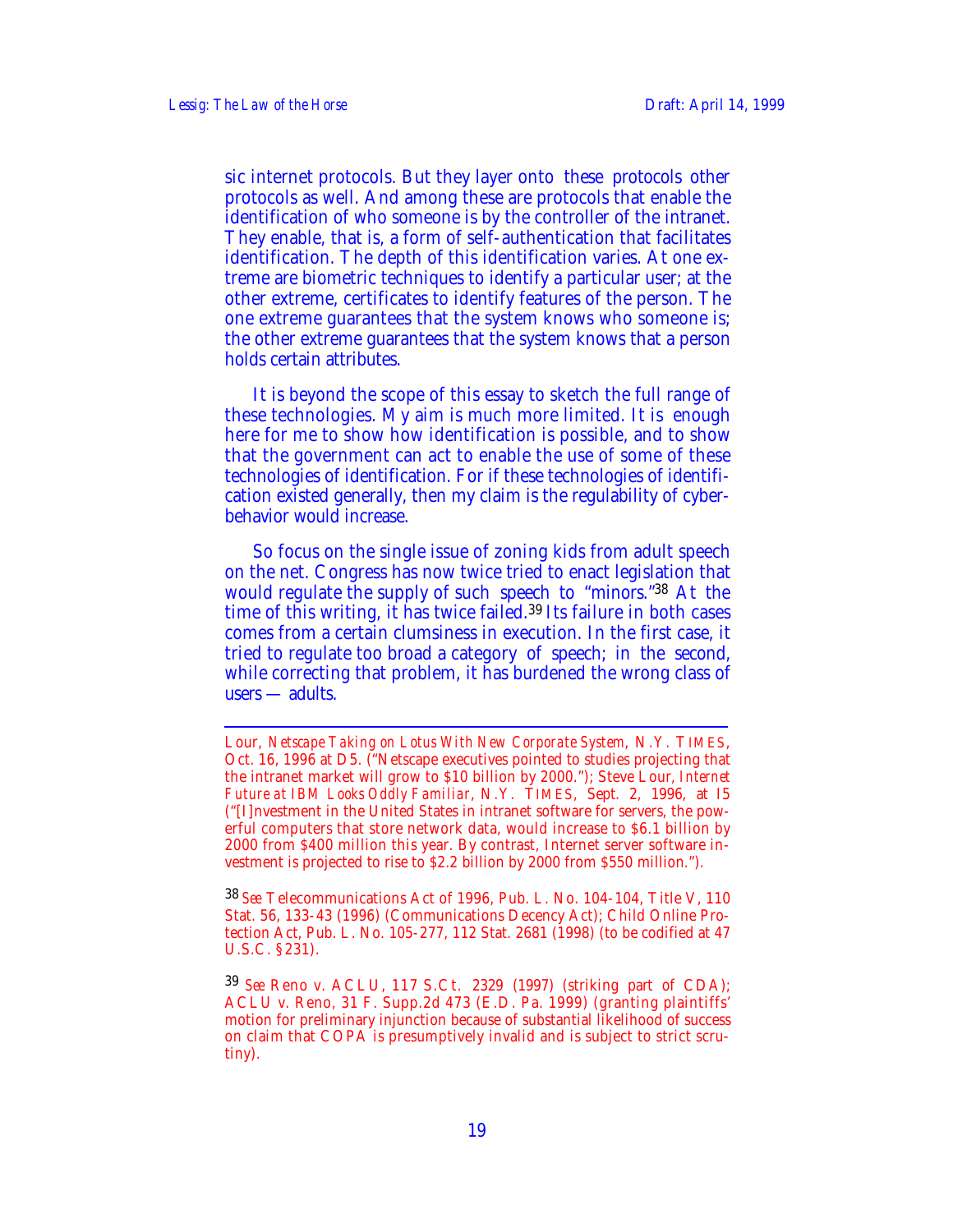$\overline{a}$ 

Consider a third alternative, that in my view would not raise the same constitutional concerns.40 Imagine the following statute:

- *1. Kids-Mode-Browsing:* Manufacturers of browsers will enable those browsers to browse in "kids-mode." When enabled, "kids-mode" will signal to servers that the user is a minor. The browser software should enable password protection for nonkids-mode browsing. The browser should also disable any data collection about the user of a kids-mode browser. In particular, it shall not transmit to a site any identifying data about the user.
- *2. Server Responsibility:* When a server detects a kids-mode client, it shall (1) block that client from any material properly deemed "harmful to minors" and (2) refrain from collecting any identification data about the user, except data necessary to process user requests. Any such data collected shall be purged from the system within X days.

Both this regulation, and the change in browser code it requires, would be trivial to implement. In a world where 90% of browsers are produced by two companies, the code writers are too prominent to hide. And why hide – given the simplicity of the requirement, the regulation would be easy to comply with. In a very short time, such a statute would produce browsers that enabled kids-mode browsing, at least for those parents that would want such control on machines in their home.

Likewise would it be easy for sites to develop software to block access if the user enters transmitting that he is a kid. Such a system would require no costly identification; no database of IDs would be built, or maintained; no use of the credit card system would be required. Instead, the software would be programmed to accept users who didn't have the kids-mode selected, but reject users that did have the kids-mode selected.

Whether one supports such legislation or not, my point is its feasibility and constitutionality. Netscape and Microsoft would have no first amendment objection to a regulation of its code; and web sites would have no substantial objection to the requirement

<sup>&</sup>lt;sup>40</sup> While this idea has been out there for sometime, I am grateful to Mark Lemley for pushing me to see it. For a more formal analysis, *see* Lawrence Lessig and Paul Resnick, *The Constitutionality of Mandatory Access Controls* (unpublished 1992).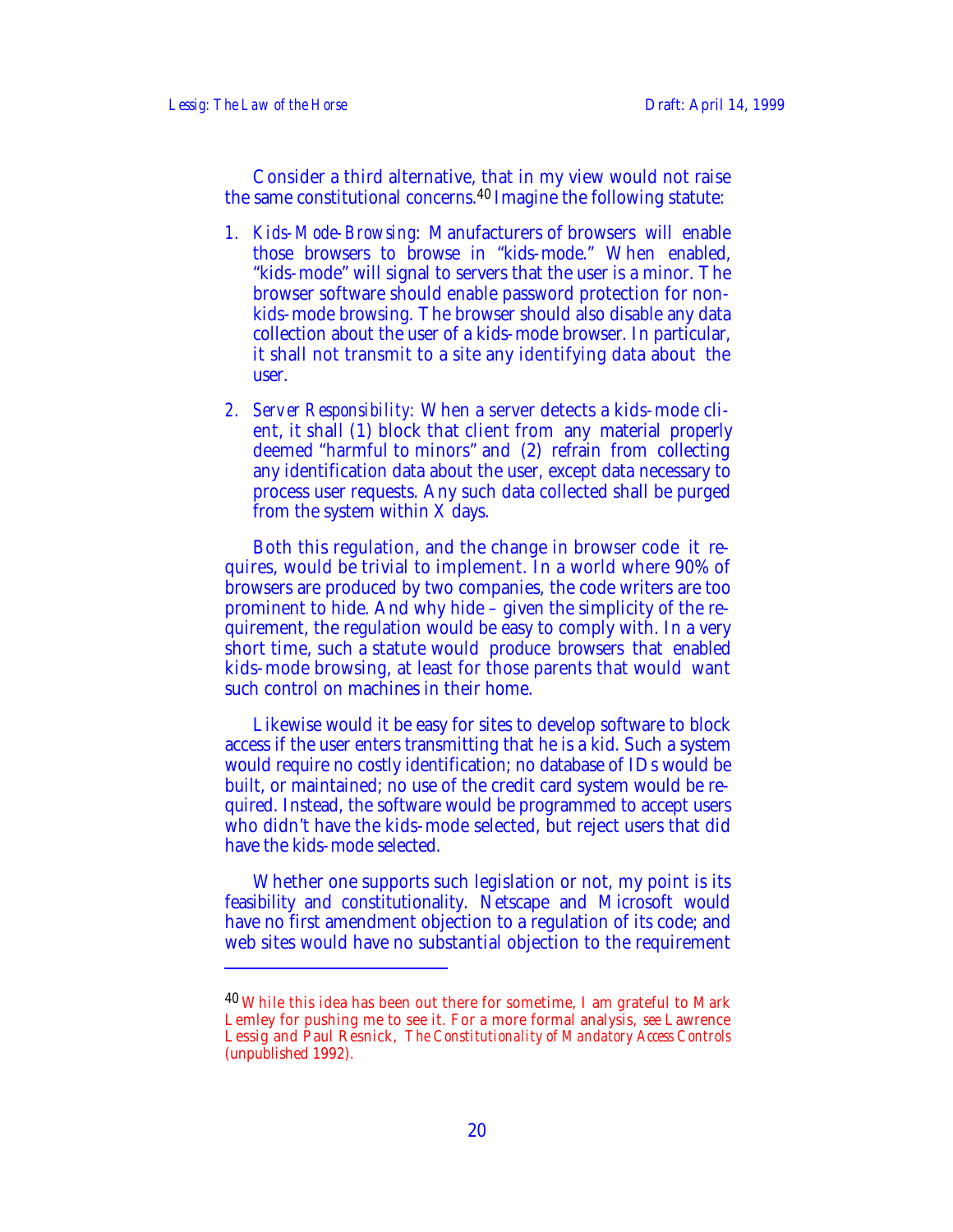that it block kids-mode browsers. And no case has ever held that a speaker has a right to have no burden imposed at all to advance a compelling state need; the only requirement of *Reno* is that the burden be the least restrictive burden. This burden, I suggest, would be the least restrictive.

It would also be quite effective. For imagine the FBI now enables a bot<sup>41</sup> to spider the net with a kid-mode browser setting switched on. The bot would then try to gain access to sites on the net; if it got access, then it would report as much of the content as it could extract. This content could then be analyzed, and the content that was arguably adult would then be flashed back to an investigator. That investigator would then determine whether these sites were indeed "adult sites"; and if they were, it would proceed against these sites. The result would be a system that could extremely effectively monitor access to adult content on the web.

For the purposes of zoning adult speech, this change would fundamentally alter the regulability of the net. It would do this not by directly regulating kids. It would do this instead by altering one feature of the "architecture" of the net — namely the ability of a browser to identify a feature of its user. Once this facility were built into browsers generally, the ability of suppliers of adult speech to discriminate would change. This regulation of code would make possible the regulation of behavior. Or again, it would increase the regulability of this behavior, by regulating the code.

#### *Increasing Regulability: Privacy*

1

Zoning porn is an example of top-down regulation. The state, perhaps with bottom-up support, imposes a collective judgment about who can get access to what. It imposes that judgment by requiring those who write code to write code that conforms to the state's rules.

The second example in section I was different. The disability there affected bottom-up regulation — regulation, that is, imposed by individuals through individual choice. Architectures can enable or disable individual choice, by providing individuals with the information they need to make a decision, and the option to exercise that decision, or not. The privacy example rested on an architec-

 $41A$  "bot" is a computer program that acts as an agent for a user, performing a task, usually remotely, in response to a request. *See, e.g.*, http://www.whatis.com/bot.htm.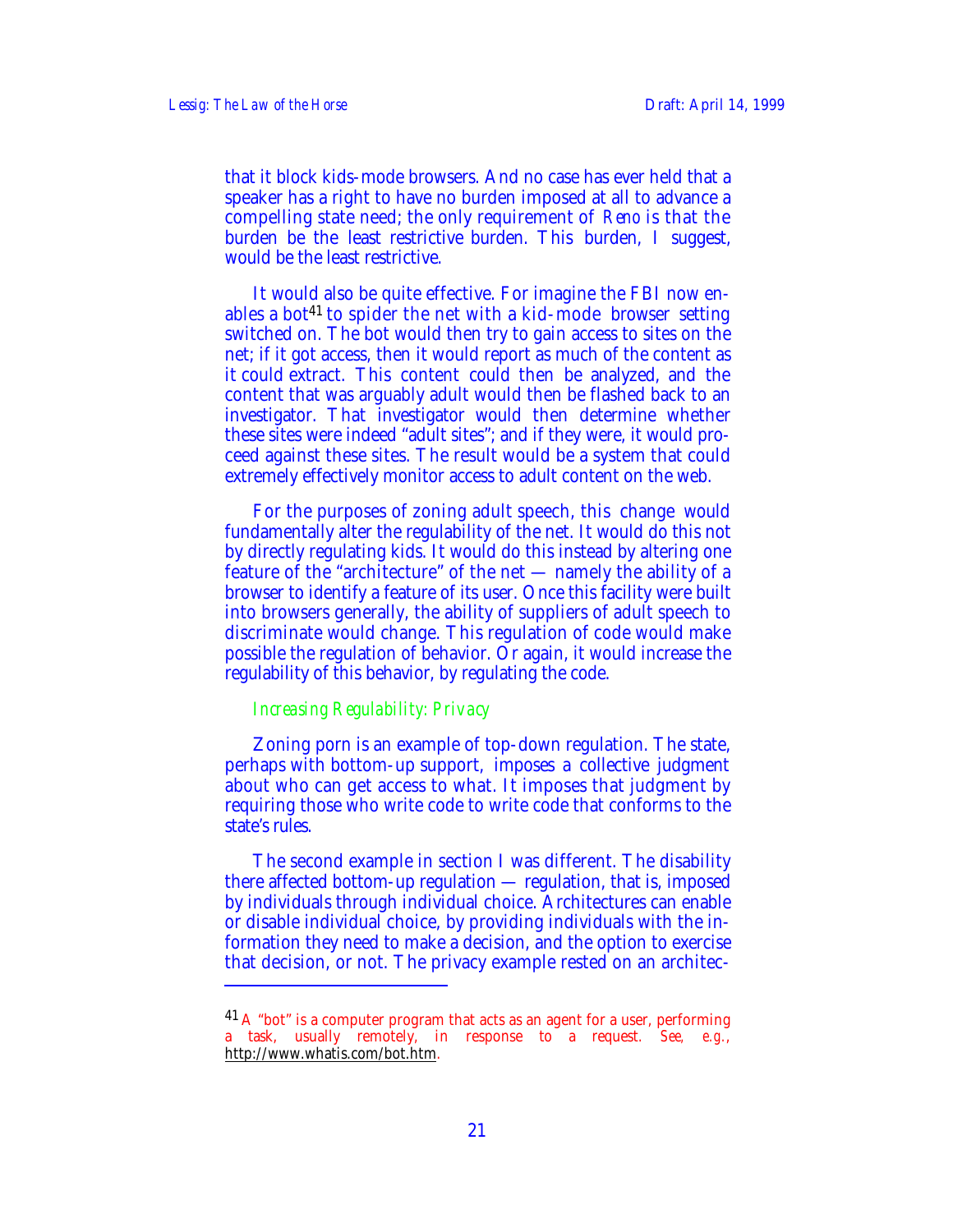ture that did not enable individual choice. It hid facts necessary to that choice, and thereby disabled bottom-up self-regulation.

But again, these architectures can be changed. Just as with the zoning of porn, these architectures are open to collective modification. Government can act to facilitate a change in this code, and thereby act to facilitate increased self-regulation.

Here the technique, however, is a traditional tool of law. The problem comes from an architecture that enables the collection of data without the customer's consent.<sup>42</sup> But the problem also comes from a regime of entitlement that does not demand that the collector get the customer's consent. Because the customer has no property interest in personal information, information about them is free for the taking. Thus architectures that enable this taking are efficient for the collector, and consistent with the baseline legal regime.

The trick would be to change the legal entitlements, in a way that was sufficient to change the incentives of those who architect the technologies of consent. The state could (1) give individuals a property right to data about them, and thus create an incentive (2) for architectures that facilitate consent before turning that data over.

 The first step comes through a declaration by the state about who owns what property.<sup>43</sup> Government would declare that information about individuals is owned by individuals; others can take it, and use it, only with the consent of those individuals. This declaration of rights could then be supplemented in any number of traditional ways. The state might make theft of such information criminal, or provide special civil remedies, and incentives to enforce them, if such information is taken.

<sup>42</sup> *See* Joel R. Reidenberg, Paul M. Schwartz, ON-LINE SERVICES AND DATA PROTECTION AND PRIVACY — REGULATORY RESPONSES, Vol. II, 65-84 (1998) ("[T]ransparency is one of the core principles of European data protection law. This standard requires that the processing of personal information be structured in a fashion that is open and understandable for the individual. Moreover, transparency requires that individuals have rights of access and correction to stored personal information.").

 $^{43}$  There is an important constitutional issue that I am ignoring here  $$ whether the state can grant a property interest in private "data."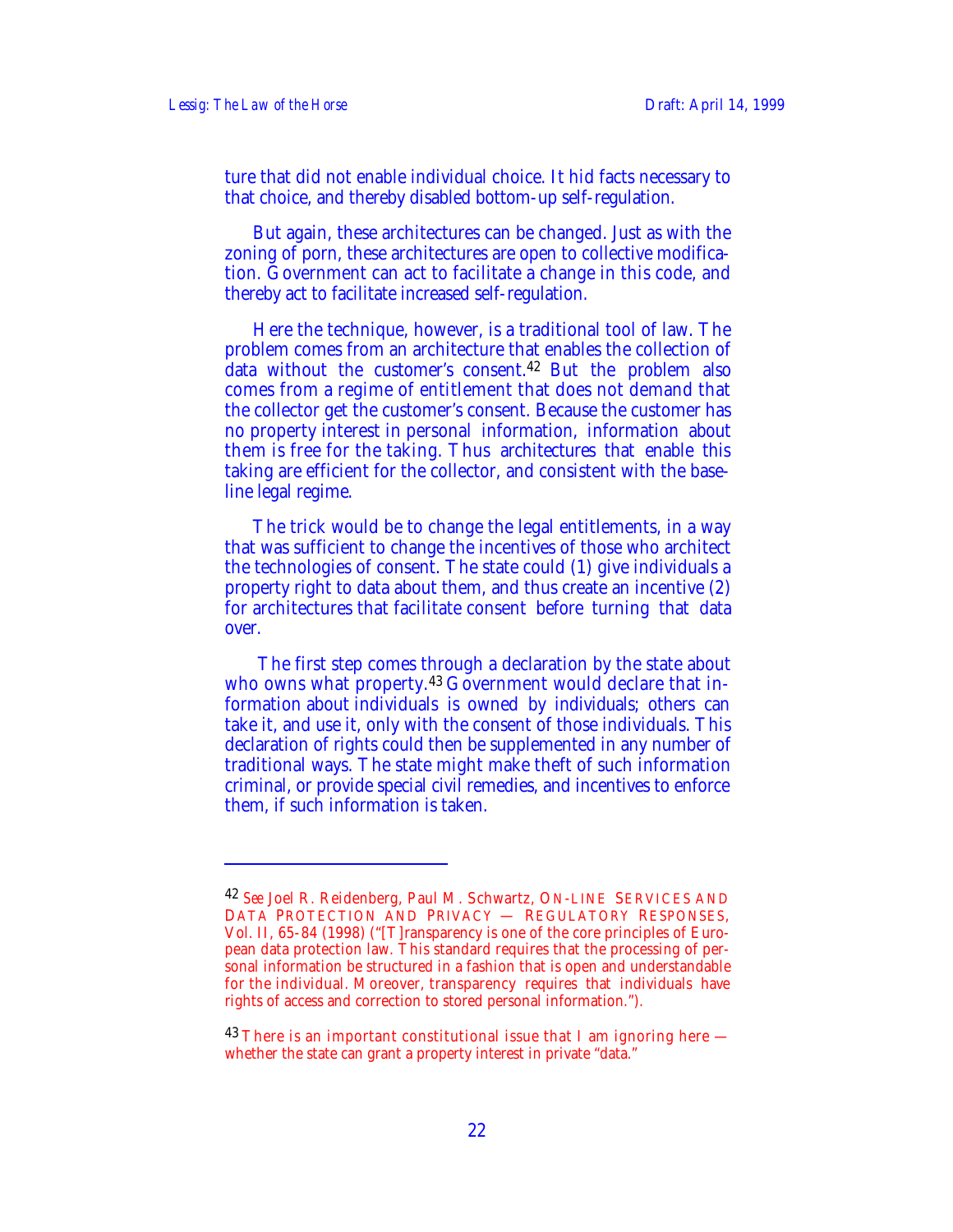This first step, however, would be useful only if it induced a second change — this time, a change in the architecture of the space, and not in the laws that govern that space. This change in the architecture would aim at reducing the costs of choice. The objective would be to make it easy for individuals to express their preferences about the use of data about them, and easy for negotiations to occur about that data. Property regimes make little sense where transactions about that property are not permitted — unless, of course, the property is by design not to be alienated. And one problem with the existing architectures, again, is that it is hard for individuals to exercise choice about their property.

But there are solutions. The World Wide Web Consortium, for example, has developed a protocol for the control of privacy data.44 P3P is a design that would enable individuals to select their preferences about the exchange of private information, and then enable agents to negotiate the trade of such data when an individual connects to a given site. If I, for example, never want to give out my credit card number, then I could use P3P to express that preference, and when I visited a site, an agent would negotiate with the site about my preference, and about access to the site.

P3P functions as a language for expressing preferences about data, and as a framework within which negotiations about those preferences could be facilitated. It would, in other words, be a framework within which the regulability by individuals of life in cyberspace would increase.

But without state intervention, it is not clear that such a framework could develop. P3P creates burdens on sites that would collect data; these burdens make no sense in a world where these sites can get the same information for free. Only by changing the incentives of these sites  $-$  by denying that they can get this information for free — can one expect to create a sufficient incentive for them to adopt technologies that facilitate purchase. Establishing a property interest in privacy data would be such an incentive; and it is the government that then facilitates that interest.

\*\*\*

<sup>44</sup> *See* Platform for Privacy Preferences (P3P) Syntax Specification. W3C Working Draft, July 2, 1998 at http://www.w3.org/TR/WD-P3P10-syntax/ .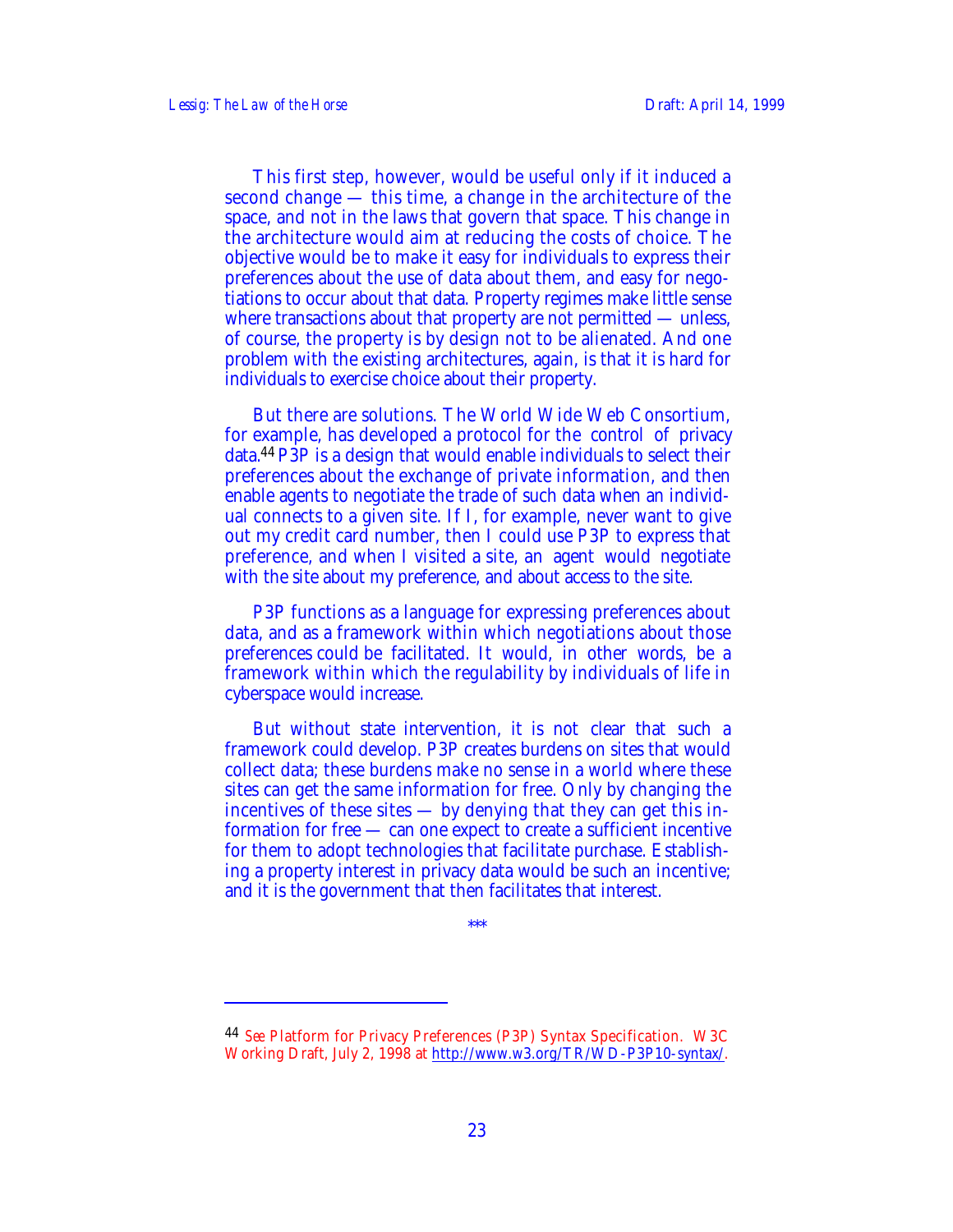My claim so far is simply a possibility claim. It is that the government's power to regulate this space turns not just on whether it can regulate behavior directly; rather its power turns as well on the ability to regulate *code*. By regulating code, it can regulate behavior, by changing the incentives that the code would otherwise produce. Law can act directly on code writers (as the zoning example suggests) or indirectly on code writers (as the privacy example suggests) so as to effect changes in the behavior of people within the net.

# IV. CODE REGULATING LAW

The argument so far is that law can change the constraints of code, so that code might regulate behavior differently. In this section, I consider the opposite claim — that code might change the constraints of law, so that law might (in effect) regulate differently. The key here is *in effect*, for these are not examples where the code achieves a change in the law. The law on the books remains constant. These instead are examples of the code shifting the effectiveness of a given law. They are indirect effects of the code that might alter the regulation or policy of the law.

Where architectures displace the values of the law, lawmakers will face a choice, whether to reinforce the law, or allow the change. In the examples I select here, my bias is in favor of the law, though of course there are many examples where my bias would be elsewhere. My point is not that law should always respond; it is only to show why it might need to respond.

#### *Code replacing Law: Intellectual Property*

We have special laws to protect against the theft of autos, or planes.45 We don't have special laws to protect against the theft of skyscrapers. Skyscrapers take care of themselves. The architecture of real space, or more suggestively, their real space code, protects skyscrapers much more effectively than law. Architecture is an ally of skyscrapers (making them impossible to move); it is an enemy of cars, and planes (making them quite easy to move).

On this spectrum from cars to very big buildings, intellectual property (IP) is on the side of cars, and quite unlike large buildings.

<sup>&</sup>lt;sup>45</sup> The Model Penal Code  $(S223.1(2)(a))$  constitutes the theft of an automobile, airplane, motorcycle, motor boat or "other motor-propelled vehicle" a felony.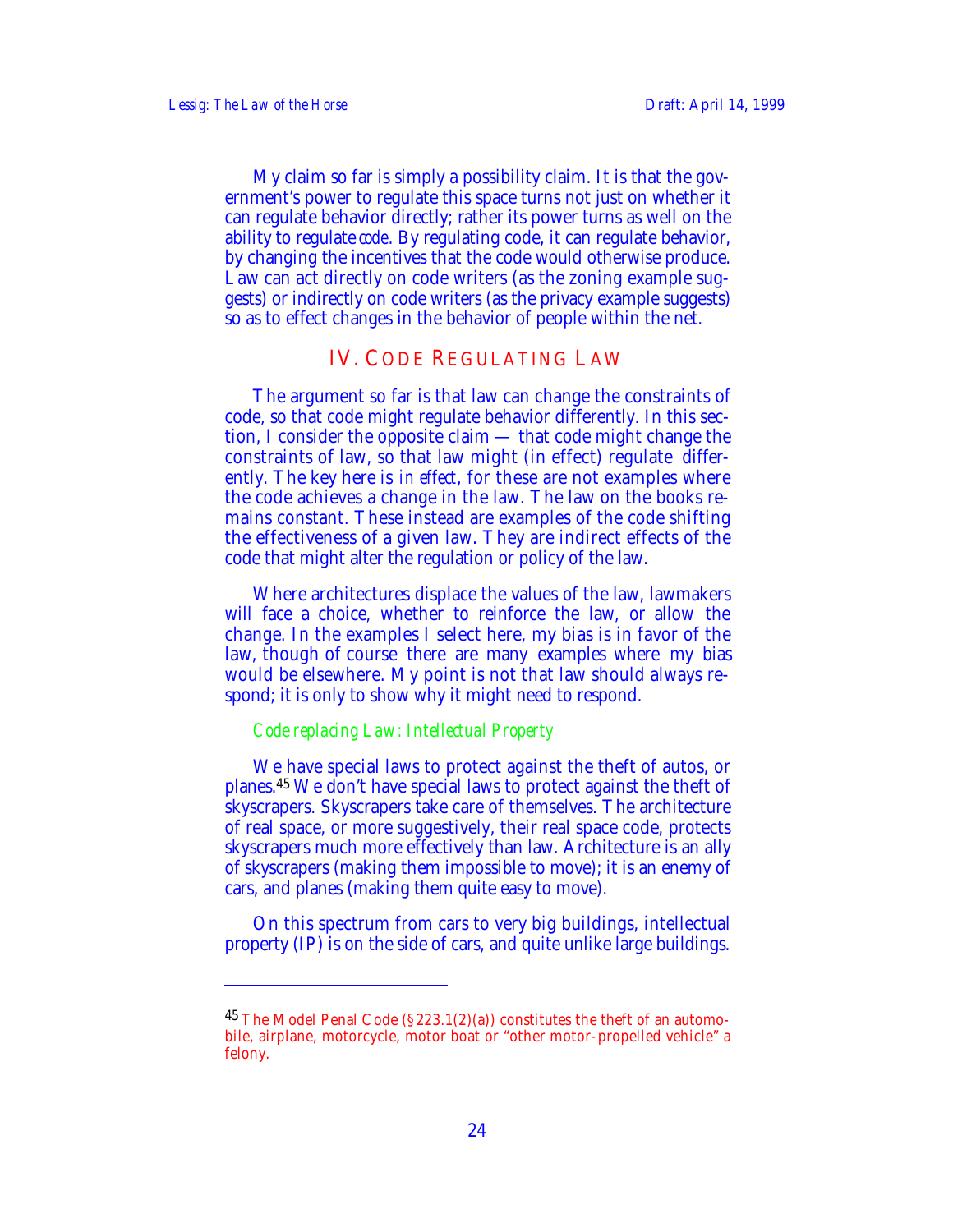Indeed, as the world is just now, IP fares far worse than cars and planes. At least if someone takes my car, I know it; I can call the police, and they can try to find it. But if someone takes an illegal copy of my article (copying it without paying for it) then I don't necessarily know. Sales might go down, my fame might go up, but there is no way to trace the drop in sales to this individual theft, and no way to link the rise (or fall) in fame to this subsidized distribution.

When theorists of the net first thought about intellectual property, they argued that things were about to get much worse. "Everything [we know] about intellectual property," we were told, "is wrong."46 Property could not be controlled on the net; copyright made no sense. Authors would have to find new ways to make money in cyberspace, because the technology has destroyed the ability to make money by controlling copies.

The reasons were plain: The net is a digital medium. Digital copies can be perfect and free. One can scan a copyrighted photo into a digital file, and then post it on USENET to millions of people for free. The nature of the net, we were told, would make copyright controls impossible. Copyright was dead. Long live copyright.

There was something odd about this argument, even at the start. It betrayed a certain is-ism ("the way cyberspace is is the way it has to be") about cyberspace. Cyberspace was a place where "infinite copies could be made for free." But why exactly? Infinite copies could be made because the code permits such copying. So why couldn't the code be changed? What reason was there that we couldn't imagine a different code that better protected intellectual property?

At the start of this debate, it took real imagination to see these alternative codes. It wasn't obvious how the architecture could be different to enable better control over digital objects. But we're far enough along now to see something of these alternatives.

Consider the proposals of Mark Stefik of Xerox PARC. In a series of articles, <sup>47</sup> Stefik describes what he calls "Trusted Systems"

<sup>46</sup> John Perry Barlow, *The Economy of Ideas*, WIRED, Mar. 1994, at 85.

<sup>47</sup> *See* Mark Stefik, *Trusted Systems*, SCIENTIFIC AMERICAN 78 (March 1997). See also Mark Stefik, *Shifting the Possible: How Trusted Systems and*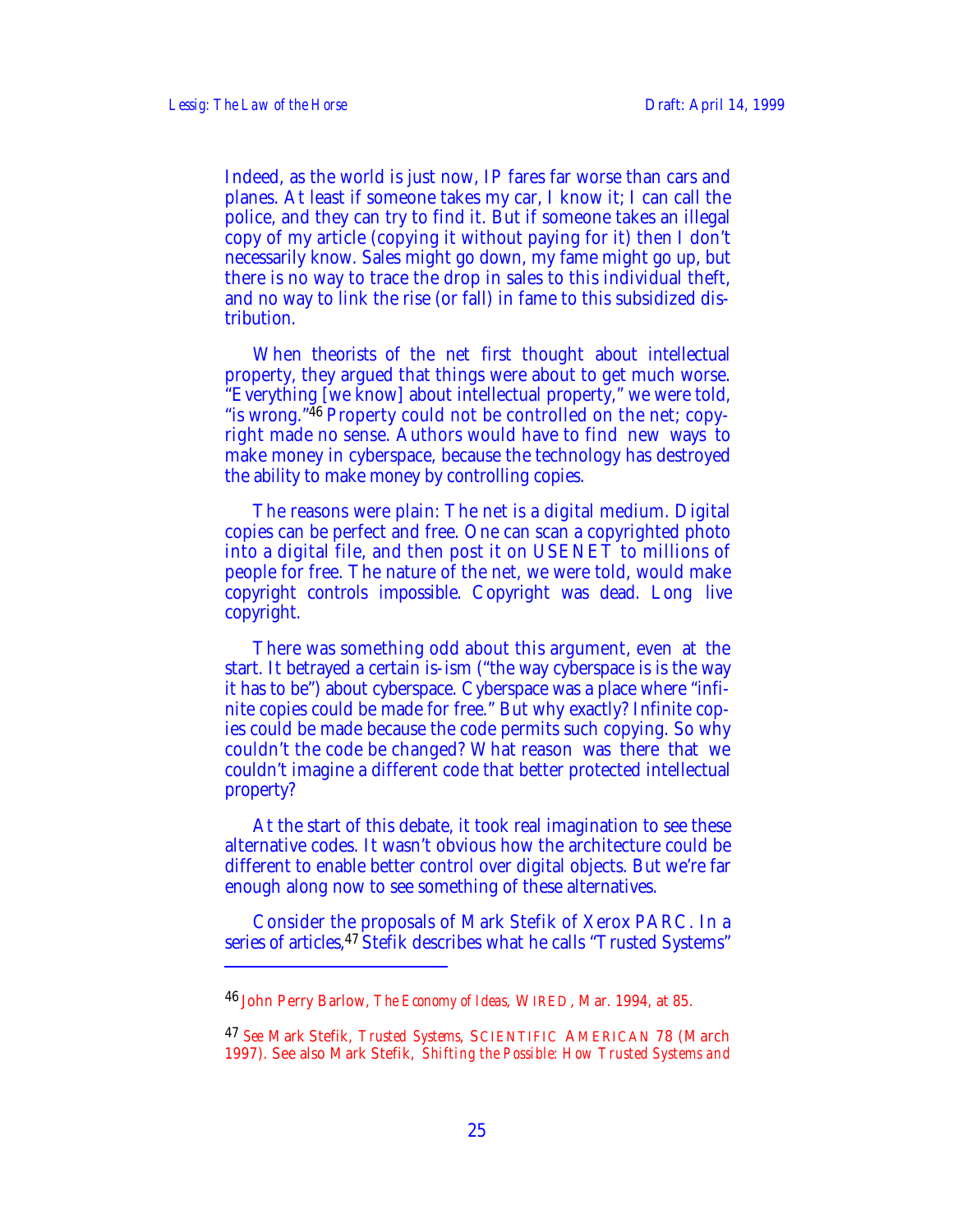for copyright management. Trusted systems enable owners of intellectual property perfectly to control access to that property, and perfectly to meter usage of the property that they control.

Think of it like this: Today, when you buy a book, you have the "right" to do any number of things with that book. You can read it once, or 100 times. You can loan it to a friend. You can Xerox pages in it, or scan it into your computer. You can burn it. You can use it as a paper weight. You can sell it. You can store it on your shelf and never open it once.

Some of these things you can do because the law gives you the right to do these things — you can sell it, for example, because the copyright law explicitly gives you that right.48 And some of these things you can do because there is really no way to stop you. A book seller might sell you the book at one price, if you promise to read it once, and at a different price, if you want to read it 100 times, but there is no way for the seller really to know whether you read it once, or 100 times, and so there is no way for the seller to know whether you have obeyed the contract. In principle, the seller could sell a police officer with each book, so that the officer followed you around, and made sure you used the book as you promised. But the costs of that are plainly prohibitive. So the seller is stuck.

But what if each of these rights could be controlled, and each unbundled and sold separately? What if, that is, the software itself could regulate whether you read the book once, or read it 100 times; whether you could cut and paste from it, or simply read it without copying; whether you could send it as an attached document to a friend, or simply keep it on your machine; whether you could delete it, or not; whether you could use it in another work, for another purpose, or not; or whether you could simply have it on your shelf, or have it and use it as well.

Stefik describes a network where this unbundling of rights is possible. He describes an architecture for the network that would allow owners of copyrighted materials to sell access to those mate-

48 17 U.S.C.A. § 109.

<sup>1</sup> *Digital Property Rights Challenge Us to Rethink Digital Publishing*, 12 BERKELEY TECH. L.J. 137 (1997); MARK STEFIK, LETTING LOOSE THE LIGHT, IN INTERNET DREAMS: ARCHETYPES, MYTHS, AND METAPHORS, 226-229 (Mark Stefik ed., 1996).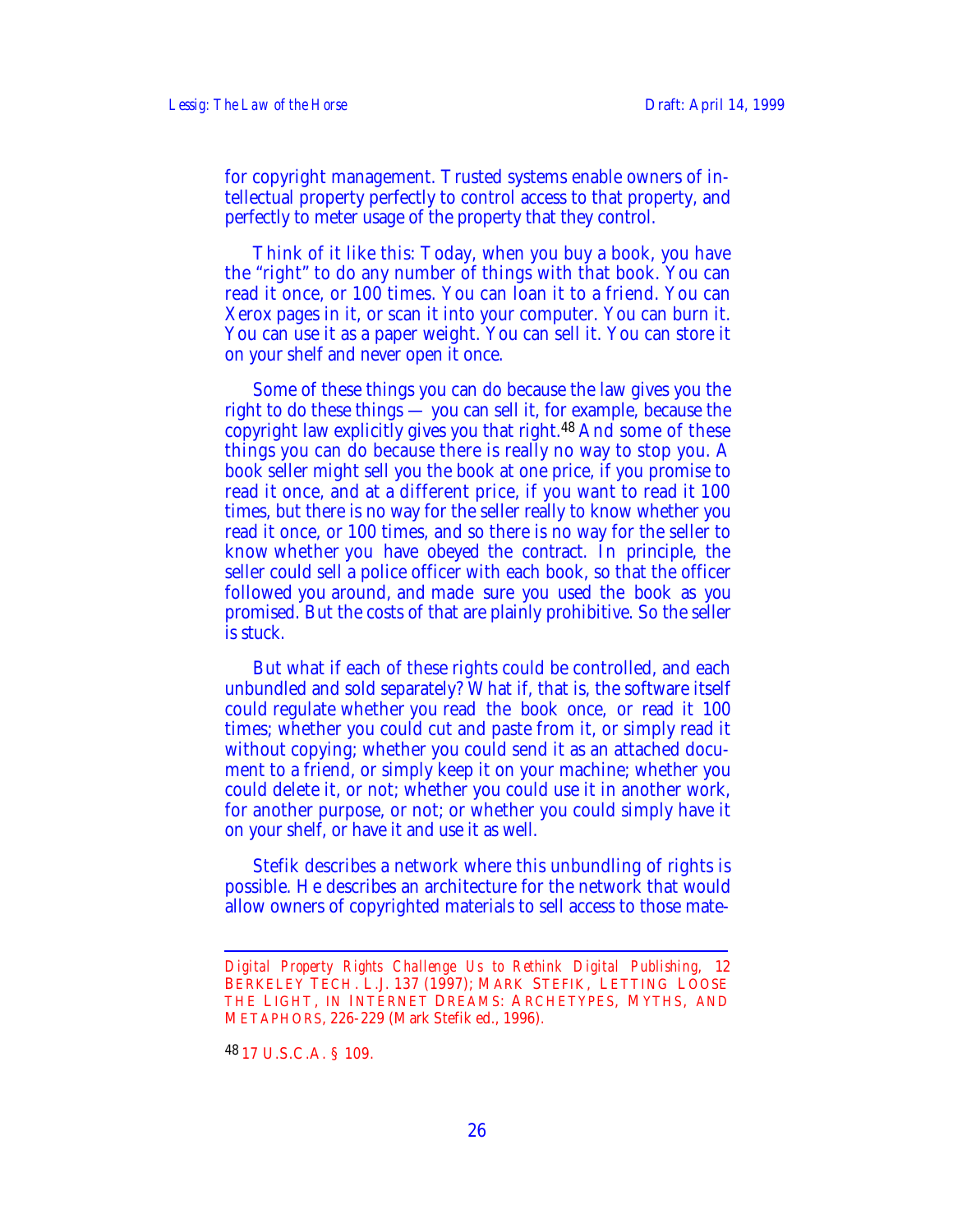rials on terms that they wished, and an architecture that would enforce those contracts, as they have been agreed to.

The details of the system are not important here.<sup>49</sup> The essence is simple enough to understand. Digital objects would get distributed within protocols that are layered onto the basic protocols of the net. And the more sophisticated system would function by discriminating in the intercourse it has with other systems. So a system that controlled access in this more fine grained way would grant access to its resources only to another system that controlled access in this more finely grained way. A hierarchy of systems would develop; and copyrighted material would be traded only within that system that controlled access properly.

Stefik has thus described a way to turn airplanes into skyscrapers — he has described a change in the code of cyberspace to make it possible to protect intellectual property in a far more effective way than is possible in real space.

Now imagine for a moment that a structure of trusted systems emerged. Whether it would or not isn't important, though note that nothing would require that it be the only such system. Trusted systems could well interact, and one would expect, if the pattern of the net generally is to be followed, that it would.

But if such a system would emerge, how would that affect copyright law? How would this change in code change the nature of copyright law?

Copyright law is an odd bird. It establishes a strange sort of property, at least when compared to other property. The copyright clause of the United States constitution gives "authors" an exclusive right for "a limited time."50 At the end of that time, the right becomes non-exclusive. It is as if the ownership you have over your car was a lease, extending for 4 years, and then expiring.

The reasons for this limitation are many. But they all reflect an important feature of intellectual property, and they all express a fundamental value that intellectual property not be fully proper-

 $\overline{a}$ 

<sup>49</sup> *See* Mark Stefik, *Shifting the Possible: How Trusted Systems and Digital Property Rights Challenge Us to Rethink Digital Publishing*, 12 BERKELEY TECH. L.J. 137 (1997).

<sup>50</sup> U.S. CONSTITUTION, Article I, § 8.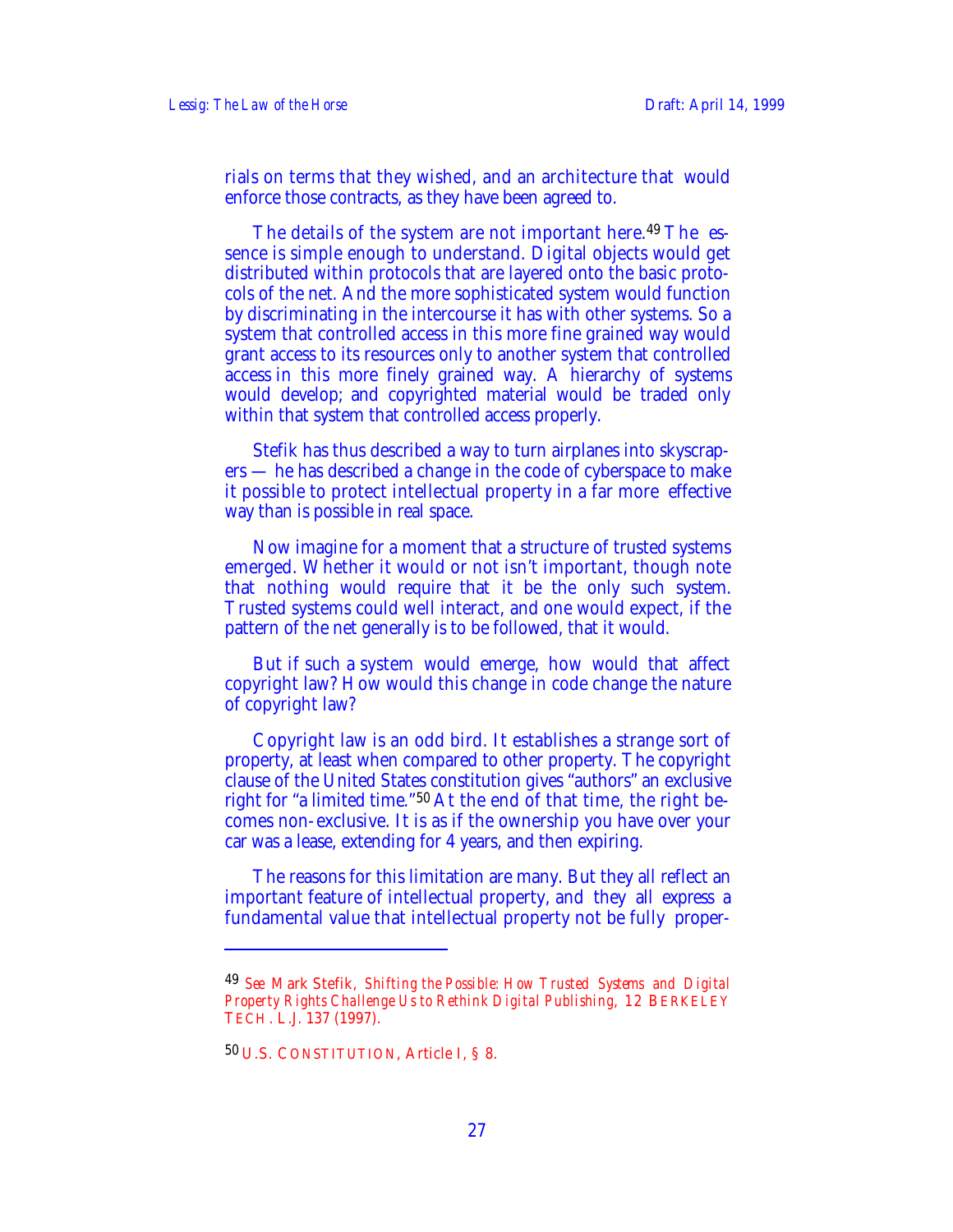tized. There is a commons for intellectual property, and the constitution is committed to feeding that commons. For the commons is a resource for other creators later on. And the commitment of the constitution is that there be lots later on.

The limitation in term is not the only constraint on copyright holders. Another is the defense of fair use.<sup>51</sup> Fair use is a statutorily grounded right that users of copyrighted material have, to use that material in a limited way, regardless of the desires of the copyright owner. I may parody a copyrighted work without the permission of the owner; just as I may quote a limited portion without the permission of the owner.

Fair use, too, is a recognition of the commons of intellectual property. Like the first, it represents a space where one can use without permission. Copyright is a balance between expression that owners can control, and expression that is left open to the commons. And its objective is to assure that this balance be maintained.

Trusted systems threaten to change this balance. It threatens to erase this space for the commons. For trusted systems gives owners of copyrightable material not only the protection that the law might give, but also the protection that limited term, and fair use, try to take away. In real space, the law might guarantee me the right to fair use, or to take when a work falls into the public domain. It guarantees me this right by giving me a defense if the owner of copyrighted work tries to sue me for taking its property. The law in effect then denies the owner any cause of action; it withdraws its protection, and leaves the property within the commons.

But there is no similar guarantee with property protected by trusted systems.52 There's no reason to believe that the code that Stefik describes would be code that guaranteed fair use, or limited term. Instead, the code of trusted systems could just as well protect material absolutely, or protect material for an unlimited term. The code need not be balanced in the way that copyright law is. The

 $\overline{a}$ 

<sup>51</sup> 17 U.S.C.A. § 107.

<sup>52</sup> *See* Carol M. Rose, *The Several Futures of Property: Of Cyberspace and Folk Tales, Emission Trades and Ecosystems*, 83 MINN. L. REV. 129, 144-162 (1998).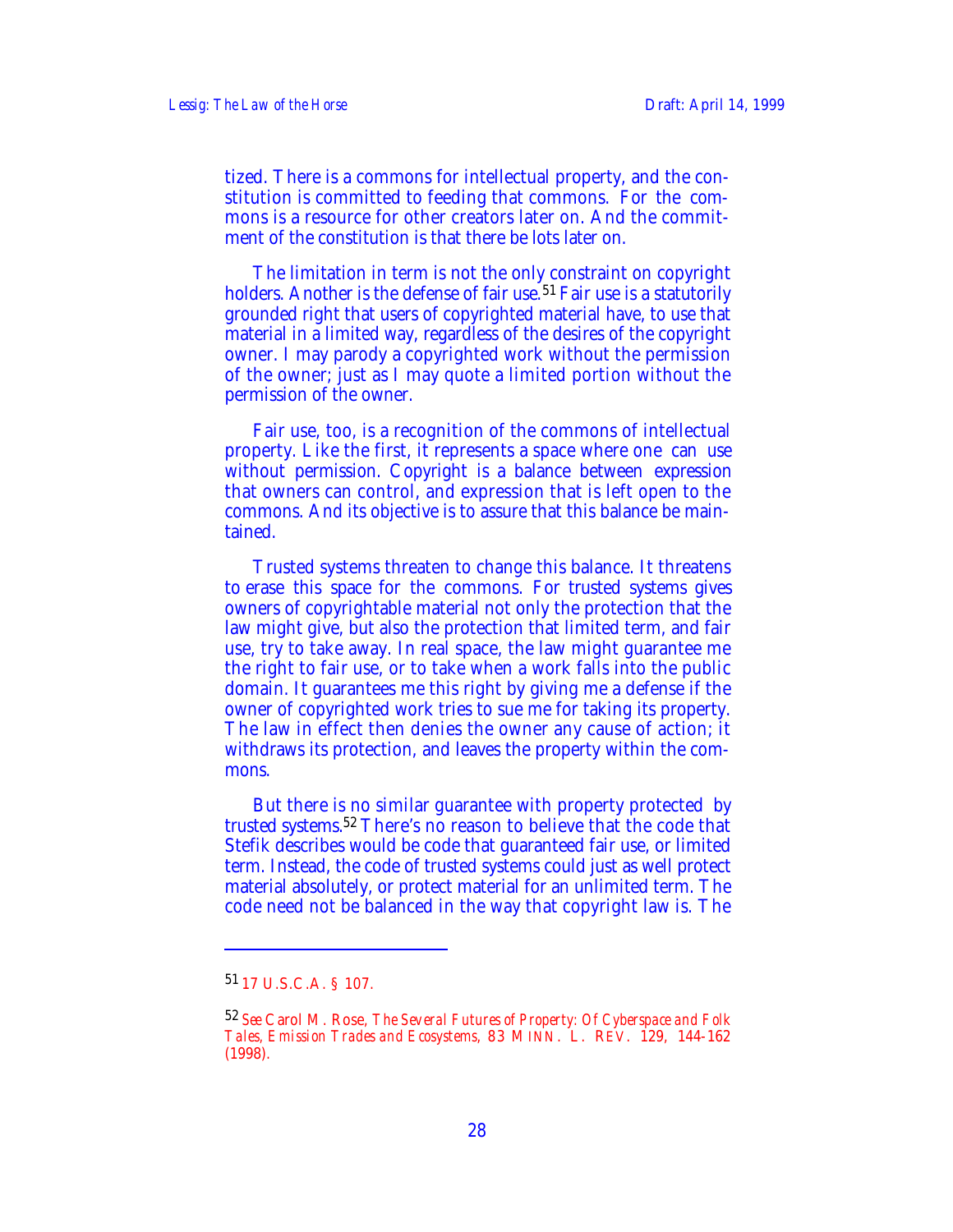code can be designed however the code writer wants, and code writers have little incentive to make their product imperfect.

Trusted systems, therefore, are forms of privatized law. They are architectures for control that displace the architectures of control effected by law. And to the extent that architectures of law are balanced between private and public values, we should worry if architectures of code become im-balanced. We should worry, that is, if they respect private values, but displace public values.

Whether this will be the result of trusted systems one cannot know in the abstract. There is good reason to expect it, and little to suggest anything to the contrary. But my aim here is not to predict; my aim is to isolate a response. If privatized law displaces public values, what should the public do?

In my view, if the public values get displaced, then law should respond. If the system of protecting intellectual property becomes too protective of property — whether too protective because the law is too strong, or because the code is too effective — then the law needs to insist on a balance to this effect. The challenge in such a world is not to preserve copyright, but to understand a copyduty. To protect copyright's commons, by limiting the protection that code might provide.

## *Code replacing Law: "Contract"*

 $\overline{a}$ 

Trusted systems is one example of code displacing law. A second is drawn from the law of contracts. There has been lots of talk in cyberspace literature about how in essence, cyberspace is a place where "contract" rather than "law" will govern people's behavior.<sup>53</sup> AOL, for example, will bind you to enter your name as you enter its system. This is "like" a contract, these theorists say,54 since one is bound by a set of constraints agreed to when one signed up for service with AOL. It is as if one simply promised to identify oneself as one entered AOL, and when one didn't, AOL would then have a claim for breach of contract. It is "as if" but better: since the obligation is imposed and enforced more efficiently than the same obligation imposed and enforced by contract law.

<sup>53</sup> *See, e.g.*, Trotter Hardy, *Property (and Copyright) in Cyberspace*, 1996 U. CHI. LEGAL F. 217 (1996).

<sup>54</sup> *See, e.g.*, Raymond T. Nimmer, *Article 2B: An Introduction*, 16 J. MARSHALL J. COMPUTER & INFO. L. 211 (1997).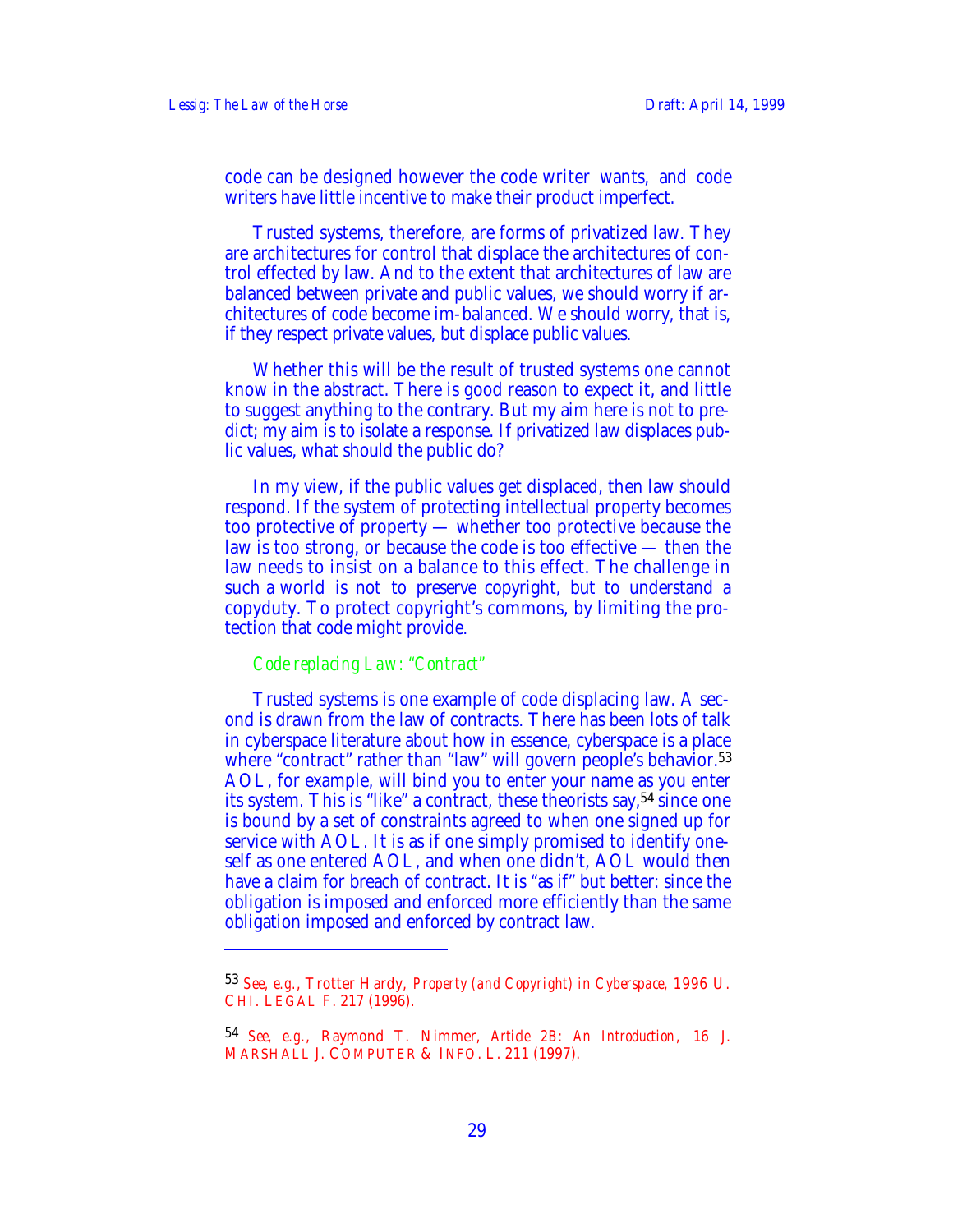As a contracts professor, I find these claims odd. For code constraints alone are *not* "contracts." Sure, they are "like" contracts, (they are both self-imposed constraints) but "like" is not "is." A "lion" is like a "cat", but one would be quite foolish to let one's kid play with a lion. And so too would one be foolish to assume code contracts equally benign.

The dissimilarity is this: With every enforced contract — with every agreement that subsequently calls upon an enforcer to carry out the terms of that agreement — there is a judgment made by the enforcer about whether this obligation should be enforced. In the main,55 these judgments are made by a court. And when a court makes such judgments, the court considers not just the private orderings constituted in the agreement before it, but also issues of public policy, that can, in some contexts, override these private orderings. When a court enforces the agreement, it decides how far the power of the court can be used to carry out the agreement. Sometimes the agreement will be carried out in full; but often, the agreements cannot be carried out in full. Doctrines such as impossibility, or mistake will discharge certain obligations. Rules about remedy will limit the remedies the parties can seek. Public policy exceptions will condition the kinds of agreements that can be enforced. "Contracts" incorporate all these doctrines, and it is the mix of this set of public values, and private obligations, that together produce what we call "a contract."

When the code enforces agreements, or when the code carries out a self-imposed constraint, these public values do not necessarily enter into the mix. Consequences that a court might resist (forfeitures, for example<sup>56</sup>), the code can impose without hesitation. The code writer operates free of the implicit limitations of contract law. He or she can construct an alternative regime for enforcing voluntary constraints. And nothing requires or assures that this alternative regime will comport with the values of the regime we call "contract."

<sup>&</sup>lt;sup>55</sup> For of course there is an important exception here that I have not yet worked through — arbitration agreements, and alternative dispute resolution practices.

<sup>56</sup> *See* RESTATEMENT (SECOND) OF CONTRACTS §229 (Excuse of a Condition to Avoid Forfeiture).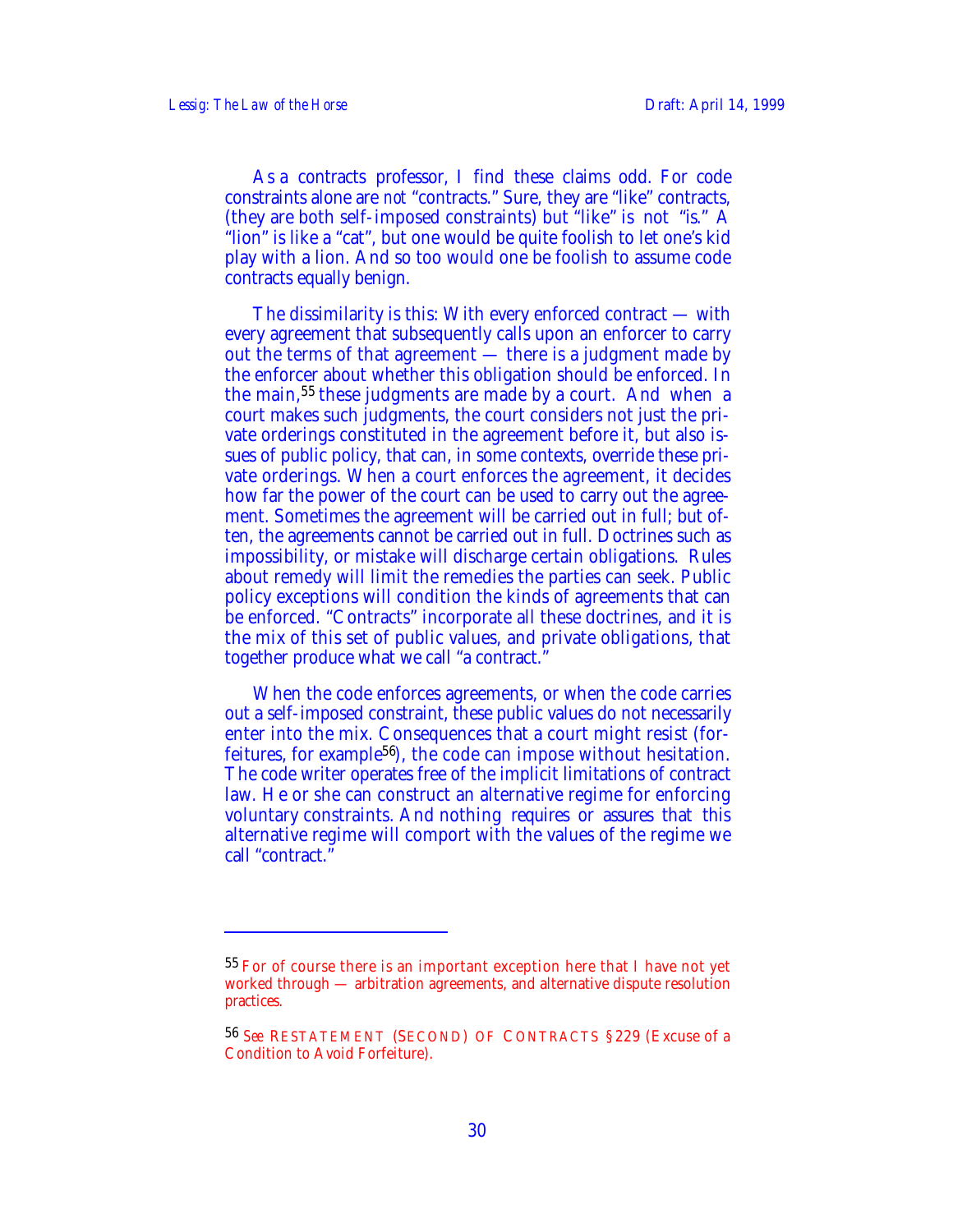This is not necessarily to criticize the self-imposed constraints of code. Most of these constraints are, no doubt, harmless; and most would most likely be enforceable if translated into real contracts.

But it *is* to resist the opposite implication — that if these obligations are "like" contract, then they are as immune from questioning as an equivalent real space structure constituted by contract. The point is to resist the implication that these structures are necessarily benign, just because an analogous real space structure of obligations imposed through contract would be benign.

For again, in real space, one might well believe that a set of obligations imposed through contract was untroubling. Conditioned by antitrust law, limited by principles of equity, cabined by doctrines of mistake and excuse — the obligations would be checked by a court before the constraints were made effective. There is a structural safety check on obligations of this sort, which assures the obligations don't reach too deep. When intervening to enforce these obligations, a court would carry with it the collection of tools that contract law has developed to modify, or soften, the obligations that contract might enforce.

The cyberspace analog has no such equivalent toolbox. Its obligations are not conditioned by the public values that contract embraces. Its obligations instead flow automatically from the structures imposed in the code. These structures serve the private ends of the code writer; they are a private version of contract law. But as the realists spent a generation teaching, and as we seem so keen to forget: Contract law is *public* law. "Private public law" is oxymoronic.<sup>57</sup>

In a sense, this point about contracts is the same as the point about IP. In both contexts, the *law* served public values; in both contexts, a privatized regime for effecting a related protection is effected; in both contexts we should ask whether this substitute should be allowed to displace those public values.

<sup>57</sup> This is a familiar view. For a sample, *see* Morris R. Cohen, *Property and Sovereignty*, 13 CORNELL L.Q. 8 (1927); Morris R. Cohen, *The Basis of Contract*, 46 HARV. L. REV. 553 (1933); Robert L. Hale, *Coercion and Distribution in a Supposedly Non-Coercive State*, 38 POL. SCI. Q. 470 (1923); Robert L. Hale, *Bargaining, Duress, and Economic Liberty*, 43 COLUM. L. REV. 603 (1943).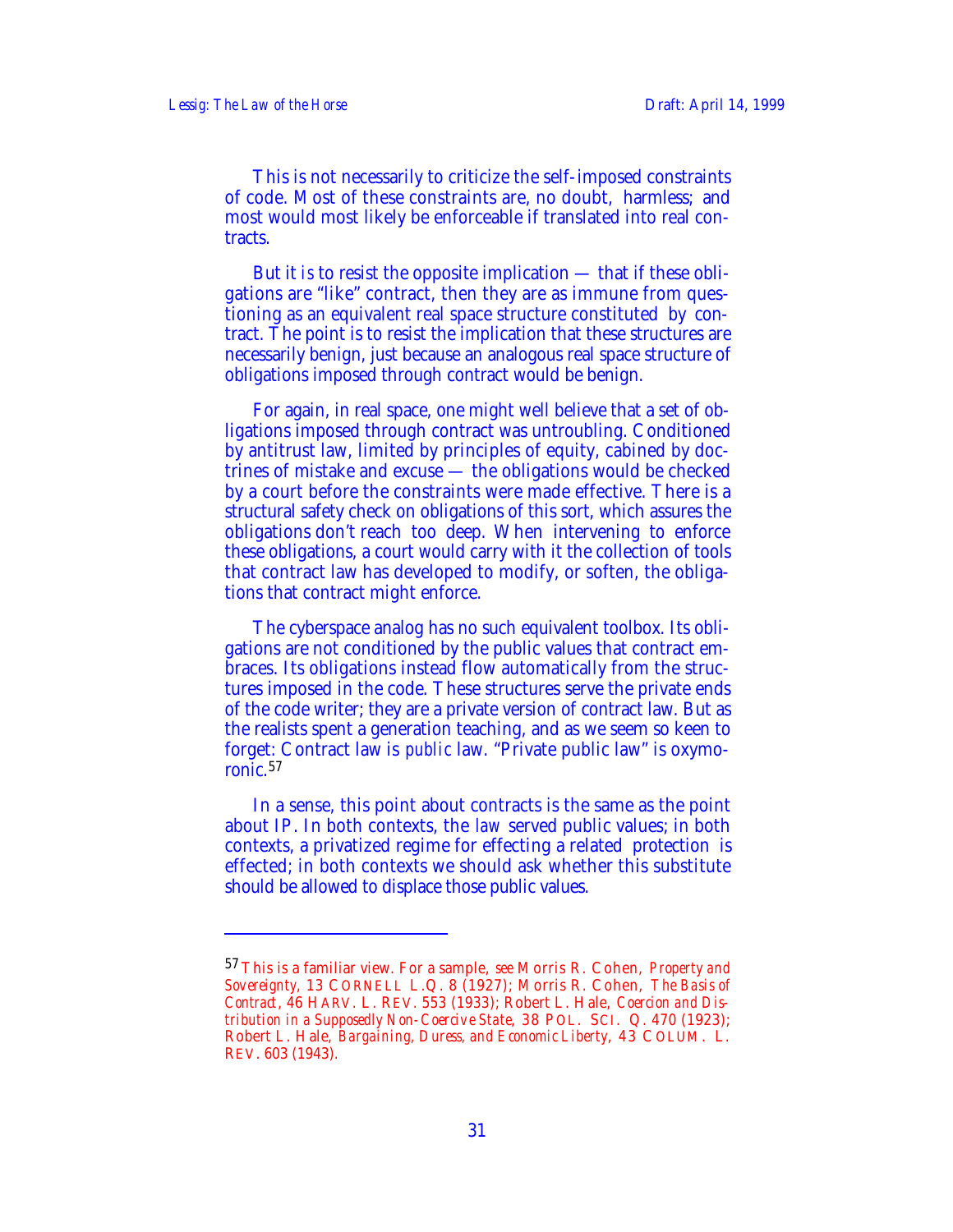My answer in each case is again no. To the extent these code structures displace values of public law, public law has reason to intervene to restore these pubic values.

# V. COMPETITION AMONG REGULATORS

These two perspectives on the relationship between law and code suggest a more general point: Modalities compete. The values implicit in a given modality of constraint may complete with the values in a different modality of constraint. This competition can induce a response. As code displaces law, law might respond to reclaim the values displaced. As law regulates code, code writers might respond to neutralize the effect of law.58 Each modality has a kind of sovereignty. Each sovereignty competes with the others.

I've already sketched a couple examples of this competition. There are more:

*Digital Telephone*: When telephone networks went digital, governments lost an important ability to tap phones; the architecture of the digital network made tapping difficult, but the government has simply responded by mandating a different architecture, with a different design.<sup>59</sup>

*Digital Audio Technology*: DAT is a code that could make digital copies of digital audio. These digital copies are in principle perfect, and limitless. Thus the code makes difficult the control of copies. Congress responded to this code with regulations that required the code to be different — that required, that is, that it limit the number of serial copies it could make, and if requested beyond some limit, then the quality of the copies would decline.<sup>60</sup>

<sup>&</sup>lt;sup>58</sup> For example, code writers might make their code available as open code, *see infra* note 65, or they might publish APIs that make it simple to evade the government's regulation.

<sup>59</sup> *See* Communications Assistance of Law Enforcement Act ("CALEA"). PL 103-414, 108 Stat 4279, 47 U.S.C. § 1001 et seq. And in scattered sections of 18 U.S.C. (requiring telephone companies to select a network architecture that facilitates wiretapping).

<sup>60</sup> *See* Audio Home Recording Act, 17 U.S.C. §1002 (1994) (describing the Serial Copy Management System). *See also* United States Department of Commerce, Intellectual Property and the National Information Infrastructure: Report of the Working Group on Intellectual Property Rights 179 (1995).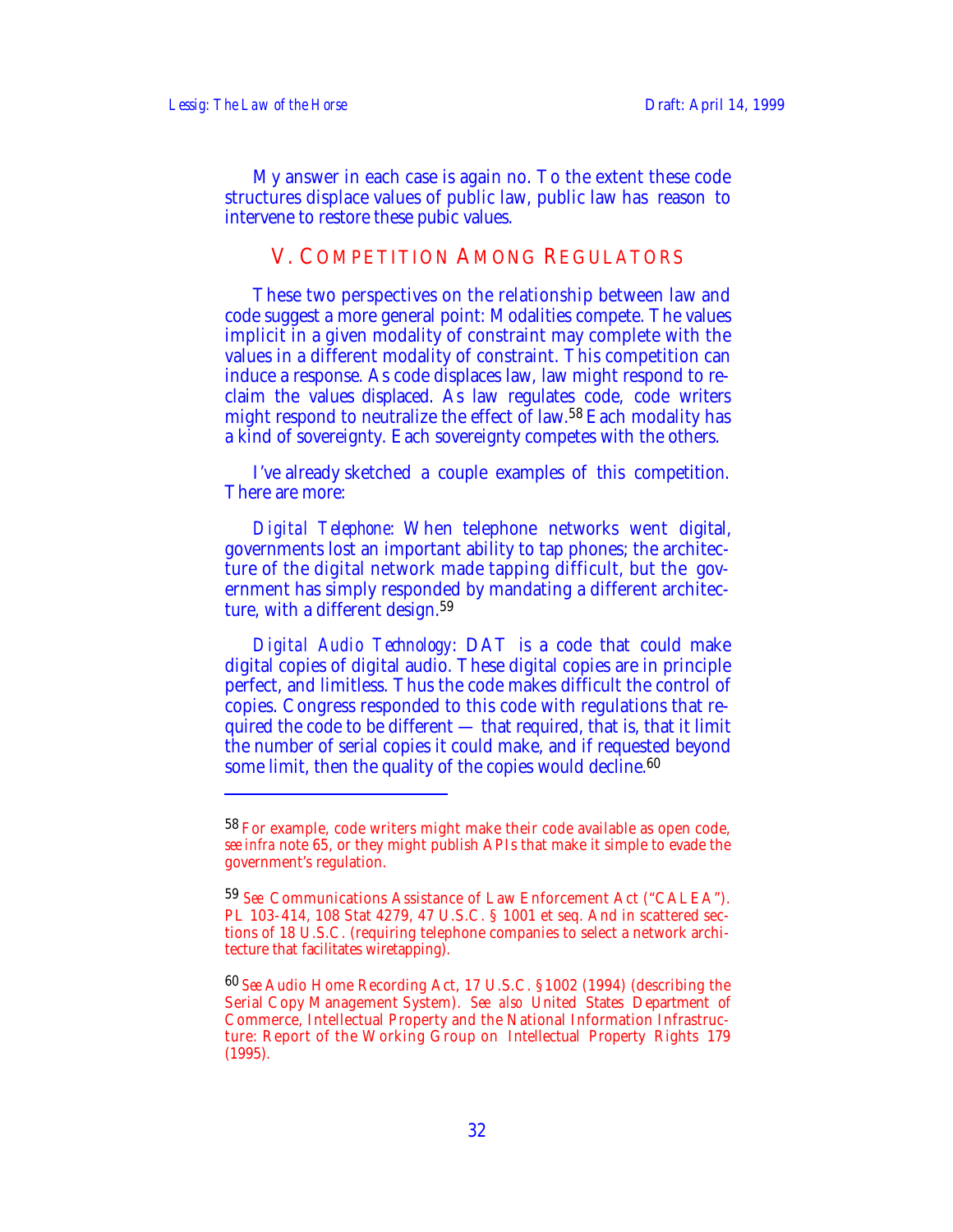*Anti-Circumvention:* Trusted systems, as I've described them, are systems that enable control over the distribution of digital objects. They enable this control through encryption technologies, that themselves make unauthorized use extremely hard to effect. These technologies, however, are not perfect; there is code that could succeed in cracking it. And hence the threat of this code is a threat to these systems of control. Congress has responded to this threat, by enacting last year an anti-circumvention provision in the Digital Millennium Copyright Act. This provision makes it a felony to crack a protection regime, even if the use of the underlying material is not itself a copyright violation.<sup>61</sup>

*V-Chip*: The V-Chip is a modification of the code of television, to facilitate ex ante discrimination in the shows that can be seen. Before the V-Chip, the code of televisions was unable automatically to discriminate based on the content of the show. This made it difficult for parents to exercise control over what their kids watched. Congress responded by changing the code of television, to require that it recognize, and block, content on the basis of selfgenerated ratings.<sup>62</sup>

*Encryption*: There has been a long standing campaign by the government to limit access to encryption technologies. The government's concern is crime; the fear is that encryption will make hiding a crime too easy. To avoid this problem of the uncrackably encrypted messages, Congress has toyed with the regulation of encryption code directly. In September, 1997 the House Commerce

<sup>61</sup> *See* Digital Millennium Copyright Act of 1998. Pub. L. No. 105-304, 112 Stat. 2860-2918, (1998).

<sup>62</sup> *See* In the Matter of Implementation of Section 551 of the Telecommunications Act of 1996, Video Programming Ratings, Federal Communications Commission, CS Docket No. 97-55, FCC 98-35; In the Matter of Technical Requirements to Enable Blocking of Video Programming Based on Program Ratings, Federal Communications Commission, ET Docket No 97- 206, FCC 98-36, both at < http://www.fcc.gov/vchip >. *See also* J.M. Balkin, *Media Filters, the V-Chip, and the Foundations of Broadcast Regulation*, 1996 DUKE L.J. 1131 (1996); ACLU, *Violence Chip*, at < http://www.sclu.org/library/aavchip.html >; Kevin Saunders, *The V-Chip: Coming Up Short or Constitutional* < http://www.wvjolt.wvu.edu/wvjolt/current/issue1/articles/saunders/saunder s.htm >; Steven D. Feldman, *The V-Chip: Protecting Children from Violence or Doing Violence to the Constitution?*, 39 HOW. L.J. 587 (1996); David V. Scott, *The V-Chip Debate: Blocking Television Sex, Violence, and the First Amendment*, 16 LOY. L.A. ENT. L.J. 741 (1996).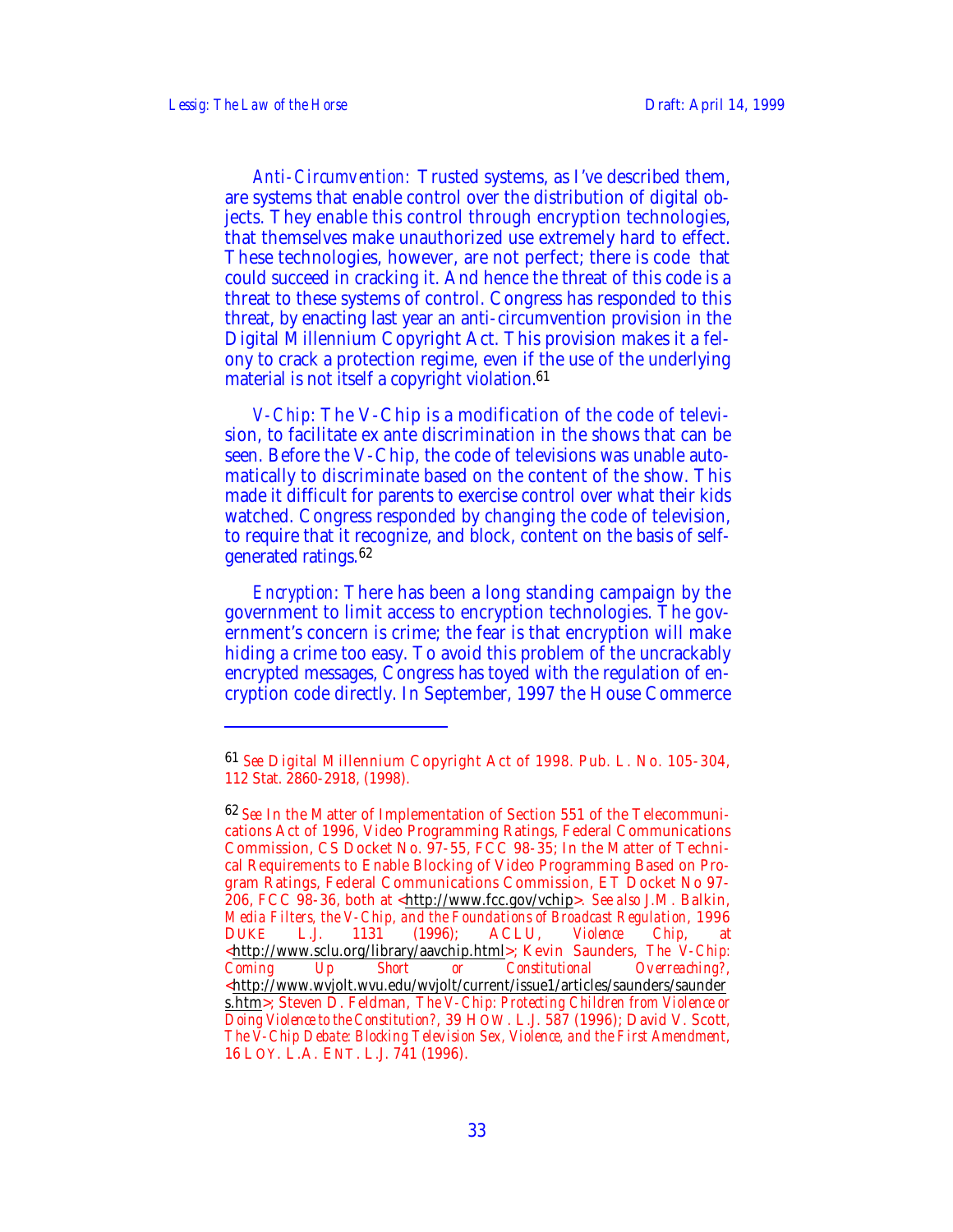Committee came 1 vote shy of recommending a statute that would have made it a crime to distribute encryption technologies that did not include within it an ability for law enforcement to intercept and decrypt the content of the technology.63 Again, this was a regulation of code to enable stronger regulation by government.

These examples of law regulating code can be balanced with examples of code displacing law. Consider just a few here:

*Taxation*: As internet commerce grows, the ease with which people can transact increases. It is now easier to buy books or airplane tickets from vendors on the net than it is to buy them at the local bookstore, or travel agent. This means that both the quantity of online commerce has increased, and the average price of online commerce has decreased. In 1998, there was plenty of mail-order; there was not as much mail-order for very inexpensive items. This increase, and decline, has made it harder for taxing authorities to collect taxes on the underlying transactions. The change here has disabled tax collection that would have been easier when located geographically.<sup>64</sup>

*Content:* Nations have preferences about the content of speech that their people get exposed to. Before the internet, there were many ways for these nations to effect this constraint. Control on the post, control on TV, control on radio and television broadcast — these were all modes of regulation that facilitated the control of content getting in. The net changes all this. Now it is much more difficult to control who gets access to what, with the result that much less content is controlled. The first amendment, as it were, has been wired into the phones, with a corresponding decline in a nation's control over content.

These examples could be multiplied, but the lesson they teach should be clear enough. An arms race of sorts is inevitable in this

<sup>63</sup> H.R. 695, 105<sup>th</sup> Congress, The Security and Freedom Through Encryption (SAFE) Act of 1997, Oxley-Manton Amendment.

<sup>64</sup> *See* Sandi Owen, *State Sales & Use Tax on Internet Transactions*, 51 FED. COMM. L.J. 245 (1998); Walter Hellerstein, *State and Local Taxation of Electronic Commerce: Reflections on the Emerging Issues*, 52 U. MIAMI L. REV. 691 (1998); David S. Prebut, *State and Local Taxation of Electronic Commerce: The Forging of Cyberspace Tax Policy*, 24 RUTGERS COMPUTER & TECH. L.J. 345 (1998); Internet Tax Freedom Act, Pub. L. No. 105-277 (1998).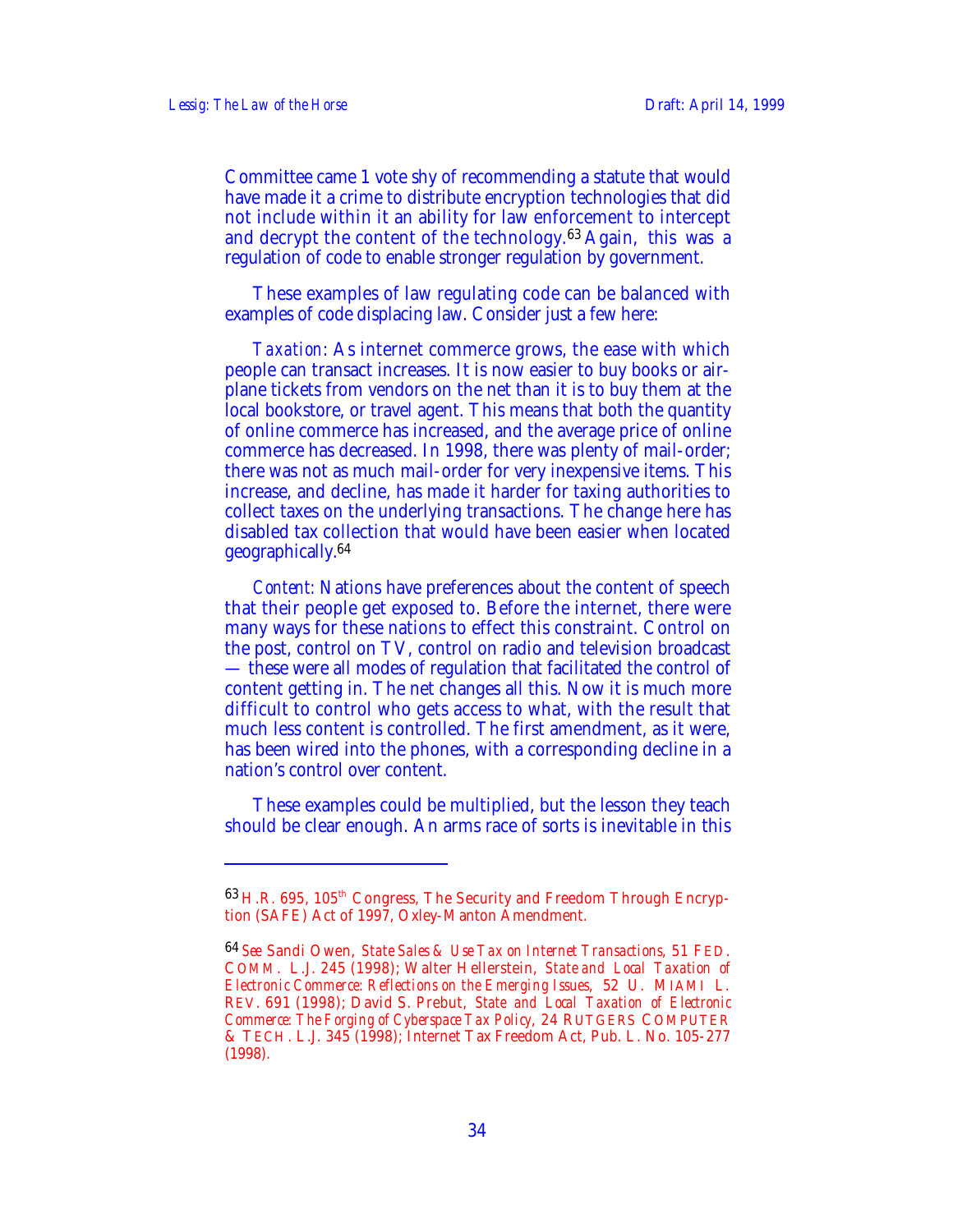$\overline{a}$ 

balance between sovereigns, and with no supremacy clause to counteract it, it is unlikely that there will be a resolution of this conflict soon.<sup>65</sup>

This conflict should push us to principle. We should think again about the values that should guide, or constrain, this conflict between authorities. In the last section below, I want to sketch two. These are by no means the only principles that ought to concern us; they are simply the two whose remedy seem least obvious. And they are two that might show something about what a law of cyberspace might teach more generally.

# VI. LESSONS

Two values are at the core of this competition between code and law, though how they intersect depends upon the context. First there is a question about transparency  $-$  is the effect of law on code and is the effect of code on law transparent? Second, there is a question of over-inclusiveness — does the regulation effected by law reach more broadly than the justification for the law; does the regulation effected by code reach more broadly than the justification for that code?

My argument is that at least in the case of law regulating code, these values of transparency and avoiding over-inclusiveness should constrain law's effect. And beyond this, my argument is that the same values should constrain code.

#### *Questions about law's regulation of code*

The lesson of section II was that there is a range of tools that law might use to bring about a particular behavior; the lesson of

<sup>65</sup> I've made an important simplifying assumption in this analysis, which I relax in other writings. *See* Lawrence Lessig, *The Values in Open Code: Regulatory Standards* (forthcoming, 1999). My assumption is that the code writers in these examples  $-$  the target of this regulation by the state  $-$  are writing closed, as opposed to open, code. Closed code is code that does not travel with its source code; it is not easily modified, or changed. If a standard or protocol is built into this closed code, it is unlikely that users, or adopters of that code, can undo that standard. Open code would be different. If the government mandated a given standard or protocol within an open code software design, users or adopters would always be free to accept or reject the government's portion of the design. This means that a world where the application space is primarily or mainly open source software is a world of diminished regulability.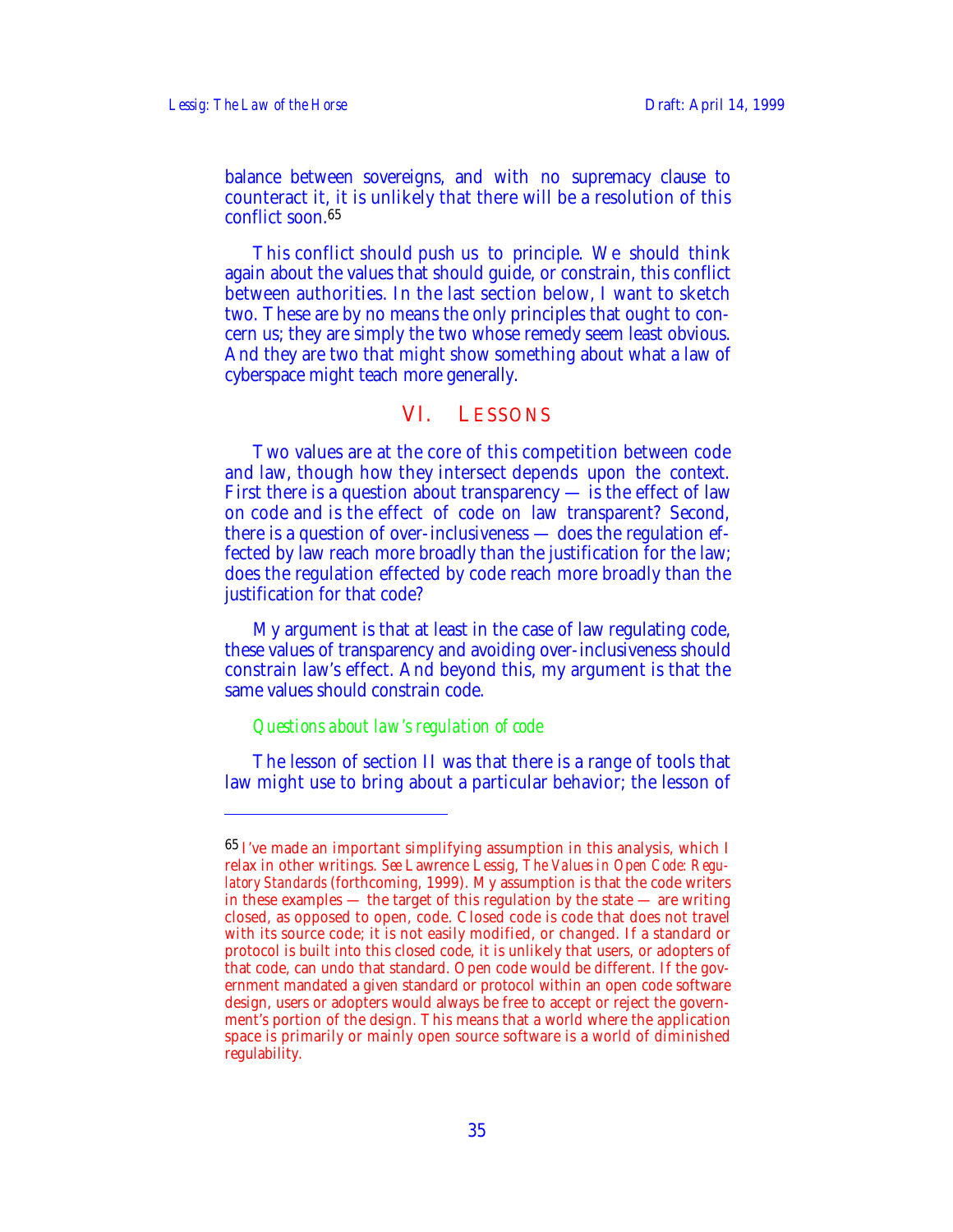section III was that the most effective tool that law might use is the regulation of code. By directing code-writers to build into their code features that better enable regulation, government can steer cyberspace in a direction that would make it more regulable.

This form of regulation (through architecture as well as law) is not new to cyberspace; my claim, at most, is that its significance is new. While in the past, in limited contexts, the state has had the opportunity to regulate in a way that would increase regulability,<sup>66</sup> it has not had this opportunity in such a fundamental way.

#### *Over-inclusiveness*

The first question that code regulation raises is a general question of over-inclusiveness. For a given objective, there are any number of ways that a code solution could be crafted. Some will be more narrow than others. By narrow, I mean less generalizable they will solve one problem, but not enable the regulation of many others. And one "constitutional" question is whether there is a value in narrowing the scope of regulation-enabling regulations.

By constitutional question, I don't mean a question presented by the American constitution. This may be a question the American constitution answers. It may not. My point is not that debate. Instead, my aim is a more general question — whether a metaprinciple should limit the scope of any liberal government's regulation.

Two examples will make the point. In the Digital Millennium Copyright Act, Congress included an "anti-circumvention" provi-

<sup>66</sup> *See, e.g.*, Robert L. Stern, *The Commerce Clause Revisited — The Federalization of Intrastate Crime*, 15 ARIZ. L. REV. 271, 274-76 (1973) (discussing United States v. Five Gambling Devices, 346 U.S. 441 (1953), where the Court struck down Section 3 of the Johnson Act which required manufacturers and dealers to file monthly records of sales and deliveries and to register annually with the Attorney General. *See* Johnson Act, ch. 1194, S 3, 64 Stat. 1135 (1951) (codified as amended at 15 U.S.C. S 1173 (1982))). The authority for the "required records doctrine" is Shapiro v. United States, 335 U.S. 1 (1948), though it has been limited by Albertson v. United States, 382 U.S. 70 (1965) (limits application of required records/self reporting doctrine to genuine regulatory purposes). *See also* Marchetti v. United States, 390 U.S. 39 (1968), Grosso v. United States, 390 U.S. 62 (1968), Haynes v. United States, 390 U.S. 85 (1968) (all finding reporting requirements in violation of the Fifth Amendment because they were not regulatory in nature).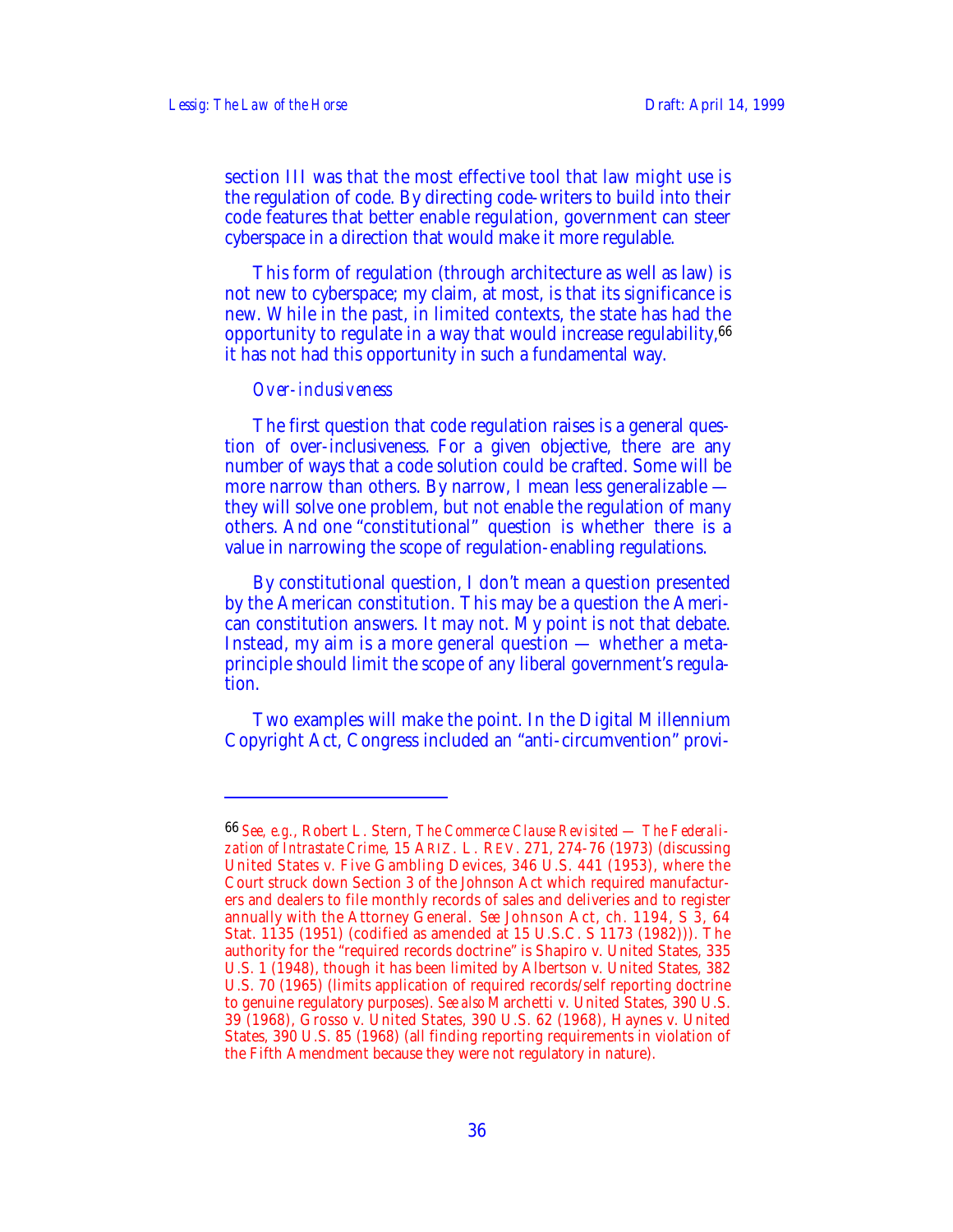sion.67 This provision regulates efforts to circumvent technologies designed to protect copyrighted material. If you attempt to evade these technologies, you will have committed a felony. Or analogously, if you try to pick the lock, you will have committed the trespass.

The only problem with this structure, however, is that it gives more protection than the underlying copyright law would. As critics of the anti-circumvention law pointed out,68 the law would make it a felony to develop technologies to circumvent these technologies even where the use made of the underlying material would not have been a copyright violation.

This is because not all uses of copyrighted material are violations of copyright law. As I described in section IV above, fair use is a permissible use of copyrighted material. Yet the anticircumvention provision would punish a circumvention that simply enabled this fair use. The law protects the code, then, more than the law protects the underlying copyrighted material.

It would have been simple to construct a circumvention law that was not in this way overbroad. The law, for example, could have made circumvention an aggregating factor in any prosecution for copyright violation. But by protecting the code more than the copyright, the law creates the incentive for the privatized copyright that I described in section IV. It protects, that is, schemes whose ultimate effect may well be to displace the balance that copyright law strikes.

A second example is more troubling. I described in section III a scheme for facilitating the zoning of speech in cyberspace. In my view, the law could steer the architecture of cyberspace towards an ID enabled space.

But there are many designs for an ID enabled cyberspace. And the consequences of these different designs for the regulability of cyberspace generally are very different. I described in section III a version of a kids ID. This would be a browser that anonymized

<sup>67</sup> *See* Digital Millennium Copyright Act of 1998, §1201, Pub. L. No. 105- 304, 112 Stat. 2860, 2863-2872 (1998).

<sup>68</sup> *See, e.g.*, Pamela Samuelson, *A look at…whose ideas, anyway? Facing a Pa-Per-Use Future*, WASH. POST, Nov. 1, 1998, at C03; Pamela Samuelson, *The digital rights war*, WILSON QUARTERLY, Oct. 1, 1998, at 48.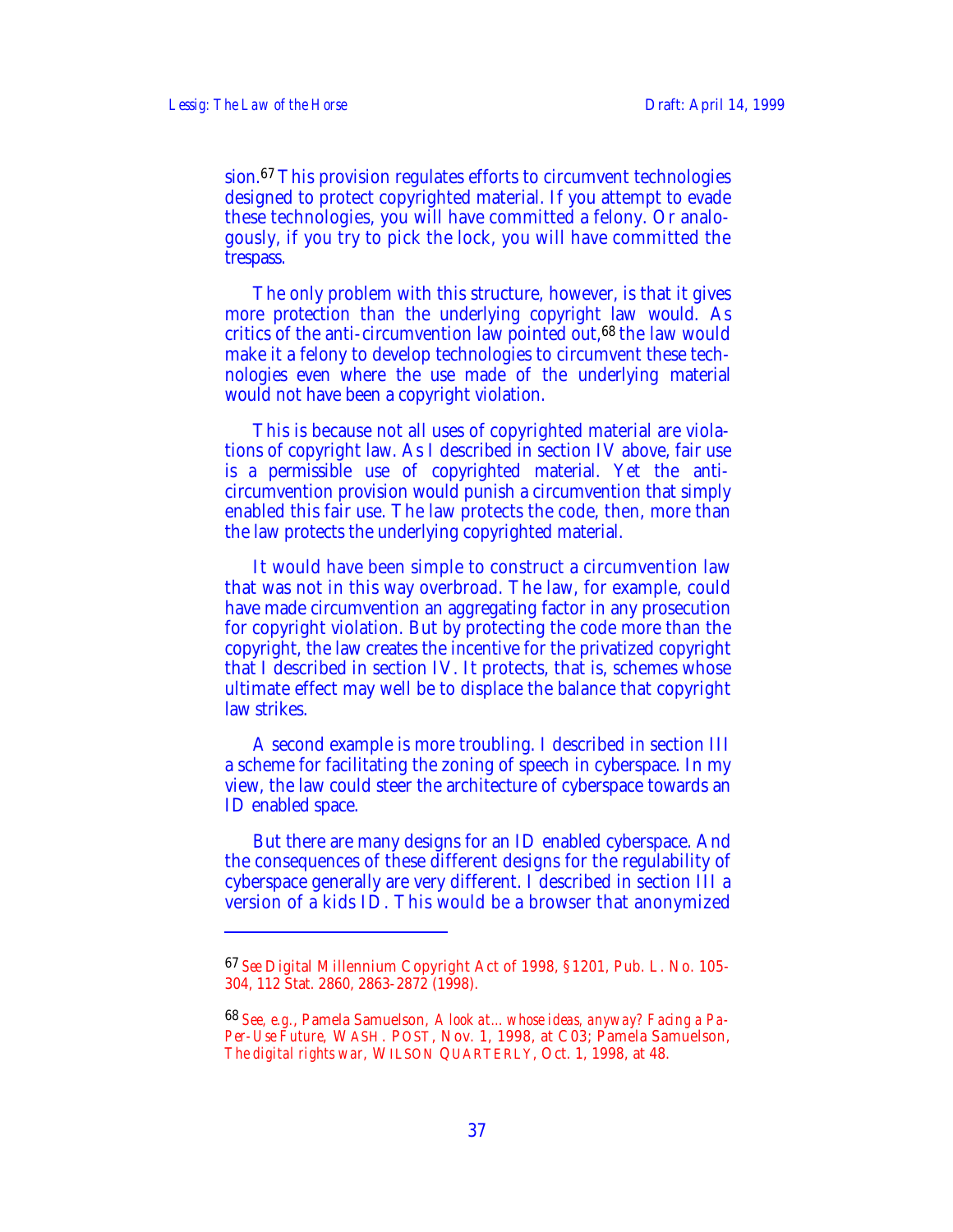personal information from the user, but that signaled that the user was a minor. The design would make it possible for servers with adult material to know that the client was a kid, and thus facilitate not serving kids-identified clients; it would also enable sites that collect data to comply with laws that banned the collection of data from kids.

 A different ID enabled cyberspace would be one that created incentives for users in effect to carry digital IDs.69 These would be digital certificates that would certify certain facts about the holder of the certificate. These facts could include, for example, the age of the holder, the citizenship of the holder, the sex of the holder, the name of the holder.

Now for purposes of controlling adult content, the only essential fact of the certificate would be age. And just as the kids-ID might enable other regulations related to being a kid, so too an age-ID would enable other regulations related to being an adult gambling, perhaps, or voting.

But it should be clear that to the extent such IDs certify more than age, they facilitate a vastly increased scope for regulation. If they certify citizenship, or residence, as well as age, they enable regulations that would condition access based on these features as well as age. The more the ID certifies, the more zoning the system enables.

If Congress' aim is to facilitate zoning of adult speech, my view is that a kids-ID would always be a less restrictive means than an adult ID. But if the Court disagrees, then the over-breadth concern becomes pressing. For by creating the incentives for broader IDs, the state could create the incentives necessary to facilitate much broader regulation of behavior in cyberspace. The regulation would extend beyond the state's legitimate interests in regulation, and facilitate regulation far beyond adult speech.

In each example, the structure is the same. In both, there are at least two changes in architecture that might facilitate a state end.

 $^{69}\mathrm{The}$  government is already exploring this idea, and in my view, not well. *See* Access Certificates for Electronic Services (ACES) proposal at <http://www.gsa.gov/aces/default.html>, "intended to provide identification, authentication, and non-repudiation via the use of digital signature technology as a means for individuals and business entities to be authenticated when accessing, retrieving, and submitting information with the government." *Id.*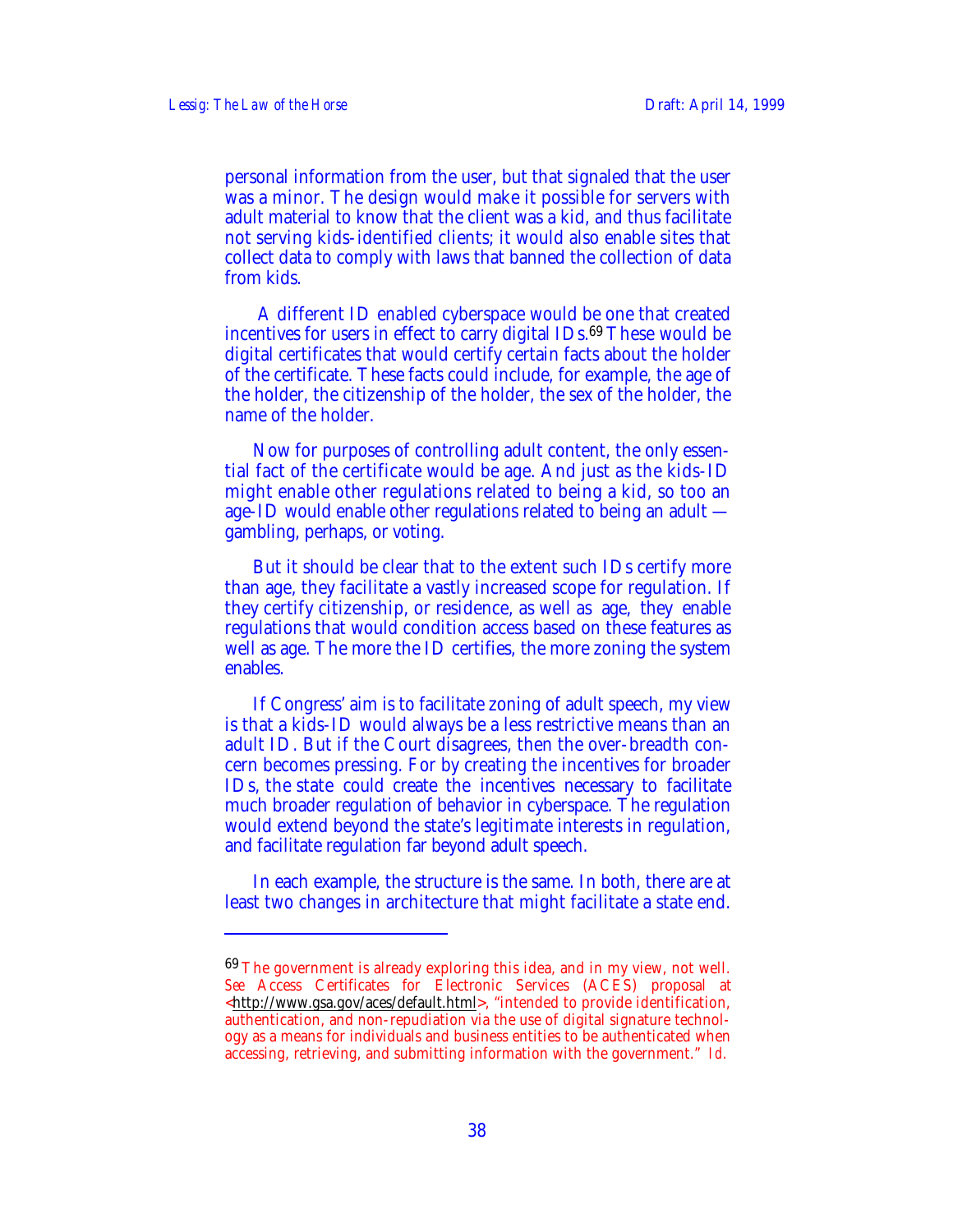One change facilitates that end alone; the other facilitates that end, and as a byproduct, creates the opportunity for regulation beyond that end. In the case of anti-circumvention, that additional regulation is private regulation; in the case of IDs, that additional regulation is public regulation.

The question in each is whether there is a value that would tilt in favor of the narrower rather than the broader regulation. Within the context of speech regulation, there obviously is. But ID regulation is ambiguously related to speech. It could be advanced for reasons other than for speech. And if it were — for example, to facilitate online banking, or credit card use, etc. — then the same question about by-products would still remain. The government might have a legitimate need to regulate to induce a certain ID, but the consequence of that ID might be to flip the unregulability of the space generally.

#### *Transparency*

 $\overline{a}$ 

A second problem with the laws' regulation of code is transparency. When the state demands that individuals behave in a given way, the individuals realize that it is the state that is regulating. If they don't like that regulation, they can elect representatives who will repeal it. The regulation is thereby checked by the political process.<sup>70</sup>

But what if regulation could be secret  $-$  or more precisely, what if the fact that a government was regulating in a certain way could be kept secret? (If not formally, then at least by effect.) Then this constraint of political accountability would no longer remain. Then the government could achieve its end both without paying the political price, and without reducing the effectiveness of its regulation by its regulation being tied to the government.

The case of *Rust v. Sullivan* is an example.<sup>71</sup> The Reagan administration was opposed to abortion. Some in the administra-

<sup>70</sup> *See* JOHN RAWLS, A THEORY OF JUSTICE 133 (1971) ("A third condition [for a Concept of Right] is that of publicity….The point of the publicity condition is to have the parties evaluate conceptions of justice as publicly acknowledged and fully effective moral constitutions of social life."). *See also* Meir Dan-Cohen, *Decision Rules and Conduct Rules: On Acoustic Separation in Criminal Law*, 97 HARV. L. REV. 625 (1984).

<sup>71</sup> Rust v. Sullivan, 500 U.S. 173, 111 S. Ct. 1759 (1991).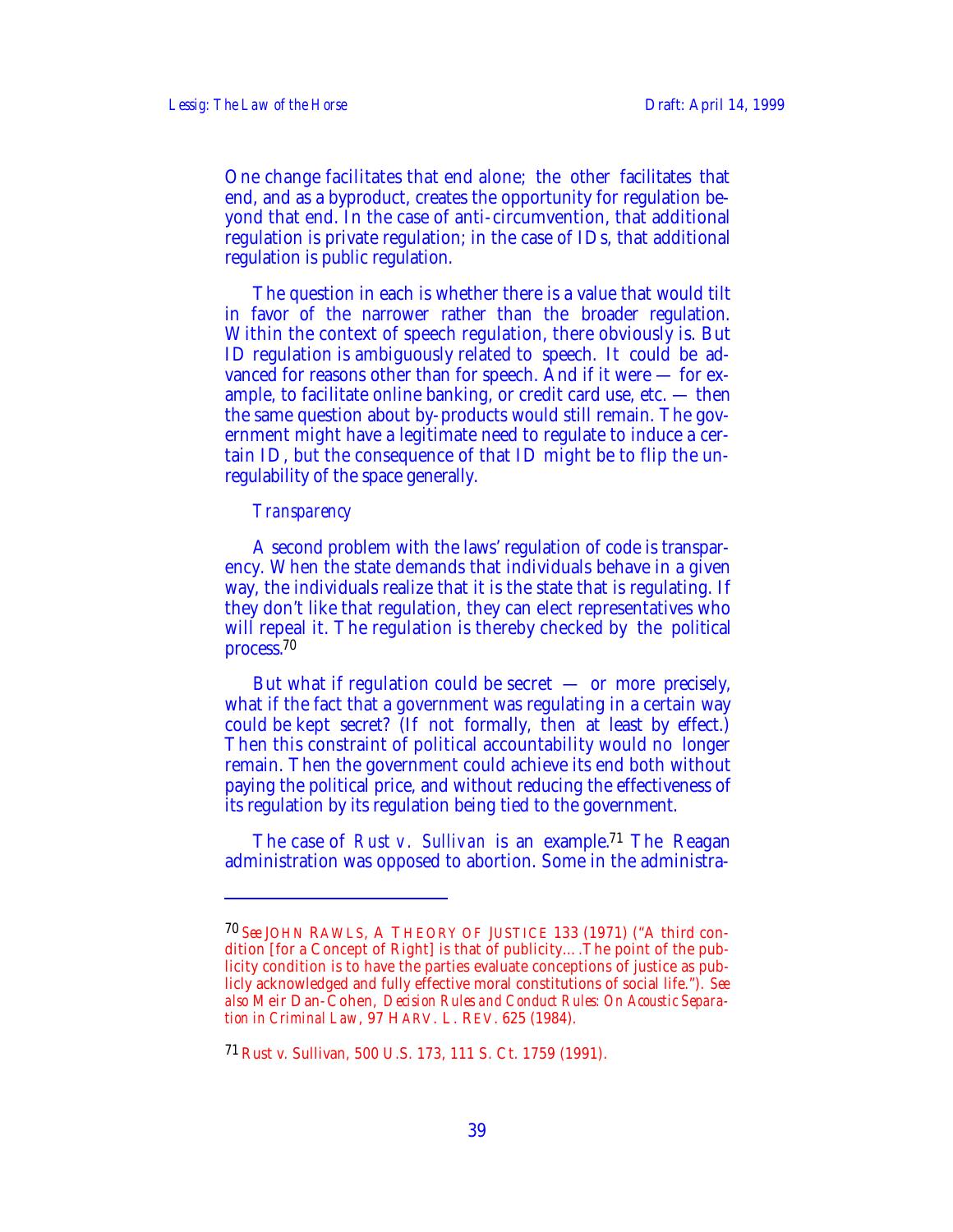tion wanted to reduce the incidence of abortion. One class of women who might be persuaded against abortion included those who visited family planning clinics. They might be persuaded to choose life over abortion.

But obviously, given *Roe v. Wade*, 72 the government is constrained in the means it might select. Though it need not fund abortion, it can't ban all abortion. And while it might argue against abortion — erecting warnings, for example, within any family planning clinic that it funded saying "the administration believes choosing life is better than choosing abortion" — these arguments would likely be ineffective. Warnings from the government would be treated as warnings from the government  $-$  in this case, the product of politics, many would believe, and little more.

Thus the administration chose a different, and more effective technique. It required that doctors in family planning clinics not recommend or discuss abortion as a method of family planning. Instead, if asked, these doctors were to say, "advice regarding abortion is simply beyond the scope of this program."<sup>73</sup>

Now the genius in this method of regulation is that it effectively hides the government's hand. As Laurence Tribe argued in the Supreme Court,<sup>74</sup> it permits the government to transmit its message without tying the message to the government. Many women would conclude that it was their doctor who was steering them away from abortion — since it would be the doctor who was saying or not saying something about abortion. The government would be achieving its objective by undermining transparency. The success of the program would turn upon defeating transparency.

Cyberspace presents the opportunity for *Rust* writ large. For it is a feature of peoples' experience of cyberspace that they are unlikely to associate any particular constraint with a choice made by a coder. When one enters a chat room on AOL that allows only 23 people in the chat room, one is more likely to believe this con-

1

<sup>72</sup> Roe v. Wade, 410 U.S. 113, 93 S. Ct. 705 (1973).

<sup>73</sup> Rust v. Sullivan, 500 U.S. 173, 200, 111 S. Ct. 1759, 1776 (1991), "advice regarding abortion is simply beyond the scope of the program".

<sup>74</sup> *See* Oral arguments of the Supreme Court, collected by Northwestern Law School at http://oyez.nwu.edu/cases/cases.cgi?case\_id=340&command=show.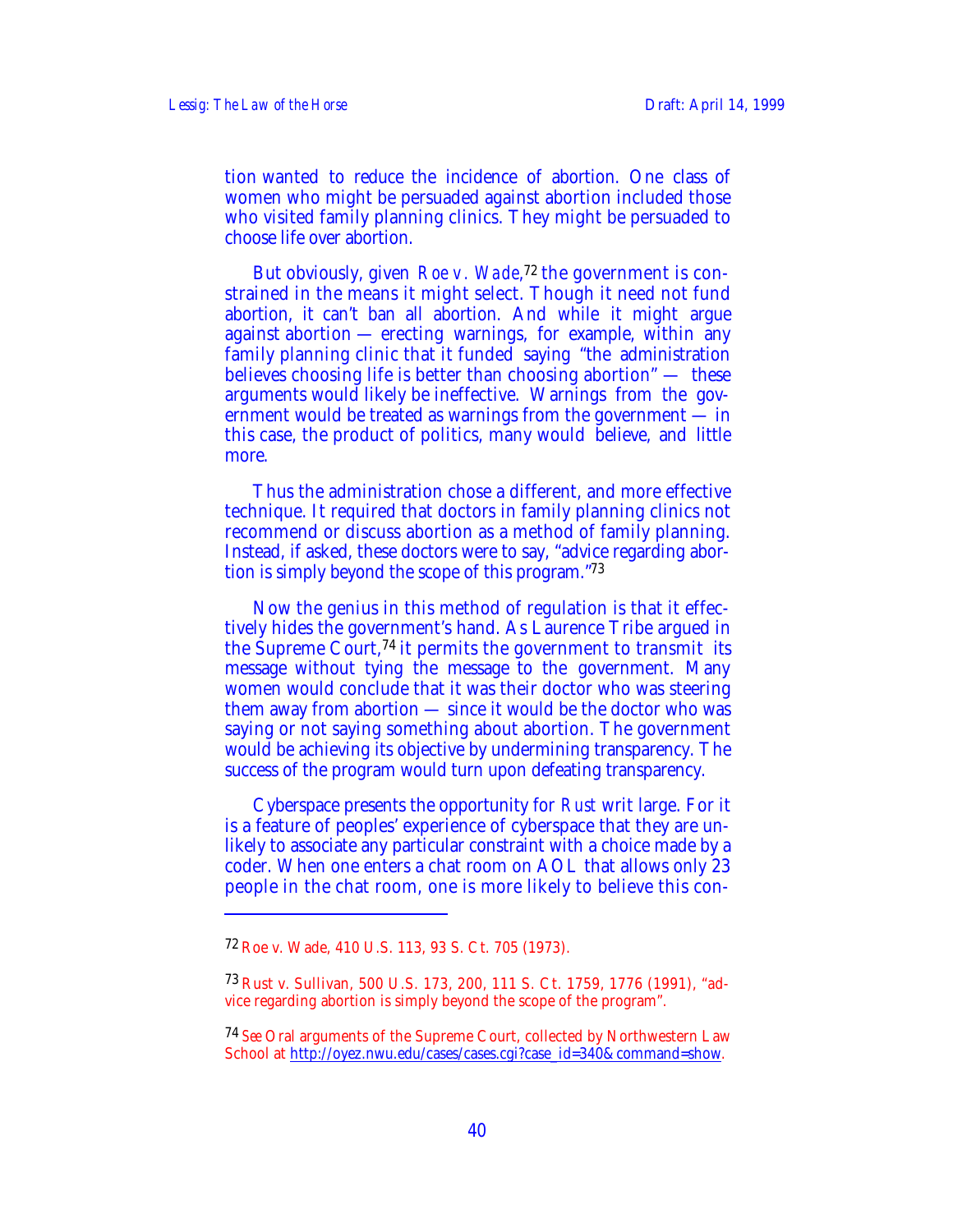$\overline{a}$ 

straint is in some sense compelled by the nature of the space. But of course, 23 is arbitrary; it could as well have been 230. The difference is a choice, and the reasons for the choice are not given.

This creates an extraordinary opportunity for government. For to the extent the government can hide its choices in the code of the space, it can, like the Reagan administration in *Rust*, avoid the political consequences of its choices. To the extent it can use architecture to effect its choices, it can avoid some of the cost of those choices.

Now again, my claim is not that this opportunity is new, nor that every regulation through architecture is non-transparent. When Robert Moses built the bridges to Long Island to block busses, so that African Americans (dependant primarily on public transportation) could not easily get to public beaches,75 that was a regulation through architecture, and that regulation hid well the politics of its regulation. But when the state builds a speed bump on an air-terminal access ramp, that is also regulation through architecture. But that regulation in no way hides its policy — no one believes that nature has placed the speed bump in the middle of the road.

The difference between cyberspace and real space is again, in degree. The opportunities for non-transparent regulation are multiplied in cyberspace, and the constitutional question is whether we should be concerned. Should a value of transparency steer us away from regulations through code that hide their policy? Should a value demand that the state announce its purpose, or make plain its hand in any purpose it has?

Transparency, traditionally, has been a value that constrains the promulgation of regulation. While the framers kept secret their deliberations, and while the Senate perpetuated this secrecy until 1795,76 the rule of law has always required that a law be public before it is effective. The APA pushed this value even further — in response to the emerging administrative state, the APA es-

<sup>75</sup> *See* R OBERT A. CARO, THE POWER BROKER: ROBERT MOSES AND THE FALL OF NEW YORK 318 (1974).

<sup>76</sup> *See* RICHARD ALLAN BAKER, THE SENATE OF THE UNITED STATES: A BICENTENNIAL HISTORY (1988).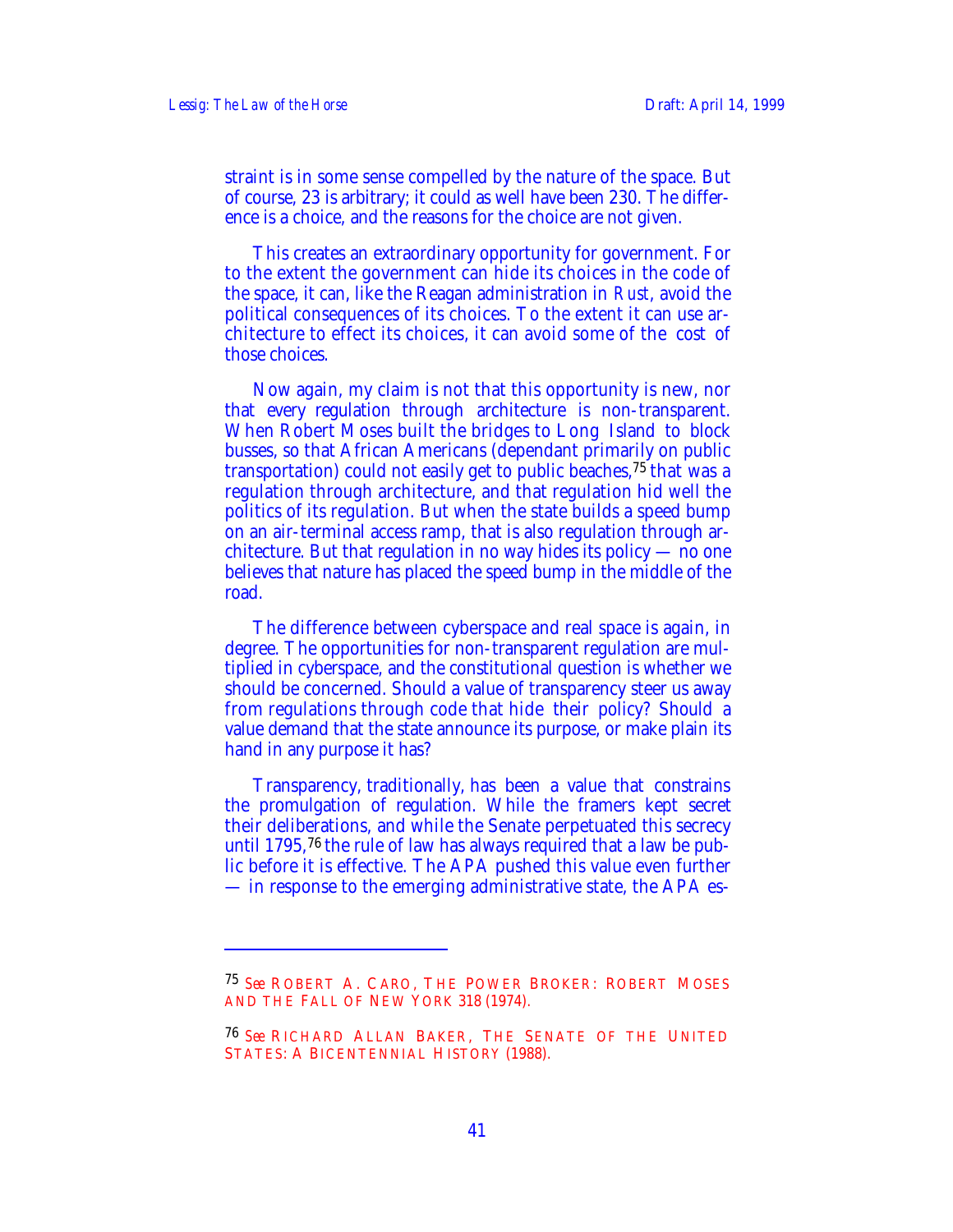$\overline{a}$ 

tablished procedures that demanded openness in the administrative process.<sup>77</sup>

Cyberspace raises this question of transparency in yet a new context. When the government regulates indirectly, through the regulation of cyberspace's code, should it be required to make the regulation transparent?<sup>78</sup>

#### *Questions about code's regulation of law*

Law, I have argued, is vulnerable to the competing sovereignty of code. Code writers can write code that replaces the values that law has embraced. And if the values of law are to survive, law might well have to respond.

My examples in section IV describe two particular cases where the values of a legal regime are being replaced. But we can describe this displacement more generally. In the general case, the values that the code is embracing are values of bottom-up control. They enable control from bottom-up structures, such as contract-like, or property-like systems. And they interfere with top down impositions of rules that would not otherwise be chosen.

Now again, this does not mean that government can't regulate, for as I've described, government can use indirect techniques to affect incentives that will affect bottom-up behavior. But it does highlight a weakness in the potential for internet self-regulation.

There is a political economy for the net's self-regulation, just as there is a political economy for regulation generally. As with any political economy, there are interests that gain more individually from a particular architecture than others. These interests fund a given evolution of the net's bottom-up design, and can be expected to prevail in that evolution even if the net gain from their design is less than the net gain from another design.

<sup>77</sup> *See* Administrative Procedure Act, 5 U.S.C. §553 (1994) (requiring legally binding rules to be promulgated through a notice and comment procedure).

 $^{78}$  For a powerful attack on the failure of the government to maintain transparency in its regulation, *see* A. Michael Froomkin, *It Came From the Planet Clipper: The Battle Over Cryptographic Key "Escrow"*, 1996 U. CHI. LEGAL F. 15 (1996).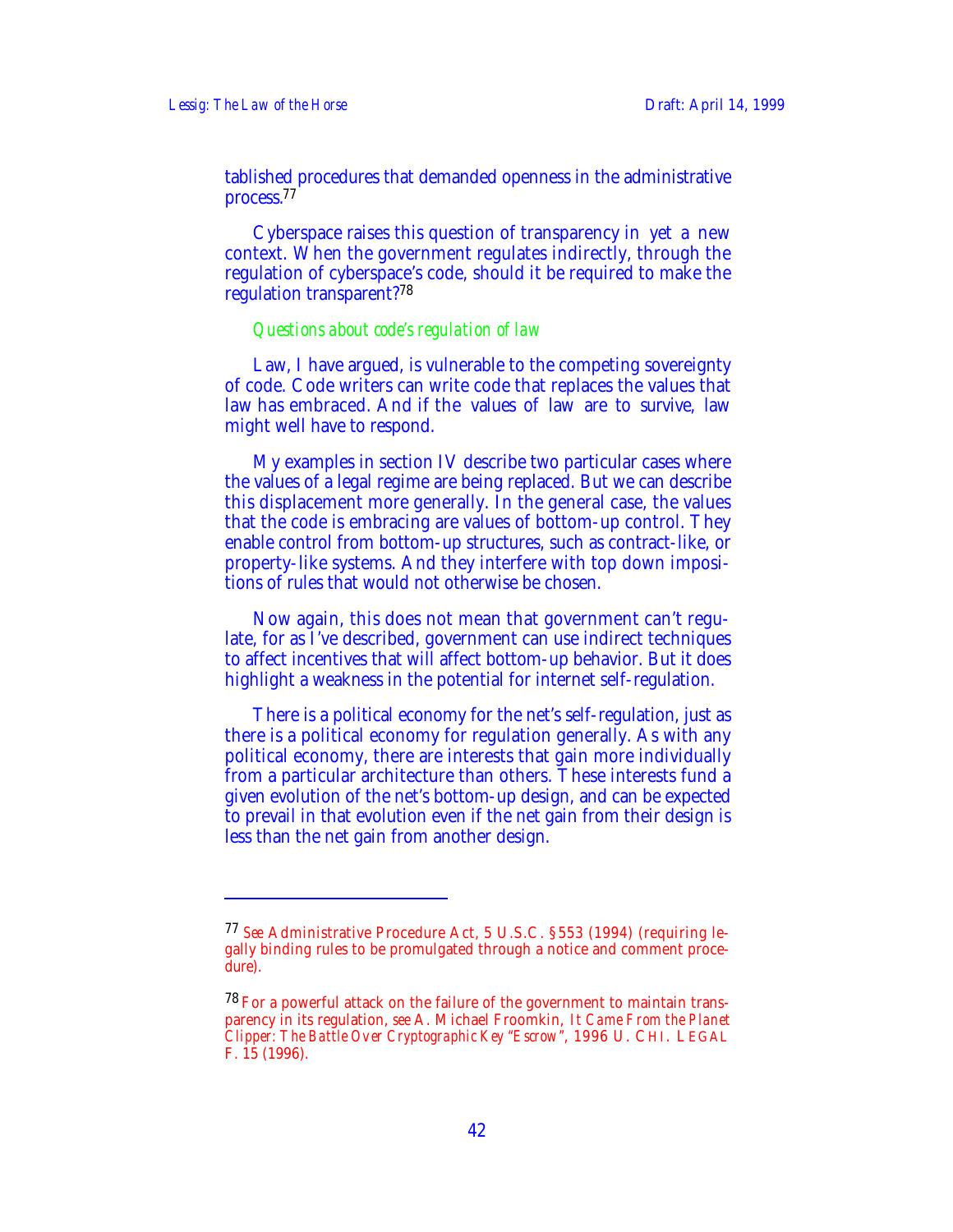There are two obvious examples of this point. Privacy is one. I've described a way that government could in effect subsidize architectures for privacy. But it should be clear, rhetoric about selfregulation notwithstanding, that without that subsidy, consumer privacy is unlikely to be protected. There are organizations, of course, that are attempting to effect privacy protection. But their interests pale in comparison to the interests, and market power, of commerce in cyberspace. As the FTC has described,79 the efforts of these self-regulating bodies have been wholly ineffective in bringing about a change in protections of the space. And nothing on the horizon suggests that the future will be different from the past.

For values like privacy, bottom-up regulation is unlikely to change an architecture that so significantly benefits a particular class of users, here commerce. The challenge is to layer onto this bottom-up design structures and incentives that will enable some collective choice other than the effect of expressed preference.

SPAM, or Unsolicited Commercial Email, is a second example.80 SPAM is the sending of unsolicited commercial email, usually in bulk, to lists of email accounts across the internet. These lists are extremely cheap  $-$  \$100 for 10,000,000 names  $-$  and this for a very low price, one could send 10,000,000 emails using this list, and hope for even a very small return to make a profit.

This possibility is a function of the design of email. The initial architecture for email did little to authenticate users of email relays. The SMTP (Send Mail Transfer Protocol) protocol, for example, which is still the dominant mail protocol, has a feature that allows third-party relays of mail without an account on the primary mail system. With SMTP systems configured to accept third-party relay, I could direct my mail to be sent through these systems even though I don't have an account on these systems. Thus spammers can use third party relay systems to flood the net with email.

 $\overline{a}$ 

<sup>79</sup> *See* Privacy Online: A Report to Congress. Federal Trade Commission, June 1998 at <http://www.ftc.gov/reports/privacy3/index.htm> ("Effective self-regulation remains desirable because it allows firms to respond quickly to technological changes and employ new technologies to protect consumer privacy….To date, however, the Commission has not seen an effective selfregulatory system emerge." (Conclusion of Report)).

<sup>80</sup> *See* < http://spam.abuse.net/spam/faq.html>.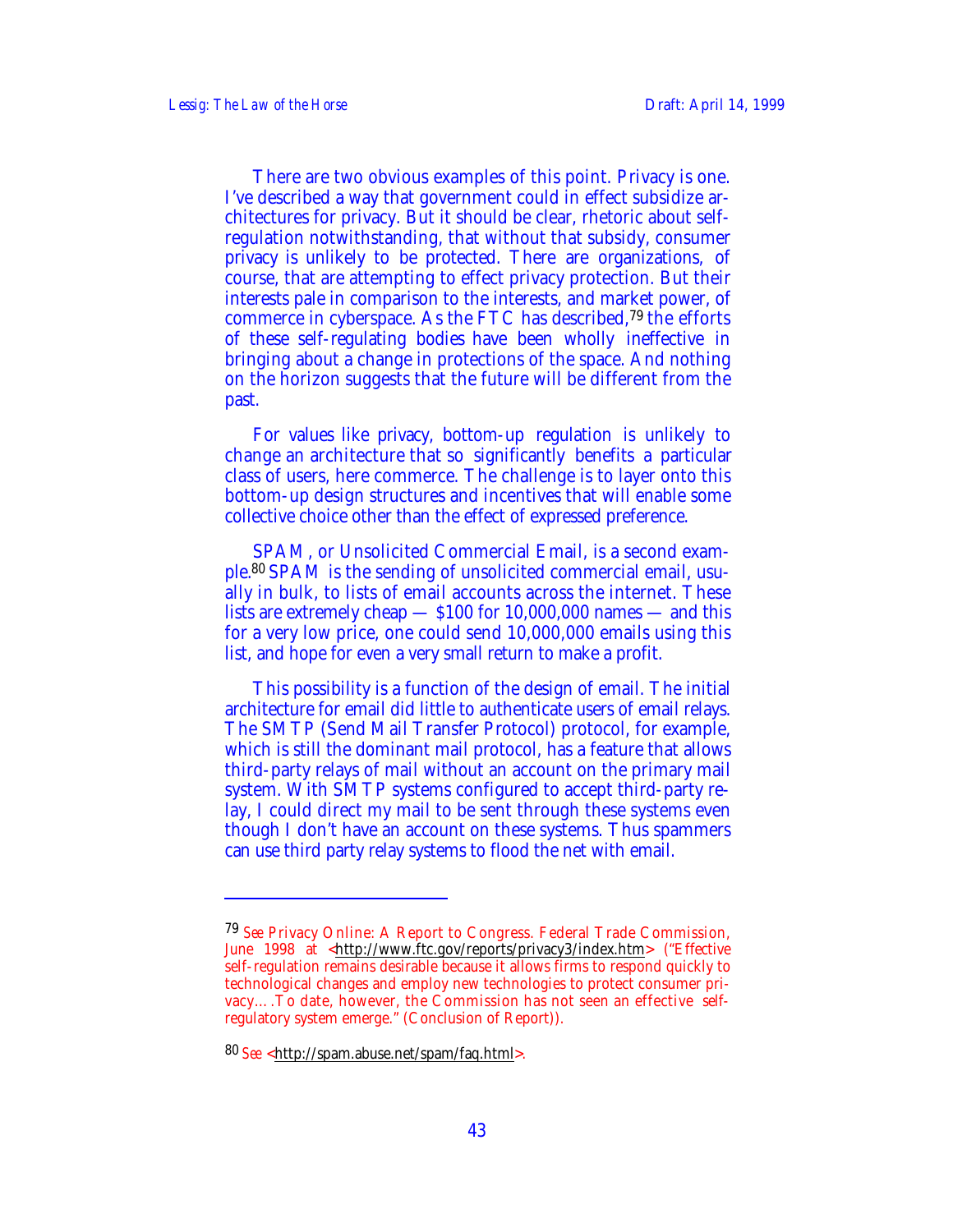Third party relay is not the only technique spammers use. But it is the location of an important debate about spam on the internet. For while many have no use for a third party relay system, some system administrators want the relay channel left open, and they take other steps to assure the channel is not abused by spammers.

Others on the net, viewing third party relay as the biggest cause of a spam want these channels closed. And some of these others have organized blacklists of open relay systems, which subscribers use to determine whose mail they will bounce. If your email administrator has left your relay open, then your site is likely to be added to these lists; if your site is added to these lists, then email to subscribers to these lists will, in many cases, simply disappear.

This blacklisting is a kind of vigilantism — it is an example of private people taking the law into their own hands. To call it vigilantism is not to criticize the vigilantes. Vigilantes in a state-less nature may be the only people fighting crime, and I certainly believe that relative to the norms of the net, spam is crime.

But the virtue notwithstanding, vigilantism has its costs. For these blacklists create conflicts that reach far beyond the simple listing of a site or not.

Consider one example of a potentially explosive battle.<sup>81</sup> This particular skirmish began at MIT (as so much about the Internet begins at MIT). In late 1998, Jeff Schiller, MIT's network administrator, began receiving e-mail from users of the system, complaining that their mail to others outside the MIT domain had been blocked. It took little to discover that the mail was being blocked because a spam vigilante, Open Relay Blocking System (ORBS), had decided that the MIT network had "bad e-mail practices." Without notice, MIT was placed on ORBS's black list, and subscribers to ORBS began automatically to exclude MIT mail.

No one likes to be accused of "bad e-mail practices," especially not a MIT-type. And so it was just salt in the wound when one company in particular confirmed its policy of blocking according to

<sup>81</sup> *See* Lawrence Lessig, *The Spam Wars*, THE INDUSTRY STANDARD, Dec. 31, 1998.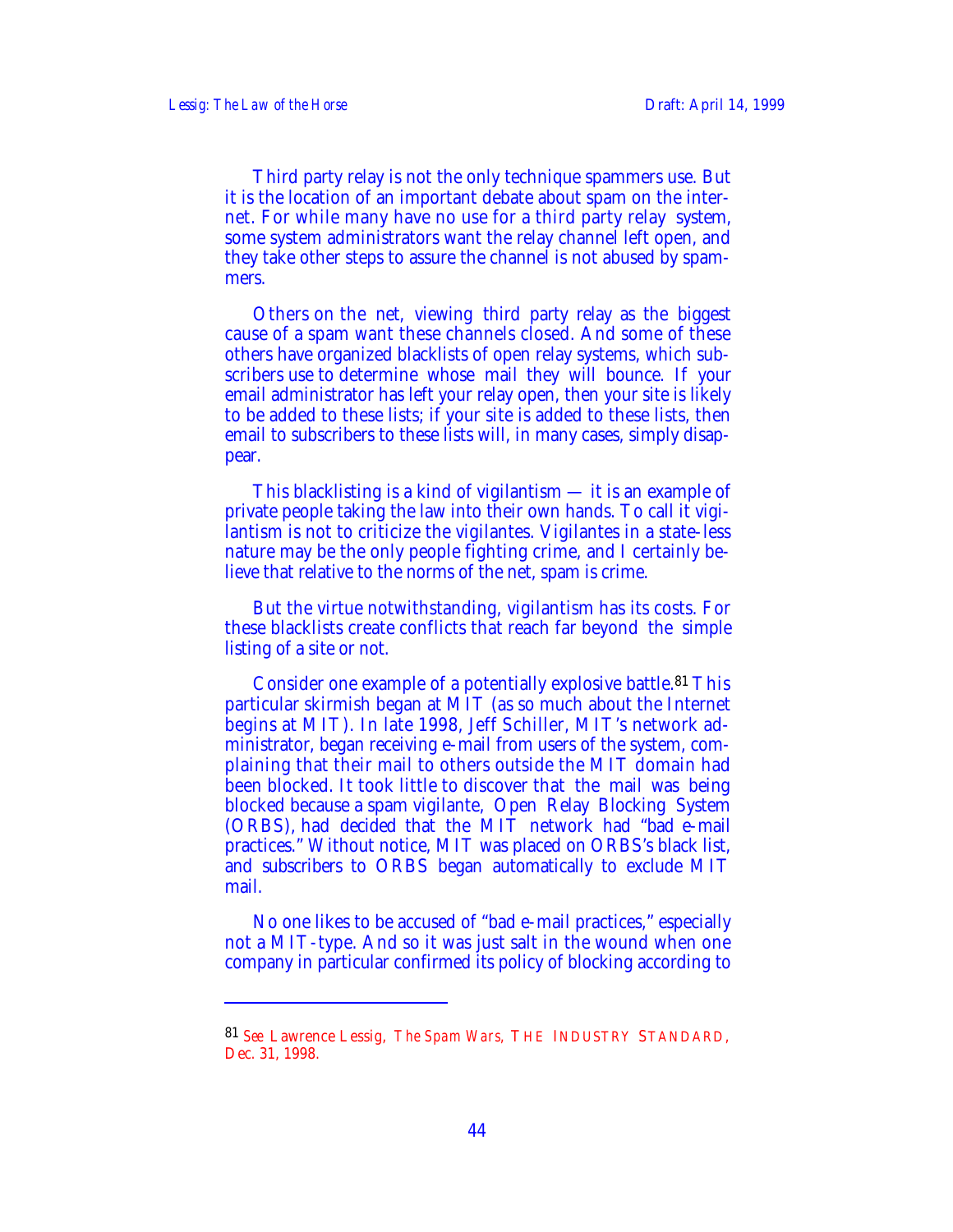the ORBS list — Hewlett Packard. Mail from MIT to HP would not go through, MIT was told, until MIT changed its network policy.

But MIT was not to be bullied. In Schiller's view, its decision to not automatically block all "third-party relay" e-mail (e-mail sent through the MIT server without authenticating that the sender is associated with MIT) made sense for its network, and the MIT community. MIT is not pro-spam; like any decent network, it adopts measures to limit spam, in particular by policing the use of its "third party relay" facility. But its methods are not the methods of ORBS, which made MIT an ORBS enemy.

Rather than cave to the pressure of ORBS, Schiller decided to fight. And as tit begets tat, it decided to fight it out with HP. The plan was to bounce all email from HP, until HP stopped bouncing email from MIT.

Until a god of sorts intervened — a network services god, that is. In response to complaints from other ISPs, ORBS's network services provider, BC Tel, decided that ORBS's "unauthorized relay testing" was a violation of its own network policy agreement. BC Tel in turn bumped ORBS off the net, and the mail from MIT again flowed to HP. A spam war was averted.

These blacklists are a kind of bottom-up regulation. But as with privacy, they are an imperfect bottom-up regulation. For they cannot directly deal with the real problem that is affecting the net — namely spam. To fight spam, they adopt techniques that are both under and over inclusive, and for those drawn into a black hole by these techniques, they invite real conflict.

A simpler and more direct way of dealing with this problem would be a kind of regulation. Trespass law is a first example; a law requiring the labeling of spam would be a second. Both laws could change the incentives of spammers, raising the cost of spam to a level where the pay off would not exceed the cost.

In this view, spam was "caused" by the effect code had on the market — facilitating low cost advertising. The response is a law that increases the costs in the market — decreasing the incidence of low cost advertising. Law here would compensate for the change in code. Consensual communication would still be cheap; nonconsensual communication would still be cheaper than in real space.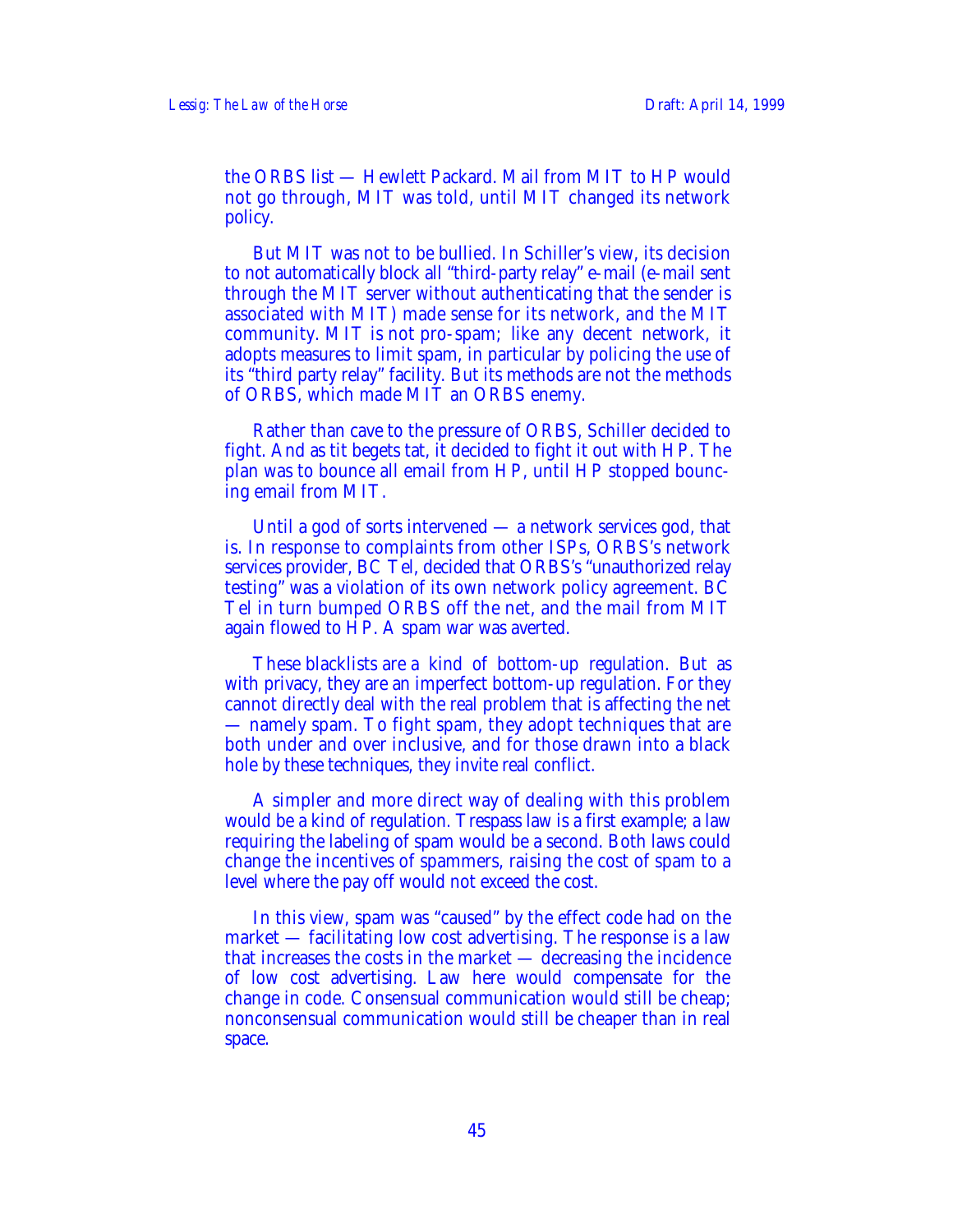These two examples point to a more general need. Cyberspace needs a way to act collectively, in the relatively small number of cases where bottom-regulation leaves some important legal value unprotected. As it is just now, this collective regulation is resisted by many on the net. But we should resist simpleton distinctions the choice has never been between anarchy and totalitarianism. The choice is only about the best mix of these two extremes.

\*\*\*

My aim in this section has been to highlight a set of values to keep in sight as we work through the conflict between regulations of law, and regulations of code. These values should restrain both the effect of law on code, and the effect of code on law. To the extent the law can achieve its end through code, with the result that its end is achieved non-transparently, we have reason to question the technique of law. And to the extent the law can achieve its end through code, we have a reason to require that the code be narrowed to just the legitimate state end.

Likewise the other way round. When a structure of code effects values implicit in the law, there is good reason to assure that these values don't become displaced. In the general class of cases where bottom-up aggregation of preferences won't produce the ideal mix of regulation, we have reason to check the aggregation made through the bottom-up design of code.

### VII. CONCLUSION

Judge Easterbrook argued that there was no reason to teach the "law of cyberspace," any more than there was reason to teach the "law of the horse." This essay has been a respectful disagreement. Whether there is something to be gained by thinking generally about the law of the horse, my argument has been that we learn something general about real space law by thinking in particular about the law in cyberspace. Much more significantly than in real space regulation, the law of cyberspace will be a trade-off among regulators of very different kinds. Understanding that trade-off, and developing principles to help guide, tells us something significant about law, both real and cyber.

At the center of the lesson about cyberspace is an understanding about the place of law. We face a choice about life in cyberspace — a choice about whether the values imbedded there will be the values we want. The code of that space has the power to con